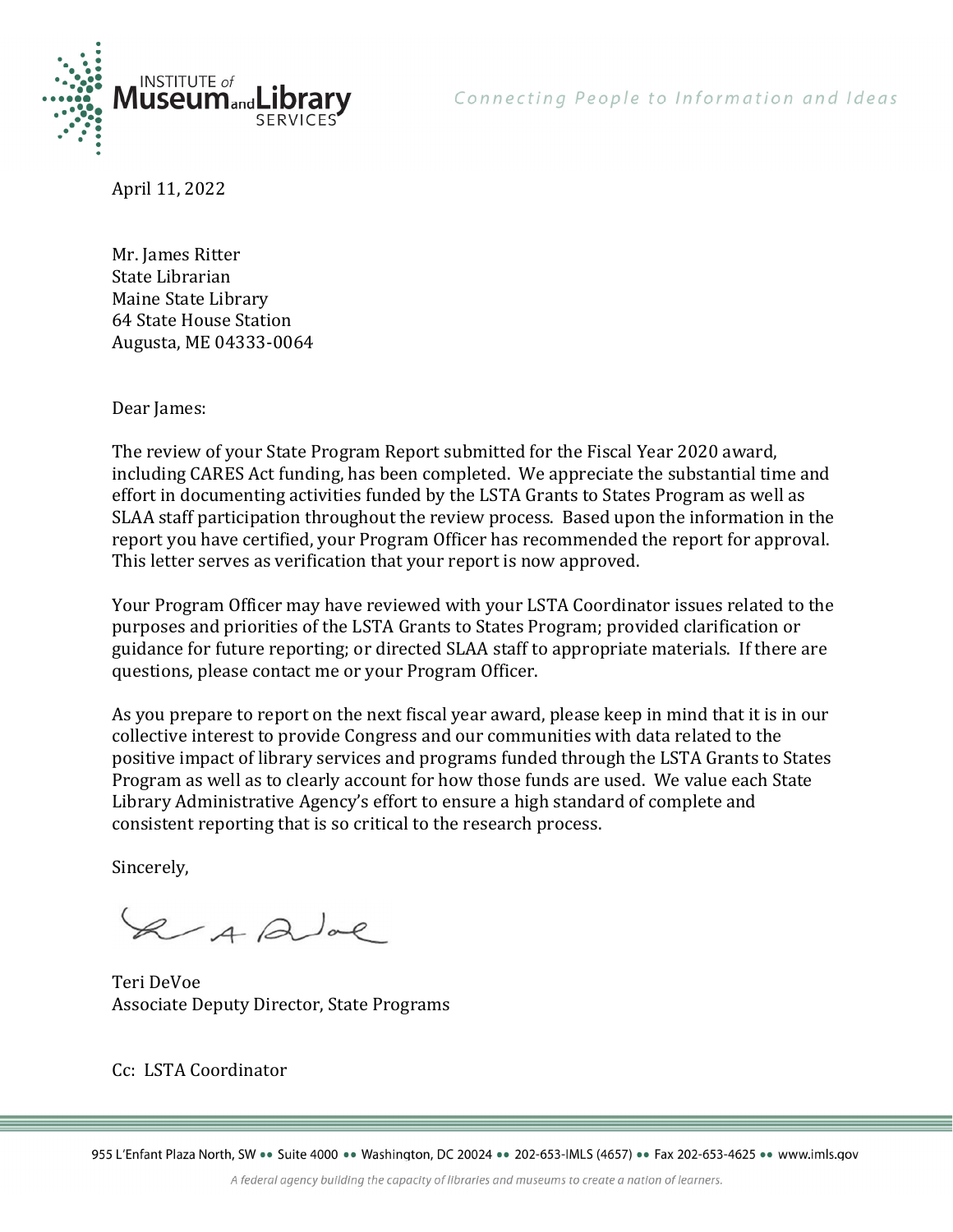### **Print Report**

### **Final Financial Status Report**

### **General Information**

Federal Grant or Other Identifying Number Assigned By Federal Agency: LS-246148-OLS-20, LS-246537-OLS-20 Total Federal Funds Authorized for This Funding Period: \$ 1,428,574.00 Recipient Account Number or Identifying Number: 94Q Report Basis: Accrual

## **Funding Grant Period of Performance**

Start Date: 10/01/2019

End Date: 09/30/2021

**Period Covered by This Report** Start Date: 10/01/2019

End Date: 09/30/2021

Total SLAA funds expended to meet the purposes of LSTA, including the Five-Year-Plan (MOE): \$ 3,008,120.14 Minimum MOE Required: \$ 2,971,660.52

MATCH-State funds expended specifically on the Five-Year Plan: \$ 736,818.54 MATCH-Other funds expended specifically on the Five-Year Plan: \$ 0.00 Total Match: \$ 736,818.54 Minimum Match Required: \$ 673,361.24 All other recipient outlays not previously reported: \$ 0.00

Total unliquidated obligations (expected to clear by Dec. 30 or later IMLS-approved date): \$ 0.00 Unobligated balance of Federal funds (these funds to be deobligated): \$ 0.00 Federal share of net outlays: \$ 1,428,574.00

**LSTA Administrative Costs**

Allowed: \$57,142.96 Actual: \$54,046.76 Difference: \$3,096.20 IMLS-approved date unliquidated obligations are expected to clear:

**Name of Authorized Certifying Official:** James Ritter **Title of Authorized Certifying Official:** State Librarian **Signature of Authorized Certifying Official:** James Ritter **Phone Number of Authorized Certifying Official:** 207-287-5604 **Email of Authorized Certifying Official:** james.ritter@maine.gov **Report Status:** Accepted **Date Report Certified:** 12/22/2021 **Agency DUNS/UEI:** 002491384 **Agency EIN:** 01-6000001 **Agency Name:** Maine State Library

## **Administrative Project**

**General Information** Fiscal Year: 2020 State: ME Status: Accepted

Title: LSTA and CARES Act - State Projects Administration

Abstract: Abstract: Financial Administration of both funds is done by the Department of Administrative & Financial Services (DAFS), the organization that coordinates most central services for departments within Maine State Government. The DAFS service bureaus seek to work in partnership with other state agencies, including the Maine State Library, to provide quality services and to establish processes that ensure accountability in the state's financial performance. The following information is from the State of Maine Administrative and Accounting Manual, Section 50.20.60.: "The Statewide Central Services Cost Allocation Plan (STACAP) is used to identify and assign central services costs. Most government units provide certain services such as accounting, computing, payroll, service, motor transport, etc. to operating agencies on a centralized basis. Since federally supported awards are performed within the individual operating agencies, a process is necessary to identify these central service costs and assign them to benefiting activities on reasonable and consistent bases. The federally reviewed and approved, statewide, central service cost allocation plan (STACAP) provides that process. Administrative coordination with this department is done by the Director of Library Development and LSTA Coordinator. STACAP is calculated at 4% for most expenses. Intent: Administer the LSTA Program Grantee: Maine State Library Start Date: 10/01/2019 End Date: 09/30/2021 **Budget Information**

**LSTA MATCH-State MATCH-Other Total**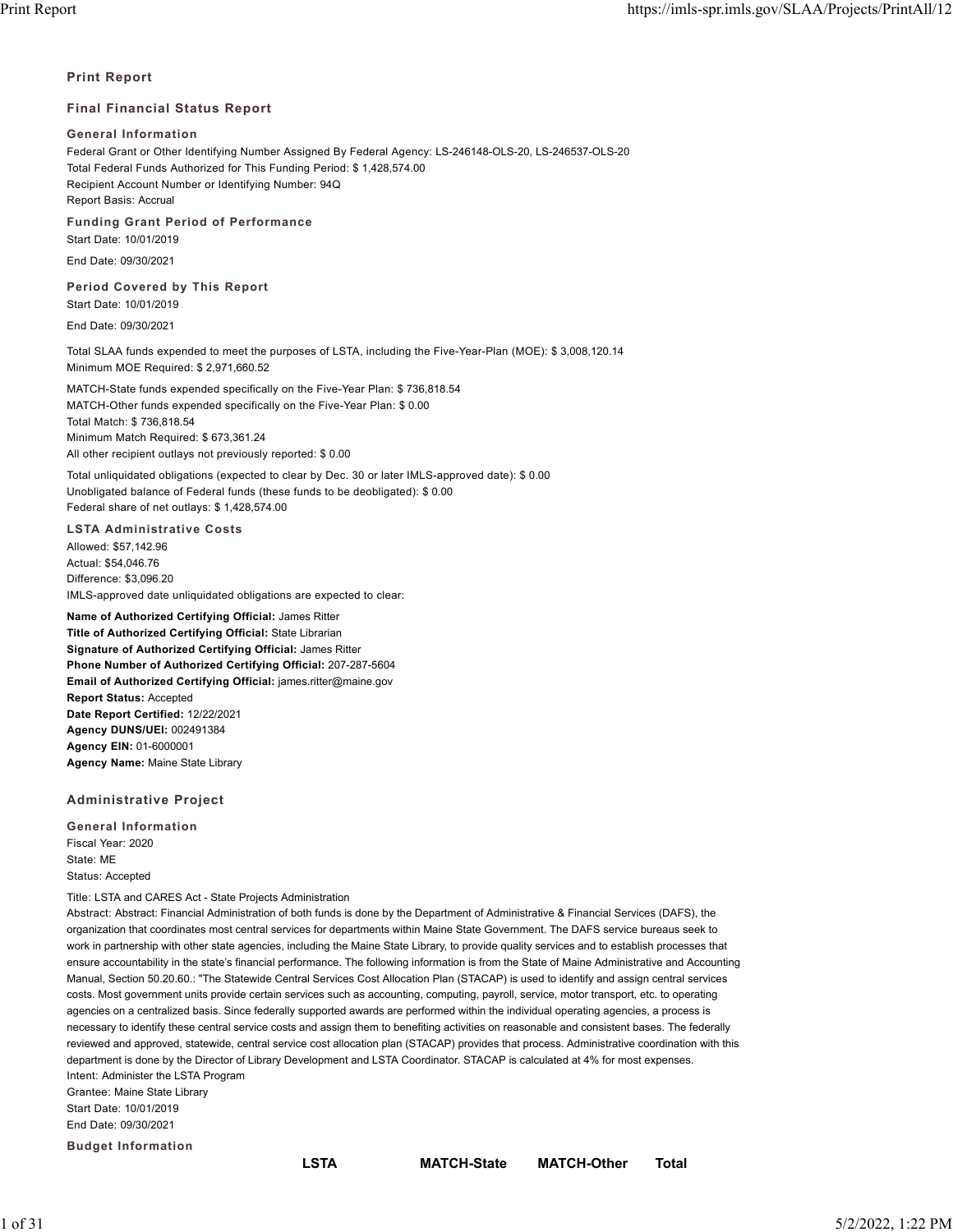| <b>Salaries/Wages/Benefits</b>                   | \$0.00                                                                                         | \$0.00 | \$0.00 | \$0.00      |
|--------------------------------------------------|------------------------------------------------------------------------------------------------|--------|--------|-------------|
| Description<br><b>Consultant Fees</b>            | \$0.00                                                                                         | \$0.00 | \$0.00 | \$0.00      |
| Description<br><b>Travel</b>                     | \$0.00                                                                                         | \$0.00 | \$0.00 | \$0.00      |
| Description<br><b>Supplies/Materials</b>         | \$0.00                                                                                         | \$0.00 | \$0.00 | \$0.00      |
| Description<br><b>Equipment</b>                  | \$0.00                                                                                         | \$0.00 | \$0.00 | \$0.00      |
| Description<br><b>Services</b>                   | \$54,046.76                                                                                    | \$0.00 | \$0.00 | \$54,046.76 |
| Description<br><b>Other Operational Expenses</b> | STACAP costs for LSTA 2020 is \$49,511.39 STACAP costs for CARES Act is \$\$4,535.37<br>\$0.00 | \$0.00 | \$0.00 | \$0.00      |
| Description<br>Totals:                           | \$54,046.76                                                                                    | \$0.00 | \$0.00 | \$54,046.76 |

## **Projects**

**Project Information** Fiscal Year: 2020 State: ME Version: 1 SPR Project Code: 2020-ME-84782

Title: Talking Books Plus State Project Code: 1702 Start Date: 10/01/2019 End Date: 09/30/2021

Status: Accepted

Abstract: The purpose of the Maine State Library's Talking Books Plus program is to provide free services to Maine residents of any age who are unable to read traditional print materials. The Maine State Library's Talking Books Plus program has three components:

1. **Large Print Books:** The program purpose is to directly or through public libraries meet the informational and recreational needs of residents of Maine who are certified as being blind, visually impaired, or physically handicapped.

2. **Talking Books Plus:** The program purpose is to act as Maine's regional library for the National Library Services for the Blind and Physically Handicapped (NLS) providing talking books statewide and providing descriptive videos to individually enrolled patrons.

3. **Recorded Books:** Recording of Maine materials not recorded by the Library of Congress. This program provides specific Maine materials in the state and nationally.

State Goal: Provide and improve library services to individuals with disabilities; and to Maine residents, including children, living in underserved areas and rural areas.

## **Project Director**

Director Name: Chris Boynton; Director Phone: 207-287-5650; Director Email: chris.boynton@maine.gov

## **Grantee Information**

Grantee: Maine State Library

### **Additional Materials**

• http://www.maine.gov/msl/outreach/lbph/index.shtml **Budgets**

|                                   |                                          | <b>LSTA</b>                                                                                                    | <b>MATCH-State</b>                                                                                                      | <b>MATCH-Other</b> | Total        |  |  |
|-----------------------------------|------------------------------------------|----------------------------------------------------------------------------------------------------------------|-------------------------------------------------------------------------------------------------------------------------|--------------------|--------------|--|--|
| <b>Salaries/Wages/Benefits</b>    |                                          | \$207,619.97                                                                                                   | \$60,029.85                                                                                                             | \$0.00             | \$267,649.82 |  |  |
| Description                       |                                          | Salary and wages are for 4.125 FTE for LSTA. State salary match includes work by 1 employee.                   |                                                                                                                         |                    |              |  |  |
| <b>Consultant Fees</b>            |                                          | \$0.00                                                                                                         | \$0.00                                                                                                                  | \$0.00             | \$0.00       |  |  |
| Description                       | No consultant fees                       |                                                                                                                |                                                                                                                         |                    |              |  |  |
| Travel                            |                                          | \$31.95                                                                                                        | \$0.00                                                                                                                  | \$0.00             | \$31.95      |  |  |
| Description                       | Mileage reimbursement - In state travel. |                                                                                                                |                                                                                                                         |                    |              |  |  |
| <b>Supplies/Materials</b>         |                                          | \$2.766.30                                                                                                     | \$0.00                                                                                                                  | \$0.00             | \$2,766.30   |  |  |
| Description                       |                                          | \$2000 was for Readspeaker software \$621 was for printing and binding The remainder was postage and supplies. |                                                                                                                         |                    |              |  |  |
| Equipment                         |                                          | \$0.00                                                                                                         | \$0.00                                                                                                                  | \$0.00             | \$0.00       |  |  |
| Description                       | No equipment.                            |                                                                                                                |                                                                                                                         |                    |              |  |  |
| <b>Services</b>                   |                                          | \$26,423.56                                                                                                    | \$0.00                                                                                                                  | \$0.00             | \$26.423.56  |  |  |
| Description                       |                                          |                                                                                                                | \$22,014.66 is for the cost of services provided by the Office of Information Technology (OIT) for 4.125 FTE computer,  |                    |              |  |  |
|                                   |                                          |                                                                                                                | email, network storage, Office 365 connections, phone service and technical support. \$289.95 was for equipment repair. |                    |              |  |  |
|                                   |                                          |                                                                                                                | Remaining funds were for other state provided services for centralized mail and accounting.                             |                    |              |  |  |
| <b>Other Operational Expenses</b> |                                          | \$0.00                                                                                                         | \$0.00                                                                                                                  | \$0.00             | \$0.00       |  |  |
| Description                       | No Other Operational Expenses.           |                                                                                                                |                                                                                                                         |                    |              |  |  |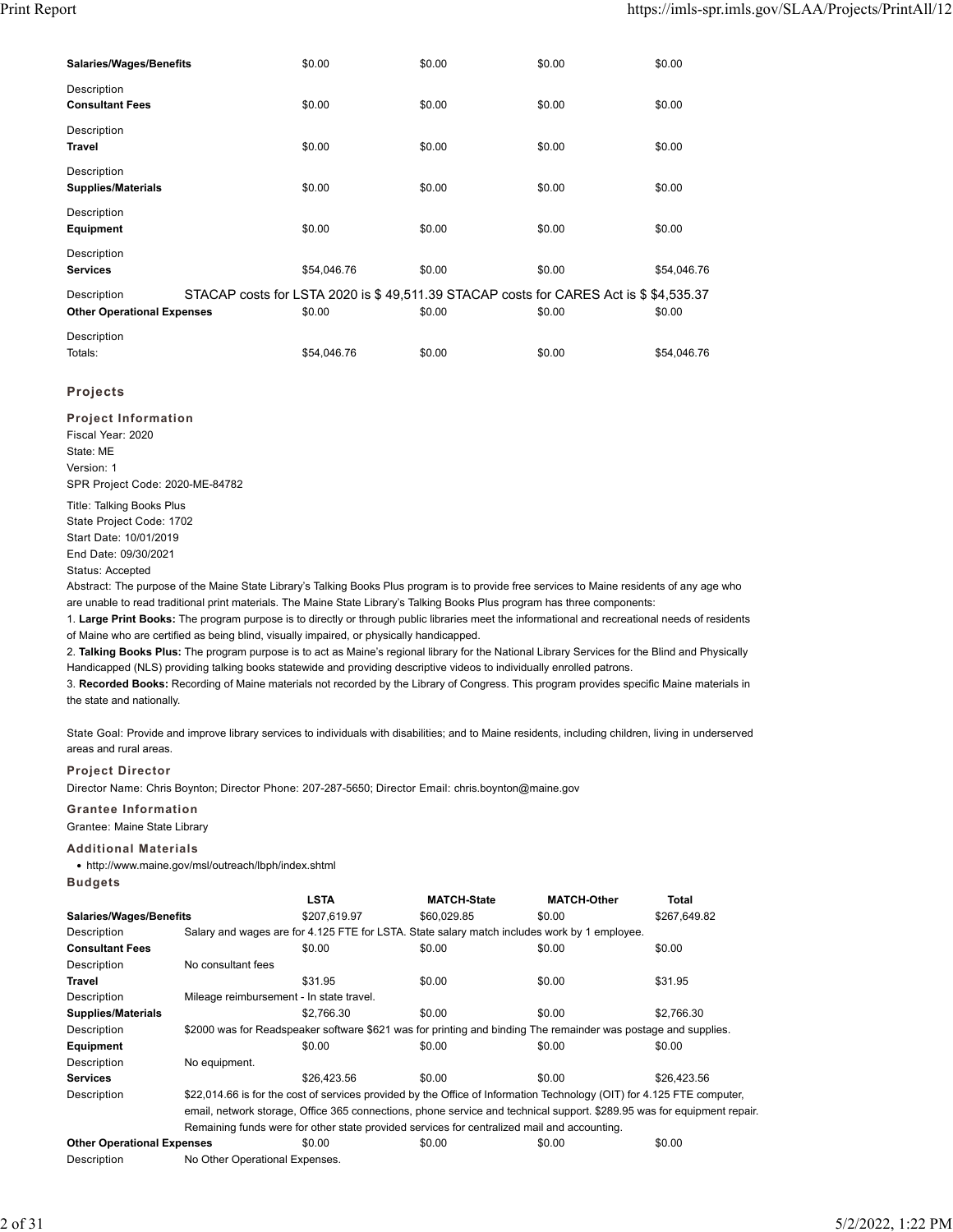Totals: \$236,841.78 \$60,029.85 \$0.00 \$296,871.63 **Intent**

Improve users' ability to obtain and/or use information resources.

• Education • Literacy **Project Activities**

**Activity Details**

**Title:** Talking Books Plus **Abstract:**

Activities for the Talking Book program include: registering new patrons via phone; providing reader's advisory services, maintaining a patron handbook, providing a distance summer reading program to juvenile patrons, promoting the grant funded Newsline service, and working with the Maine State Division of the Blind and Maine AIM.

Talking Books materials are circulated via digital cartridges out of the Maine State Library or patron initiated downloads through BARD: Braille and Audio Reading Download at NLS MSL uses the dupe on demand method to service patrons with digital cartridges. This program saw no interruption of service due to the pandemic.

**Intent:** Improve users' ability to obtain and/or use information resources.

**Activity:** Content **Mode:** Lending **Format:** Combined physical & digital

**Total number of items circulated:** 136,735

**Average number of items circulated / month:** 11,395

**Total number of ILL transactions:** 0

**Average number of ILL transactions / month:** 0

**Partner Information** Please identify the area(s) in which your partner organization(s) operates.

**Libraries:** No **Historical Societies or Organizations:** No **Museums:** No **Archives:** No **Cultural Heritage Organization Multi-type:** No **Preschools:** No **Schools:** No **Adult Education:** No **Human Service Organizations:** Yes **Other:** No

Please identify the legal type of the partner organization(s) for this project.

**Federal Government:** Yes **State Government:** No **Local Government:** Yes **School District:** No **Non-Profit:** Yes **Private Sector:** No **Tribe:** No

**Is the activity directed at the library workforce:** No

**For a targeted group or for the general population:** Targeted **Geographic community of the targeted group:** Urban, Suburban, Rural **For what age groups:** All Ages,

**For what economic types:** EconomicNotApplicable **For what ethnicity types:** EthnicityNotApplicable, **Is the activity directed at families:** No **Is the activity directed at intergenerational groups:** No **Is the activity targeted at immigrants/refugees:** No **Is the activity directed at those with disabilities:** Yes **Limited functional literacy or informational skills:** No **Is the activity category not already captured:** No

**Is the activity state-wide:** Yes

**Specific Locations:** No

**Institution Types Public Libraries:** 0, **Academic Libraries:** 0, **SLAA:** 1, **Consortia:** 0, **Special Libraries:** 0, **School Libraries:** 0, **Other:** 0

**Total number of survey responses:** 0

### **Activity Details**

**Title:** Large Print Books **Abstract:** Large print books are purchased and circulated to program participants as well as to public libraries, schools and retirement homes in Maine.

**Intent:** Improve users' ability to obtain and/or use information resources.

**Activity:** Content **Mode:** Lending **Format:** Physical **Total number of items circulated:** 1,581 **Average number of items circulated / month:** 131 **Total number of ILL transactions:** 0 **Average number of ILL transactions / month:** 0 **Partner Information** Please identify the area(s) in which your partner organization(s) operates.

**Libraries:** Yes **Historical Societies or Organizations:** No **Museums:** No **Archives:** No **Cultural Heritage Organization Multi-type:** No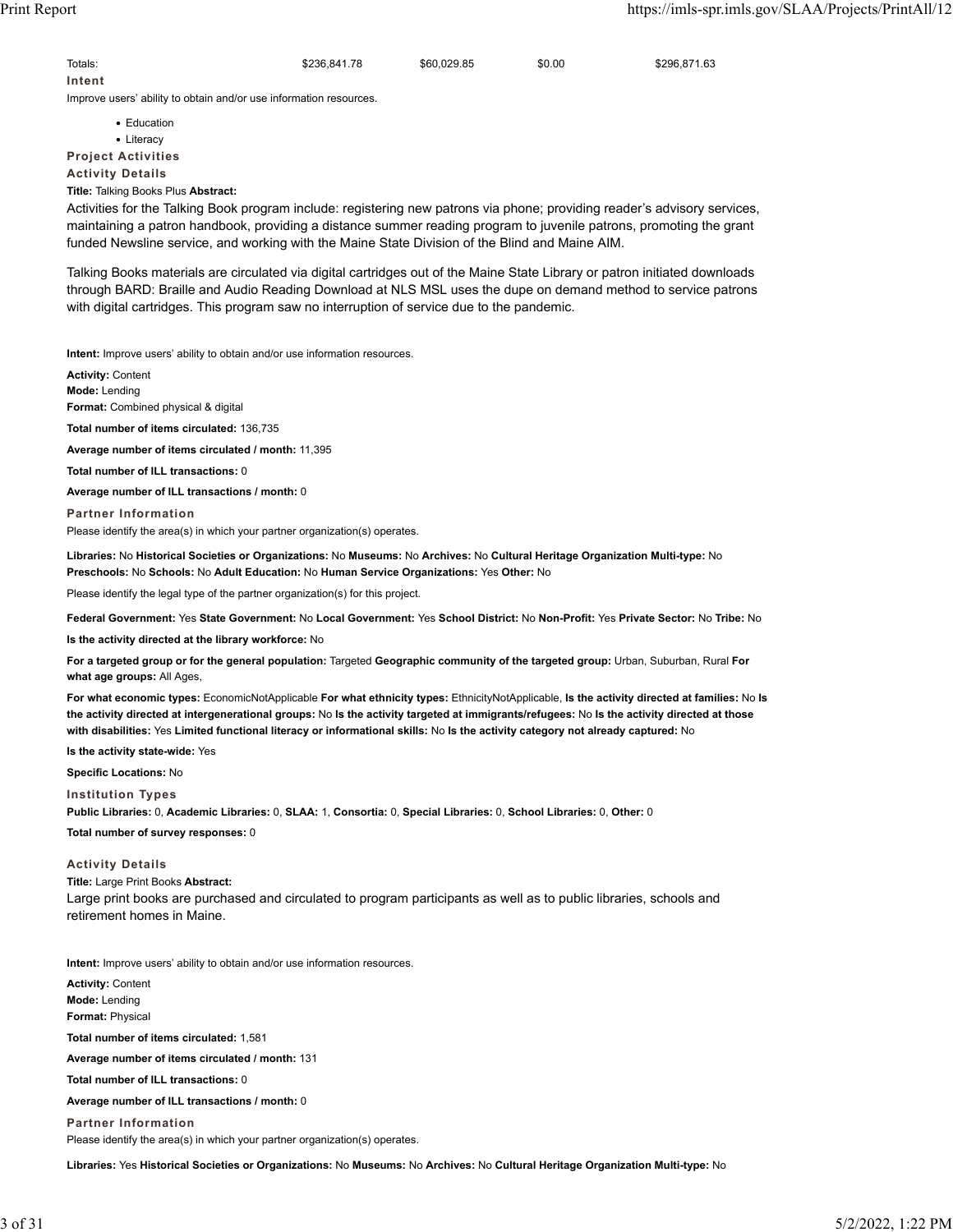**Preschools:** No **Schools:** Yes **Adult Education:** No **Human Service Organizations:** Yes **Other:** No

Please identify the legal type of the partner organization(s) for this project.

**Federal Government:** Yes **State Government:** Yes **Local Government:** Yes **School District:** Yes **Non-Profit:** Yes **Private Sector:** No **Tribe:** No

**Is the activity directed at the library workforce:** No

**For a targeted group or for the general population:** Targeted **Geographic community of the targeted group:** Urban, Suburban, Rural **For what age groups:** All Ages,

**For what economic types:** EconomicNotApplicable **For what ethnicity types:** EthnicityNotApplicable, **Is the activity directed at families:** No **Is the activity directed at intergenerational groups:** No **Is the activity targeted at immigrants/refugees:** No **Is the activity directed at those with disabilities:** Yes **Limited functional literacy or informational skills:** No **Is the activity category not already captured:** No

**Is the activity state-wide:** Yes

**Specific Locations:** No

**Institution Types**

**Public Libraries:** 17, **Academic Libraries:** 0, **SLAA:** 1, **Consortia:** 0, **Special Libraries:** 0, **School Libraries:** 0, **Other:** 4

**Total number of survey responses:** 0

**Activity Details Title:** Talking Books Recording Project **Abstract:**

The Maine State Library (MSL) records Maine materials not recorded by the National Library Services for the Blind and Physically Handicapped (NLS). The MSL has an onsite recording studio and a part-time librarian who manages the projects and the volunteers.

**Intent:** Improve users' ability to obtain and/or use information resources.

**Activity:** Content **Mode:** Creation **Format:** Digital

**Number of items digitized:** 6

**Number of items digitized and available to the public:** 6

**Number of physical items:** 0

**Number of open-source applications/software/systems:** 0

**Number of proprietary applications/software/systems:** 0

**Number of learning resources (e.g. toolkits, guides):** 0

**Number of plans/frameworks:** 0

**Partner Information**

Please identify the area(s) in which your partner organization(s) operates.

**Libraries:** No **Historical Societies or Organizations:** No **Museums:** No **Archives:** No **Cultural Heritage Organization Multi-type:** No **Preschools:** No **Schools:** No **Adult Education:** No **Human Service Organizations:** No **Other:** No

Please identify the legal type of the partner organization(s) for this project.

**Federal Government:** Yes **State Government:** No **Local Government:** No **School District:** No **Non-Profit:** No **Private Sector:** No **Tribe:** No

**Is the activity directed at the library workforce:** No

**For a targeted group or for the general population:** Targeted **Geographic community of the targeted group:** Urban, Suburban, Rural **For what age groups:** All Ages,

**For what economic types:** EconomicNotApplicable **For what ethnicity types:** EthnicityNotApplicable, **Is the activity directed at families:** No **Is the activity directed at intergenerational groups:** No **Is the activity targeted at immigrants/refugees:** No **Is the activity directed at those with disabilities:** Yes **Limited functional literacy or informational skills:** No **Is the activity category not already captured:** No

**Is the activity state-wide:** No

**Name:** Maine State Library

64 SHS Augusta, ME 04333

**Total number of survey responses:** 0

#### **Project Outcomes**

**List any important outcomes or findings not previously reported:**

The talking book service did not experience a significant interruption, but some patrons assumed we were not circulating materials, and didn't place requests. Large print is seeing a decline.

**Please briefly describe the importance of these outcomes and findings for future program planning:** The move to the WebReads ILS and dupe on demand has made Talking Books a very efficient operation.

**Explain one or two of the most significant lessons learned for others wanting to adopt any facets of this project:** Dupe in demand has been groundbreaking and would highly recommend for other Talking Book programs.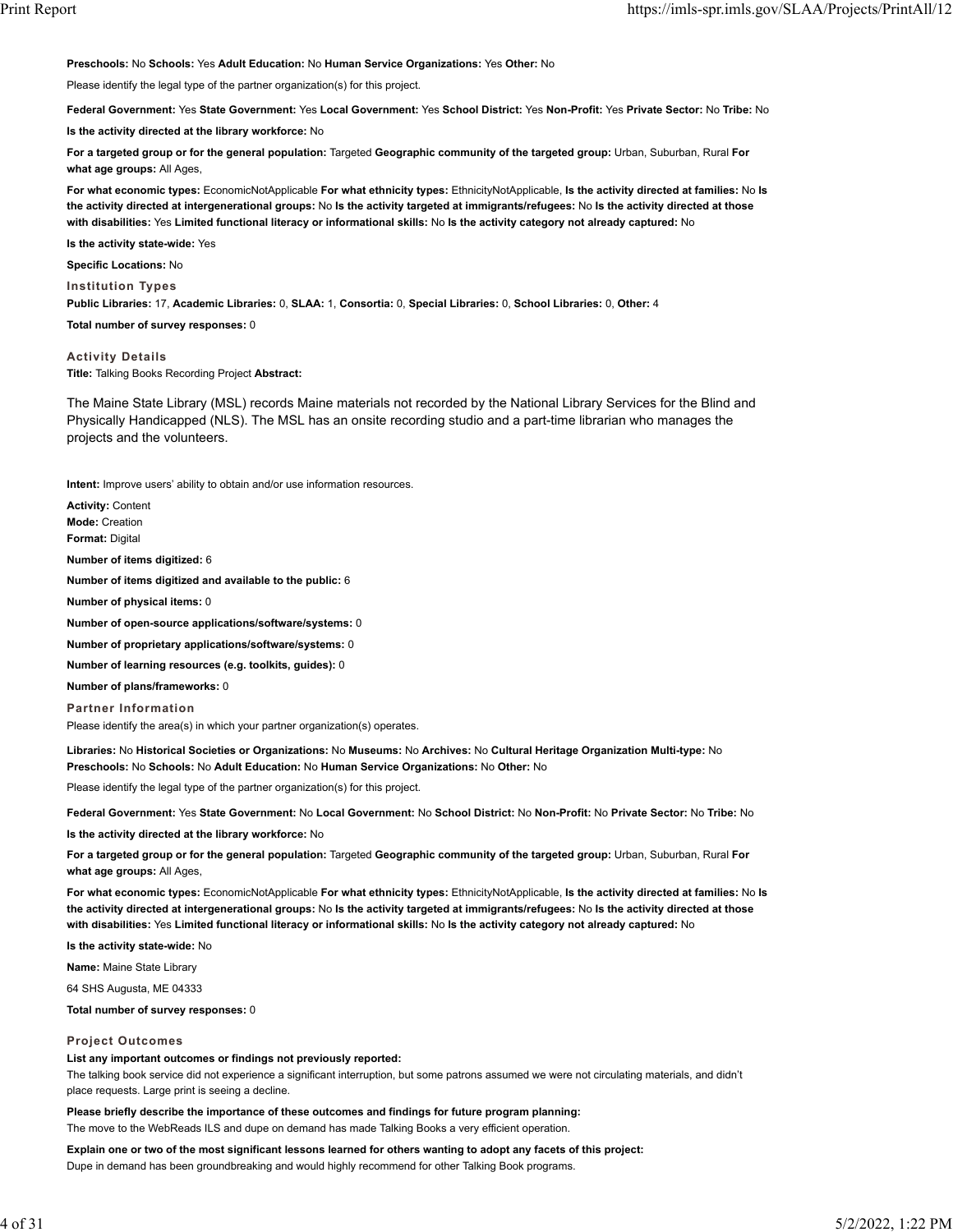**Do you anticipate continuing this project after the current reporting period ends?** Yes **Do you anticipate any change in level of effort in managing this project?** Yes Staff roles will change to accommodate the shift in priorities. **Do you anticipate changing the types of activities and objectives addressed by the project?** No **Was an evaluation conducted for this project?** Yes **Was a final written evaluation report produced?** No Exemplary: Yes; **Project Tags**

Talking books

**Project Information** Fiscal Year: 2020 State: ME Version: 1 SPR Project Code: 2020-ME-84783

Title: Books by Mail State Project Code: 1719 Start Date: 10/01/2019 End Date: 09/30/2021 Status: Accepted

Abstract: The Books by Mail (BBM) program is part of the Maine State Library's Outreach Services. This service helps to meet the library needs of citizens in our large rural state (33,125 square miles with an estimated population of 1,331,479) who live in towns without local libraries or in towns with public libraries open less than 12 hours a week. Services are also for the homebound.

Program Eligibility—Patrons requiring homebound services are eligible to have return postage paid. Homebound status is defined as a need to receive library materials by mail due to a physical inability to use local library services. To be eligible applicants must have a doctor, nurse, social worker, counselor, teacher, librarian, or other qualified person sign a Certification of Eligibility on the application for services form. For participants for the unserved or underserved communities, the residents pay return postage. Maine residents that have no town library, or who don't pay for library services at a nearby town, or who reside in towns where the library is open less than 12 hours a week are eligible to apply. Every effort is made to encourage local libraries to work with neighboring communities to provide library service to keep Books by Mail for the truly unserved and underserved.

State Goal: Provide and improve library services to individuals with disabilities; and to Maine residents, including children, living in underserved areas and rural areas.

**Project Director**

Director Name: Chris Boynton; Director Phone: 207-287-5650; Director Email: chris.boynton@maine.gov

**Grantee Information**

Grantee: Maine State Library

**Additional Materials**

• https://www.maine.gov/msl/outreach/booksbymail/

|--|--|

|                                   |                                                                                                                        | <b>LSTA</b>                                            | <b>MATCH-State</b> | <b>MATCH-Other</b> | Total                                                                                                                   |  |  |
|-----------------------------------|------------------------------------------------------------------------------------------------------------------------|--------------------------------------------------------|--------------------|--------------------|-------------------------------------------------------------------------------------------------------------------------|--|--|
|                                   | Salaries/Wages/Benefits                                                                                                |                                                        | \$22,088.75        | \$0.00             | \$208,000.22                                                                                                            |  |  |
| Description                       |                                                                                                                        |                                                        |                    |                    | LSTA Salary/wages/benefits are for 4.125 FTE federal employees. Match is salary from 1 state funded employees who       |  |  |
|                                   | all work part-time on the project.                                                                                     |                                                        |                    |                    |                                                                                                                         |  |  |
| <b>Consultant Fees</b>            |                                                                                                                        | \$0.00                                                 | \$0.00             | \$0.00             | \$0.00                                                                                                                  |  |  |
| Description                       | No consultant fees.                                                                                                    |                                                        |                    |                    |                                                                                                                         |  |  |
| <b>Travel</b>                     |                                                                                                                        | \$0.00                                                 | \$0.00             | \$0.00             | \$0.00                                                                                                                  |  |  |
| Description                       | No Travel                                                                                                              |                                                        |                    |                    |                                                                                                                         |  |  |
| <b>Supplies/Materials</b>         |                                                                                                                        | \$3,972.92                                             | \$0.00             | \$0.00             | \$3,972.92                                                                                                              |  |  |
| Description                       | \$6821.17 in postage accounts for the majority of funds spent. Remaining funds are for printing and binding and office |                                                        |                    |                    |                                                                                                                         |  |  |
|                                   | supplies.                                                                                                              |                                                        |                    |                    |                                                                                                                         |  |  |
| Equipment                         |                                                                                                                        | \$0.00                                                 | \$0.00             | \$0.00             | \$0.00                                                                                                                  |  |  |
| Description                       | No equipment.                                                                                                          |                                                        |                    |                    |                                                                                                                         |  |  |
| <b>Services</b>                   |                                                                                                                        | \$22,821.96                                            | \$0.00             | \$0.00             | \$22,821.96                                                                                                             |  |  |
| Description                       |                                                                                                                        |                                                        |                    |                    | The cost of services provided by the Office of Information Technology (OIT) for 3 FTE computer, email, network storage, |  |  |
|                                   | Office 365 connections, phone service and technical support is \$4,750.42. Remaining funds were for other state        |                                                        |                    |                    |                                                                                                                         |  |  |
|                                   |                                                                                                                        | provided services for centralized mail and accounting. |                    |                    |                                                                                                                         |  |  |
| <b>Other Operational Expenses</b> |                                                                                                                        | \$0.00                                                 | \$0.00             | \$0.00             | \$0.00                                                                                                                  |  |  |
| Description                       | No Other Operational Expenses                                                                                          |                                                        |                    |                    |                                                                                                                         |  |  |
| Totals:                           |                                                                                                                        | \$212,706.35                                           | \$22,088.75        | \$0.00             | \$234,795.10                                                                                                            |  |  |
| Intent                            |                                                                                                                        |                                                        |                    |                    |                                                                                                                         |  |  |

Improve users' general knowledge and skills.

• Education

• Literacy

**Project Activities**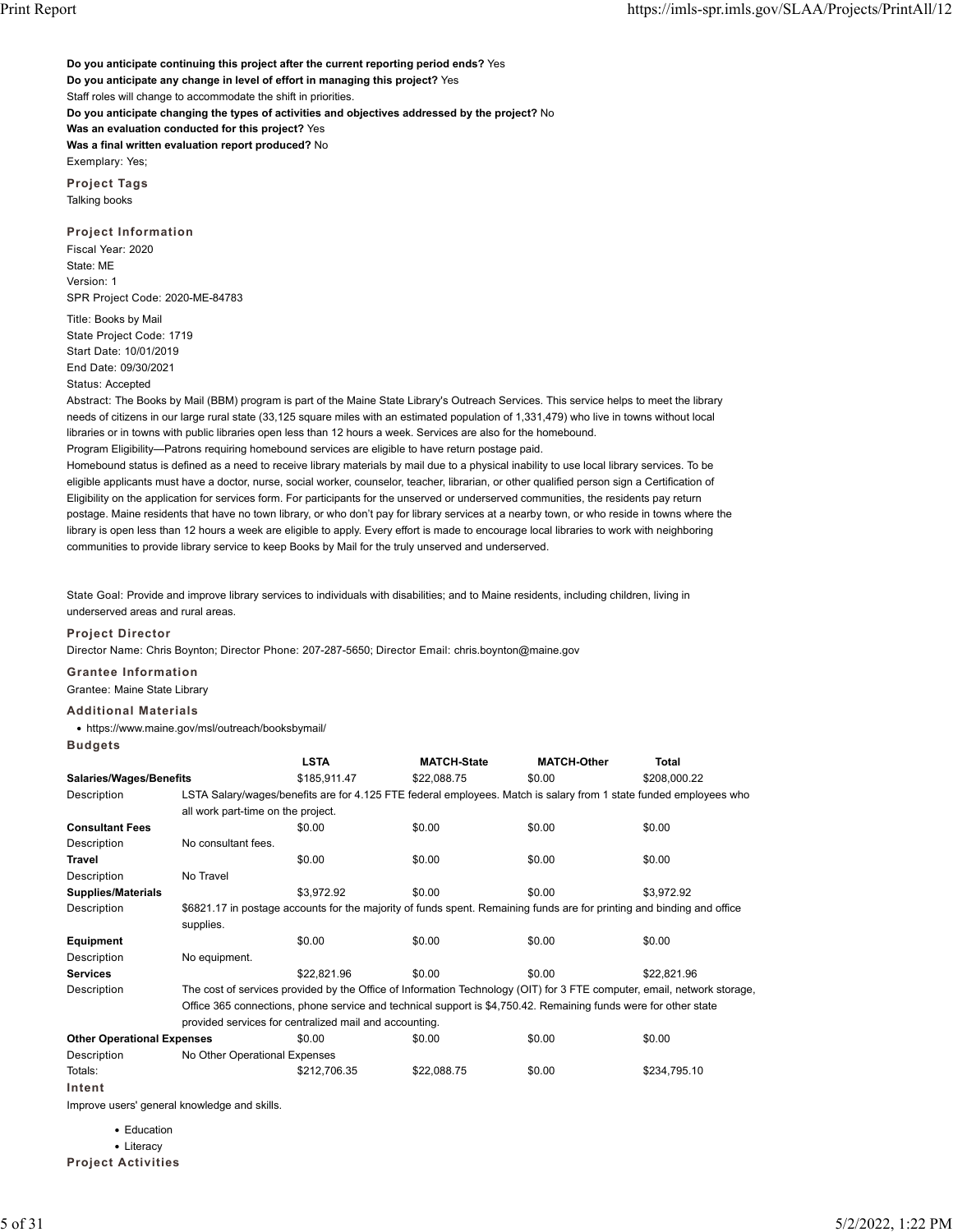### **Activity Details**

**Title:** Lending books to Maine citizens who are disabled, homebound or without access to a library **Abstract:** Eligible Maine residents can borrow books from the Maine State Library via the Books by Mail program. Patrons who do not have Internet access may make selections from paper catalogs. These are mailed to patrons upon request. Patrons who have the capacity to go online can request and renew materials via email or via an online public access catalog that is part of a statewide consortium. Users can request anything available from the shared database through the OPAC. A formal readers advisory service also allows users to request a specialized recommended reading list. Users can use either a paper or online form. Since Books by Mail patrons have a Maine State Library card, they are eligible for electronic resources such as the Digital Maine Library databases and the Maine InfoNet Download Library (downloadable e-books and audio books). A summer reading program is conducted for the benefit of children enrolled in the Books by Mail program. The Maine State Library pays postage to and from for the homebound patrons. All others pay return postage only. A Maine State Library toll free phone number is provided to users.

**Intent:** Improve users' general knowledge and skills.

**Activity:** Content **Mode:** Lending

**Format:** Combined physical & digital

**Total number of items circulated:** 429

**Average number of items circulated / month:** 36

**Total number of ILL transactions:** 0

**Average number of ILL transactions / month:** 0

**Partner Information** Please identify the area(s) in which your partner organization(s) operates.

**Libraries:** No **Historical Societies or Organizations:** No **Museums:** No **Archives:** No **Cultural Heritage Organization Multi-type:** No **Preschools:** No **Schools:** No **Adult Education:** No **Human Service Organizations:** No **Other:** Yes

Please identify the legal type of the partner organization(s) for this project.

**Federal Government:** No **State Government:** Yes **Local Government:** No **School District:** No **Non-Profit:** No **Private Sector:** No **Tribe:** No

**Is the activity directed at the library workforce:** No

**For a targeted group or for the general population:** General **Geographic community of the targeted group:** Rural **For what age groups:** All Ages,

**Is the activity state-wide:** Yes

**Specific Locations:** No

**Institution Types**

**Public Libraries:** 0, **Academic Libraries:** 0, **SLAA:** 1, **Consortia:** 0, **Special Libraries:** 0, **School Libraries:** 0, **Other:** 0

**Total number of survey responses:** 0

#### **Project Outcomes**

**List any important outcomes or findings not previously reported:**

This program served 227residents this year who cannot access library services due to limited local library service in this reporting period. The Books by Mail program has a total of 3525 registered users (2412 adults and 1113 K-12 juveniles). There are also 166 registered homebound users in the program.

**Please briefly describe the importance of these outcomes and findings for future program planning:** Usage is variable and is often determined by town residents becoming eligible due to cuts in public library hours before the 12 hour threshold.

**Explain one or two of the most significant lessons learned for others wanting to adopt any facets of this project:**

MSL is considering merging this program into another federally supported program.

**Do you anticipate continuing this project after the current reporting period ends?** Yes

**Do you anticipate any change in level of effort in managing this project?** No

**Do you anticipate changing the types of activities and objectives addressed by the project?** Yes

WE do need to find out how many program participants are home shoolers and whether the uptick in homeschooling will continue post pandemic.

**Was an evaluation conducted for this project?** No

Exemplary: No

**Project Tags** Homebound

**Project Information** Fiscal Year: 2020 State: ME Version: 1 SPR Project Code: 2020-ME-85575 Title: Maine InfoNet -Partnership with the University of Maine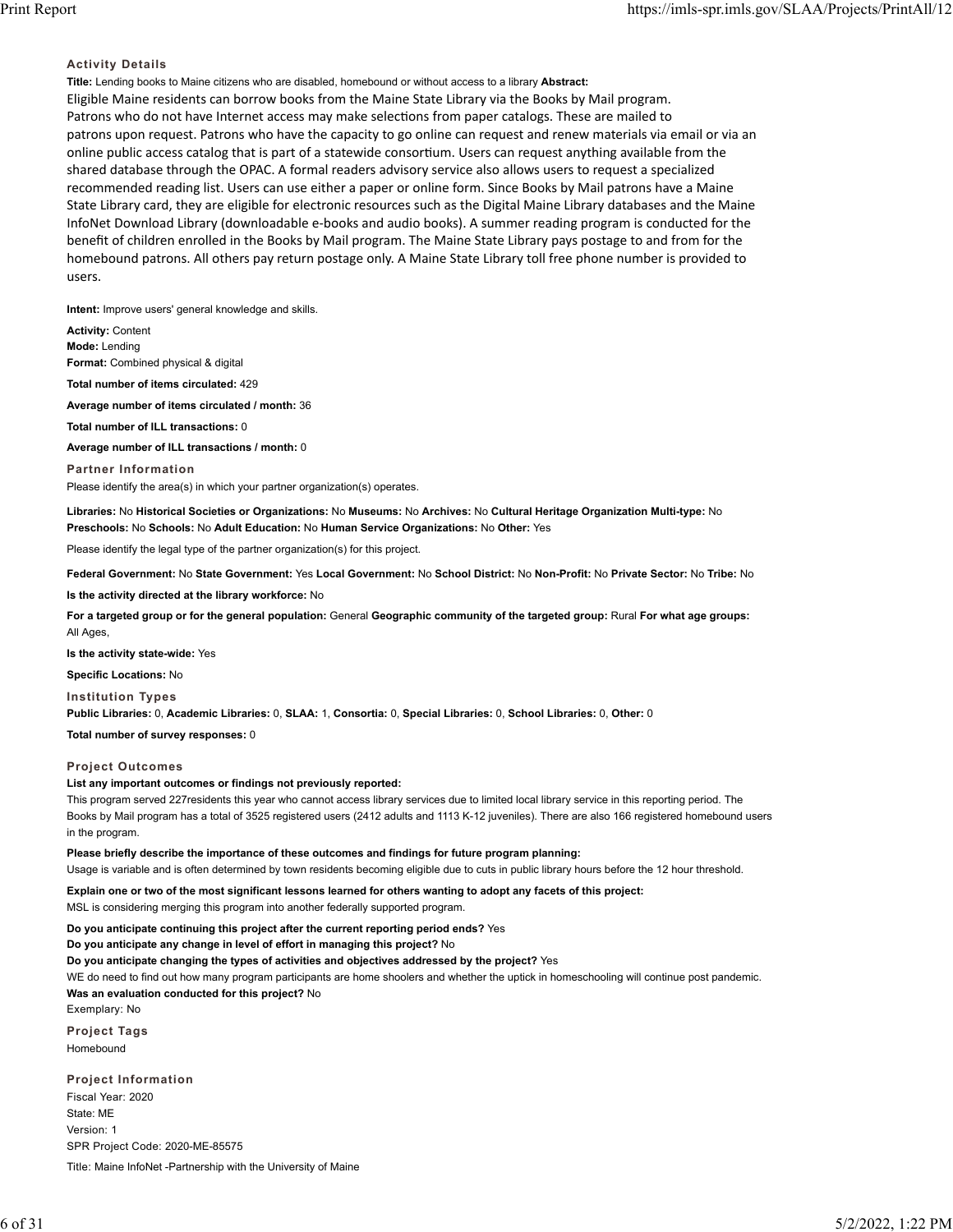State Project Code: 1746 Start Date: 10/01/2019 End Date: 09/30/2021 Status: Accepted

Abstract: Maine InfoNet is a collaborative of academic, public, school, and special libraries that provides leadership in resource sharing, promotes cost effective solutions for quality library information services, and supports the cultural, educational, and economic development of Maine. Supported by the Maine State Library through a contract with the University of Maine System, Maine InfoNet connects the people of Maine to information and ideas through library cooperation. A Board of Directors oversees the operation of Maine InfoNet and takes the lead in planning and establishing policies. The Maine State Librarian is a member of this Board along with 12 other members from the Maine library community. Maine InfoNet is dedicated to improving information and library service to all Maine citizens through online systems and technology. It develops and manages services that unite electronic and physical resources to form a digital library for all of Maine.

State Goal: Expand library resource sharing and services for all Maine residents

### **Project Director**

Director Name: James Jackson Sanborn; Director Phone: 207-581-3083;; Director Email: james.jacksonsanborn@maineinfonet.org

**Grantee Information**

Grantee: Maine State Library

### **Additional Materials**

**Budgets**

• http://www.maineinfonet.org/

• https://www.maineinfonet.org/download/downloadlibrary/

• https://library.digitalmaine.org/

**LSTA MATCH-State MATCH-Other Total Salaries/Wages/Benefits** \$85,328.34 \$137,608.53 \$0.00 \$222,936.87 Description LSTA salaries/wages are for 1.125 FTEs and 1 FTE for state salary match dedicated to the project. **Consultant Fees** \$0.00 \$0.00 \$0.00 \$0.00 \$0.00 \$0.00 Description No consultant fees. **Travel** \$188.65 \$0.00 \$0.00 \$188.65 Description In-state mileage reimbursement for a meeting. **Supplies/Materials** \$0.00 \$0.00 \$0.00 \$0.00 \$0.00 \$0.00 Description No supplies. **Equipment** \$0.00 \$0.00 \$0.00 \$0.00 Description No equipment **Services** \$85,316.68 \$0.00 \$0.00 \$85,316.68 Description \$77,770.75 of federal funds for a contract with the University of Maine system for 50% of the Executive Director's salary and benefits. \$5425.77 is for the cost of services provided by the Office of Information Technology (OIT) for 1.167 FTE email, network storage, Office 365 connections, phone and technical support. Remaining funds were for other state provided centralized accounting services.

**Other Operational Expenses** \$0.00 \$0.00 \$0.00 \$0.00 Description NA Totals: \$170,833.67 \$137,608.53 \$0.00 \$308,442.20 **Intent**

Improve users' ability to obtain and/or use information resources.

• General (select only for electronic databases or other data sources)

• Other

**Project Activities**

**Activity Details**

**Title:** Maine ILS and Statewide Catalog **Abstract:**

Maine InfoNet manages three statewide ILS consortia as well as the statewide catalog – MaineCat. The URSUS consortium includes 11 libraries: University of Maine System libraries, the Maine State Library, the Maine Law and Legislative Library and Bangor Public Library. The Minerva consortium include 60 public, school, academic and hospital libraries. The MILS system for small libraries includes 21 libraries. All three consortia use the same ILS system, are scaled to size and capacity and all feed into the state catalog, MaineCat. Maine InfoNet provides the management, technological infrastructure, help desk ticketing system, and training.

**Intent:** Improve users' ability to obtain and/or use information resources.

**Activity:** Content **Mode:** Lending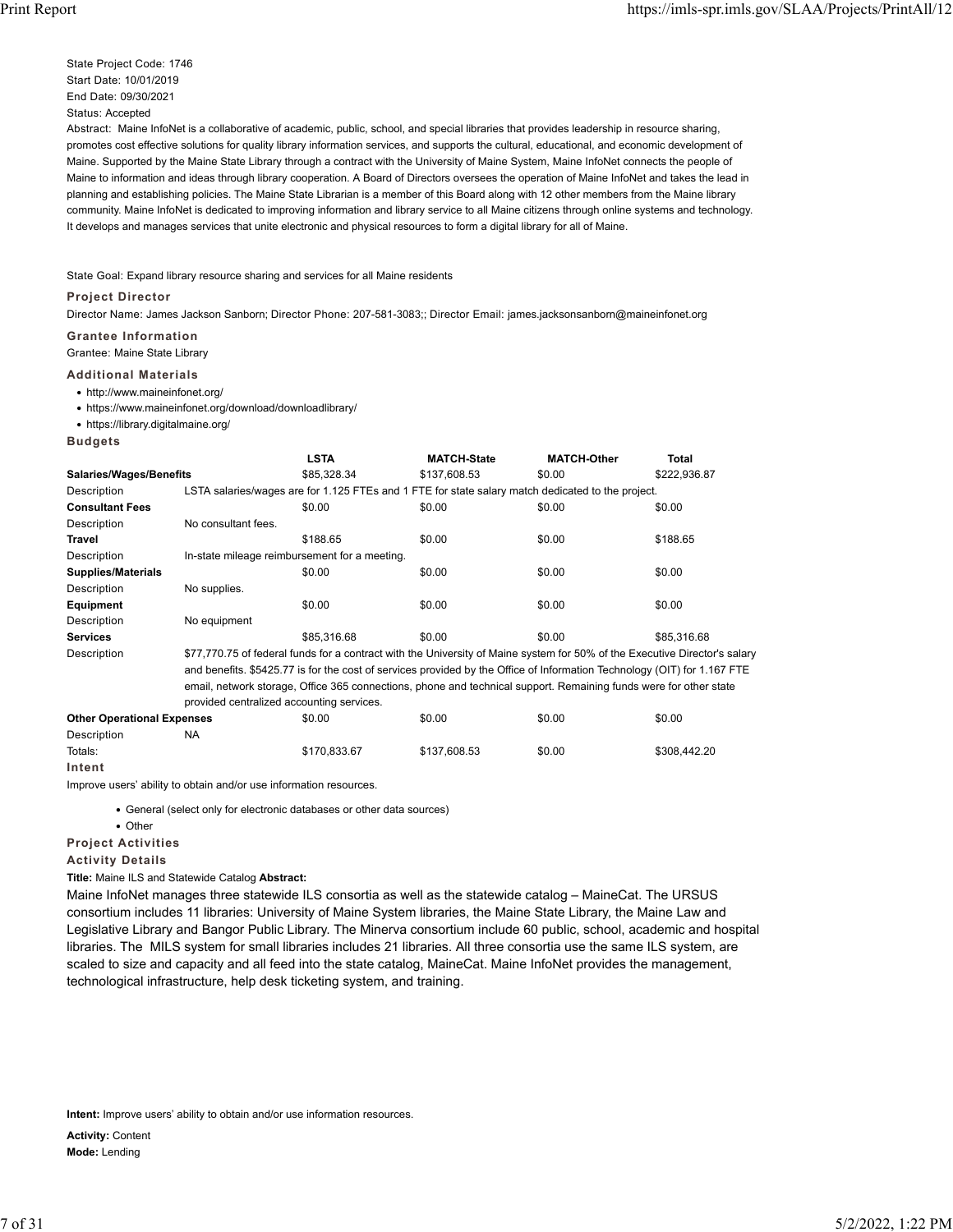**Format:** Combined physical & digital

**Total number of items circulated:** 2,642,453

**Average number of items circulated / month:** 220,204

**Total number of ILL transactions:** 617,778

**Average number of ILL transactions / month:** 51,482

**Partner Information**

Please identify the area(s) in which your partner organization(s) operates.

**Libraries:** Yes **Historical Societies or Organizations:** No **Museums:** Yes **Archives:** Yes **Cultural Heritage Organization Multi-type:** No **Preschools:** No **Schools:** Yes **Adult Education:** No **Human Service Organizations:** No **Other:** No

Please identify the legal type of the partner organization(s) for this project.

**Federal Government:** No **State Government:** Yes **Local Government:** Yes **School District:** Yes **Non-Profit:** Yes **Private Sector:** No **Tribe:** No

**Is the activity directed at the library workforce:** No

**For a targeted group or for the general population:** General **Geographic community of the targeted group:** Urban, Suburban, Rural **For what age groups:**

**Is the activity state-wide:** Yes

**Specific Locations:** No

**Institution Types**

**Public Libraries:** 62, **Academic Libraries:** 25, **SLAA:** 1, **Consortia:** 3, **Special Libraries:** 9, **School Libraries:** 2, **Other:** 0

**Total number of survey responses:** 0

#### **Activity Details**

## **Title:** Digital Maine Library **Abstract:**

Maine InfoNet manages the Digital Maine Library. This collection of online resources provides access to full text and abstracts from magazines, newspapers and reference books. Digital Maine Library is provided free of charge to all library types and Maine citizens from home. Digital Maine Library is funded by the Maine State Library, the University of Maine, the Maine Telecommunications Education Access Fund via the Public Utilities Commission as well as Colby, Bates, and Bowdoin colleges.

**Intent:** Improve users' ability to obtain and/or use information resources.

**Activity:** Content **Mode:** Other **Format:** Digital

Management of the technology infrastructure for authentication adn delivery at the local level for all libraries

**Partner Information** Please identify the area(s) in which your partner organization(s) operates.

**Libraries:** Yes **Historical Societies or Organizations:** No **Museums:** No **Archives:** No **Cultural Heritage Organization Multi-type:** No **Preschools:** No **Schools:** No **Adult Education:** No **Human Service Organizations:** No **Other:** No

Please identify the legal type of the partner organization(s) for this project.

**Federal Government:** No **State Government:** Yes **Local Government:** Yes **School District:** Yes **Non-Profit:** Yes **Private Sector:** No **Tribe:** No

**Is the activity directed at the library workforce:** No

**For a targeted group or for the general population:** General **Geographic community of the targeted group:** Urban, Suburban, Rural **For what age groups:**

**Is the activity state-wide:** Yes

**Specific Locations:** No

**Institution Types**

**Public Libraries:** 256, **Academic Libraries:** 33, **SLAA:** 1, **Consortia:** 3, **Special Libraries:** 43, **School Libraries:** 578, **Other:** 0

**Total number of survey responses:** 0

#### **Activity Details**

**Title:** Download Library: E-books and Audiobooks **Abstract:**

Maine InfoNet also manages the Download Library of e-books and audio books for Maine libraries. The e-books and audio books are both available to patrons of all member libraries that join this project. Libraries pay an annual membership fee which is used to purchase content and pay for licensing fees. Membership fees are based on library population served and range from a low of \$200 for libraries serving populations under 1,000 to a high of \$1,800 for libraries serving populations above 25,000.

**Intent:** Improve users' ability to obtain and/or use information resources.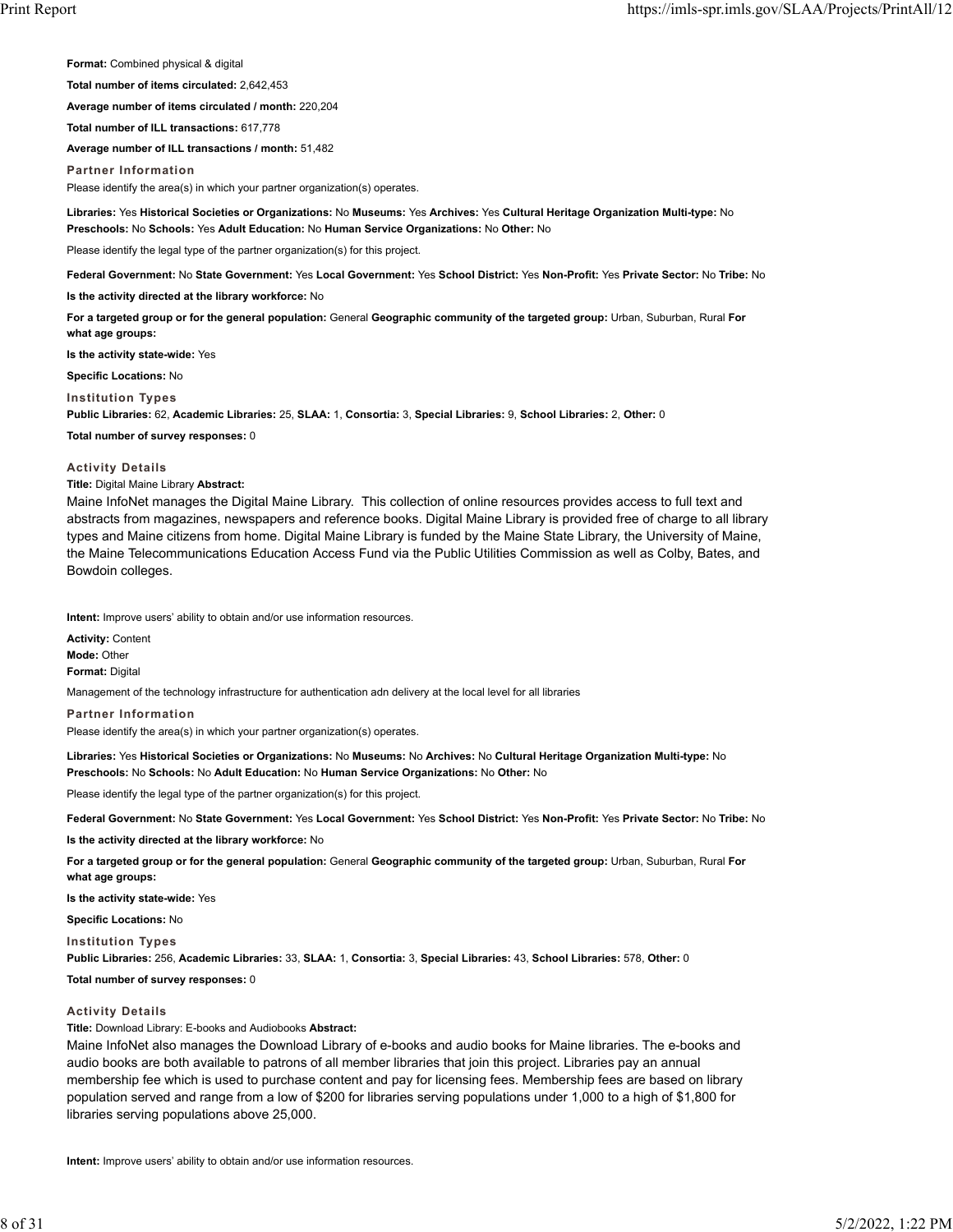**Activity:** Content **Mode:** Lending **Format:** Digital **Total number of items circulated:** 626,120 **Average number of items circulated / month:** 52,177 **Total number of ILL transactions:** 0

#### **Average number of ILL transactions / month:** 0

**Partner Information**

Please identify the area(s) in which your partner organization(s) operates.

**Libraries:** Yes **Historical Societies or Organizations:** No **Museums:** No **Archives:** No **Cultural Heritage Organization Multi-type:** No **Preschools:** No **Schools:** Yes **Adult Education:** No **Human Service Organizations:** No **Other:** No

Please identify the legal type of the partner organization(s) for this project.

**Federal Government:** No **State Government:** Yes **Local Government:** Yes **School District:** Yes **Non-Profit:** Yes **Private Sector:** No **Tribe:** No

**Is the activity directed at the library workforce:** No

**For a targeted group or for the general population:** General **Geographic community of the targeted group:** Urban, Suburban, Rural **For what age groups:**

**Is the activity state-wide:** Yes

**Specific Locations:** No

#### **Institution Types**

**Public Libraries:** 170, **Academic Libraries:** 26, **SLAA:** 1, **Consortia:** 0, **Special Libraries:** 0, **School Libraries:** 22, **Other:** 0

**Total number of survey responses:** 0

#### **Project Outcomes**

#### **List any important outcomes or findings not previously reported:**

Maine InfoNet did a great job of managing bringing libraries online into the state catalog and ILL systems as they opened a varying times during the summer.

#### **Please briefly describe the importance of these outcomes and findings for future program planning:**

Bringing new libraries into the statewide system is still a focus of MSL and Maine InfoNet. Each new library added to the systems expands the equity of service to rural Maine citizens. The Maine Reciprocal Borrowing Program (MRBP) has restarted with the majority of participating libraries. For the Digital Maine Library, K-12 use is very strong, followed by academic libraries and then public.

#### **Explain one or two of the most significant lessons learned for others wanting to adopt any facets of this project:**

The size of the Maine Infonet staff stifles the on boarding of new libraries into a state supported ILS. The goal remains to bring more small and rural libraries into the statewide catalog (MaineCat) environment for ILL purposes.

**Do you anticipate continuing this project after the current reporting period ends?** Yes

**Do you anticipate any change in level of effort in managing this project?** No

#### **Do you anticipate changing the types of activities and objectives addressed by the project?** No

**Was an evaluation conducted for this project?** No

Exemplary: Yes; The agile way that Maine InfoNet handled access to library collections as libraries closed and open was remarkable. The increase of new audiobooks and e-books for patrons increased downloads by 16.5%. The previous year's number also increased due to the 4 months of COVID.

**Project Tags**

**Project Information** Fiscal Year: 2020 State: ME Version: 1 SPR Project Code: 2020-ME-85576

Title: MRLS-Area Reference and Resource Centers State Project Code: 1744 Start Date: 10/01/2019 End Date: 09/30/2021 Status: Accepted

Abstract: The MRLS ARRC system was established by legislation in 1973 (MRSA Title 27, Chapter 4). Currently there are three ARRC libraries serving 16 counties divided into nine regions. The ARRC libraries were selected to improve library services to the residents of Maine. Portland Public Library (PPL) provides services in the southern counties (York and Cumberland population 515,041). Bangor Public Library (BPL) provides services for the northern and eastern counties (Aroostook, Hancock, Knox, Penobscot, Piscataquis, Waldo, and Washington – population 374,780) and the Maine State Library (MSL) provides services for the central and western counties (Androscoggin, Franklin, Kennebec, Lincoln, Oxford, Sagadahoc and Somerset – population 390,256). Lewiston Public Library (LPL) supplements ILL services for fiction for the MSL. The Maine State Library contracts with PPL, BPL and LPL for ARRC services to expand library resource sharing and services for all Maine residents. The ARRCs:

• Provide ILL services to libraries in their respective counties

• Provide free borrower's cards to Maine residents residing in their respective counties. 46,501 cards are provided to citizens outside Augusta,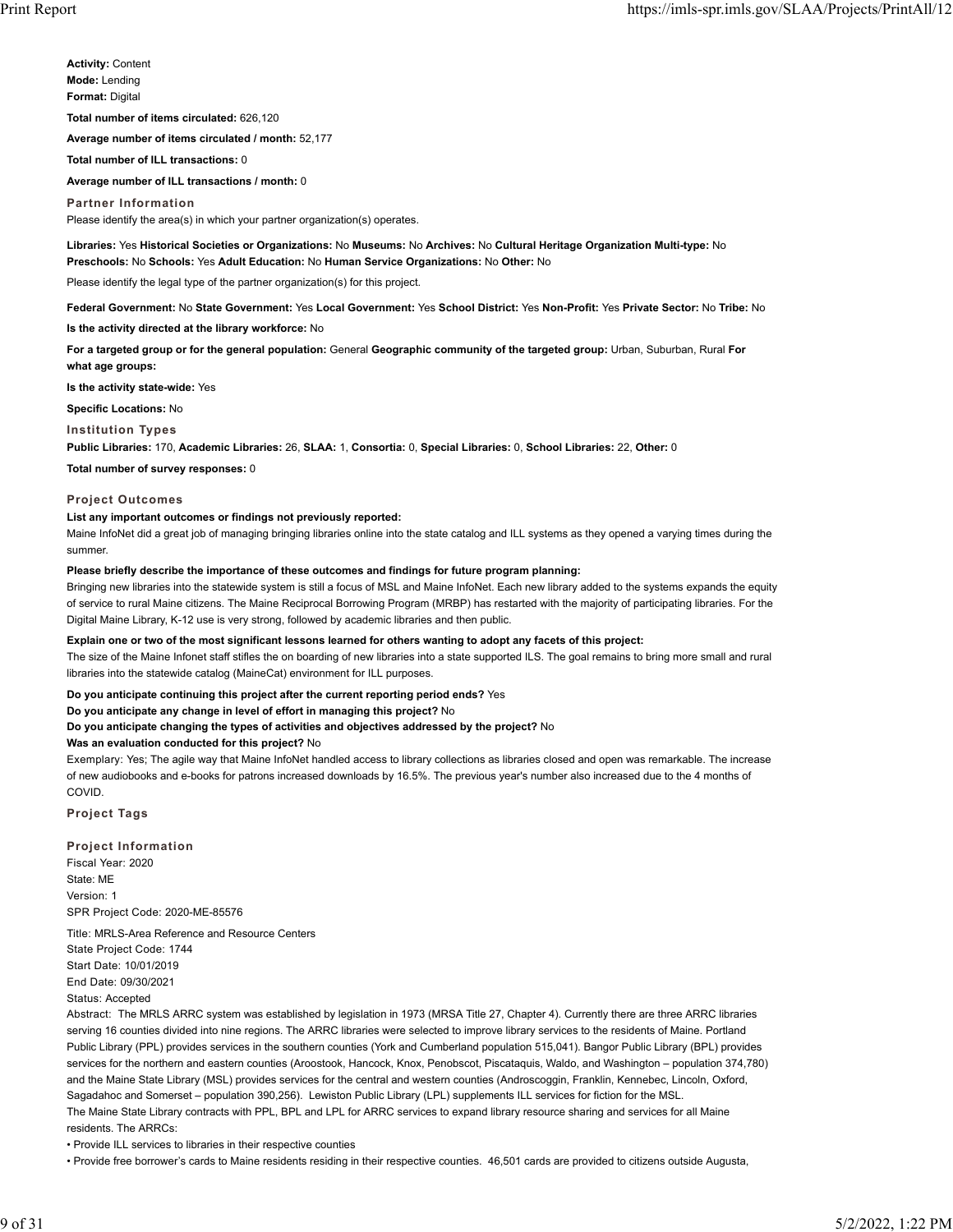Bangor and Portland

• Provide reference and additional information online services to libraries and patrons in those counties

• The Maine State Library manages the statewide van delivery program for libraries as an ARRC service

State Goal: Expand library resource sharing and services for all Maine residents

#### **Project Director**

Director Name: Janet McKenney; Director Phone: 207-287-5603; Director Email: janet.mckenney@maine.gov

## **Grantee Information**

Grantee: Maine State Library

#### **Additional Materials**

- http://www.maine.gov/msl/libs/interlib/mslarrcill.shtml
- http://www.maine.gov/msl/services/ask.htm
- https://www.portlandlibrary.com/using-the-library/services-for-librarians/
- http://www.maine.gov/msl/libs/interlib/delivery.shtml

• http://www.maine.gov/msl/libs/interlib/

|                                   |                                                                                                                            | <b>LSTA</b>                                                                                                                 | <b>MATCH-State</b> | <b>MATCH-Other</b> | <b>Total</b>                                                                                                             |  |
|-----------------------------------|----------------------------------------------------------------------------------------------------------------------------|-----------------------------------------------------------------------------------------------------------------------------|--------------------|--------------------|--------------------------------------------------------------------------------------------------------------------------|--|
| <b>Salaries/Wages/Benefits</b>    |                                                                                                                            | \$128,992.01                                                                                                                | \$100,315.24       | \$0.00             | \$229,307.25                                                                                                             |  |
| Description                       |                                                                                                                            |                                                                                                                             |                    |                    | LSTA salary and wages are for 2.17 FTE that includes 2 FTE ILL staff and management by the Library Development Director. |  |
|                                   | State match is for 2.33 FTE.                                                                                               |                                                                                                                             |                    |                    |                                                                                                                          |  |
| <b>Consultant Fees</b>            |                                                                                                                            | \$0.00                                                                                                                      | \$0.00             | \$0.00             | \$0.00                                                                                                                   |  |
| Description                       | No consultant fees.                                                                                                        |                                                                                                                             |                    |                    |                                                                                                                          |  |
| <b>Travel</b>                     |                                                                                                                            | \$3.079.40                                                                                                                  | \$0.00             | \$0.00             | \$3.079.40                                                                                                               |  |
| Description                       |                                                                                                                            | \$622.43 (hotel and airfare) was for one Maine State Library ARRC staff to attend ALA Annual \$1790.00 was for registration |                    |                    |                                                                                                                          |  |
|                                   |                                                                                                                            | for staff to attend the Maine Library Conference \$602.97 was for in-state hotel for travel for ARRC staff to meetings in   |                    |                    |                                                                                                                          |  |
|                                   |                                                                                                                            | Washington County. \$64 for rent of State Vehicle for travel                                                                |                    |                    |                                                                                                                          |  |
| <b>Supplies/Materials</b>         |                                                                                                                            | \$16,543.09                                                                                                                 | \$0.00             | \$0.00             | \$16,543.09                                                                                                              |  |
| Description                       |                                                                                                                            | \$1785.89 for ILL Postage and mail service \$10,509.81 for Printing, photocopying and binding \$4238.39 for office supplies |                    |                    |                                                                                                                          |  |
| Equipment                         |                                                                                                                            | \$0.00                                                                                                                      | \$0.00             | \$0.00             | \$0.00                                                                                                                   |  |
| Description                       | No equipment                                                                                                               |                                                                                                                             |                    |                    |                                                                                                                          |  |
| <b>Services</b>                   |                                                                                                                            | \$101.028.67                                                                                                                | \$0.00             | \$0.00             | \$101.028.67                                                                                                             |  |
| Description                       |                                                                                                                            | \$25,600 for contracts for ARRC Interlibrary Loan services with Portland Public Library, Lewiston Public Library and Bangor |                    |                    |                                                                                                                          |  |
|                                   | Public Library. \$36898.56 for OCLC (Cataloging and ILL) \$10,851.55 for the cost of services provided by OIT and the      |                                                                                                                             |                    |                    |                                                                                                                          |  |
|                                   | financial Service Center for 1.8 FTE. \$5,000 for COSLA dues \$10,000 for DPLA membership \$4,524.86 for network and       |                                                                                                                             |                    |                    |                                                                                                                          |  |
|                                   | support for 12 public access computers \$6452.89 for Zoom for MSL staff, webinar host fee and a large meeting subscription |                                                                                                                             |                    |                    |                                                                                                                          |  |
|                                   | Balance is courier and VOIP phone service install costs.                                                                   |                                                                                                                             |                    |                    |                                                                                                                          |  |
| <b>Other Operational Expenses</b> |                                                                                                                            | \$0.00                                                                                                                      | \$0.00             | \$0.00             | \$0.00                                                                                                                   |  |
| Description                       |                                                                                                                            |                                                                                                                             |                    |                    |                                                                                                                          |  |
| Totals:                           |                                                                                                                            | \$249.643.17                                                                                                                | \$100.315.24       | \$0.00             | \$349.958.41                                                                                                             |  |

**Intent**

Improve users' ability to obtain and/or use information resources.

- Outreach & Partnerships
- Systems & Technologies

**Project Activities**

**Activity Details**

**Title:** ARRC - Interlibrary Loan **Abstract:**

ARRCs provide interlibrary loan service for libraries and citizens in the regions of the Maine Regional Library System. The Maine State Library serves as the ILL ARRC for the central and western counties (Androscoggin, Franklin, Kennebec, Lincoln, Oxford, Sagadahoc and Somerset). Lewiston Public Library (LPL) supplements ILL services for fiction for the MSL. The Bangor Public Library (BPL) serves as the ILL ARRC for the northern and eastern counties (Aroostook, Hancock, Knox, Penobscot, Piscataquis, Waldo, and Washington). Portland Public Library (PPL) serves as the ILL ARRC for the southern counties(York and Cumberland). Maine libraries that are not part of one of the state supported ILS (Minerva, MILS, URSUS) may make requests through their assigned ARRC. All library types are eligible for this service: public, school, academic and special.

**Intent:** Improve users' ability to obtain and/or use information resources.

**Activity:** Content **Mode:** Lending **Format:** Physical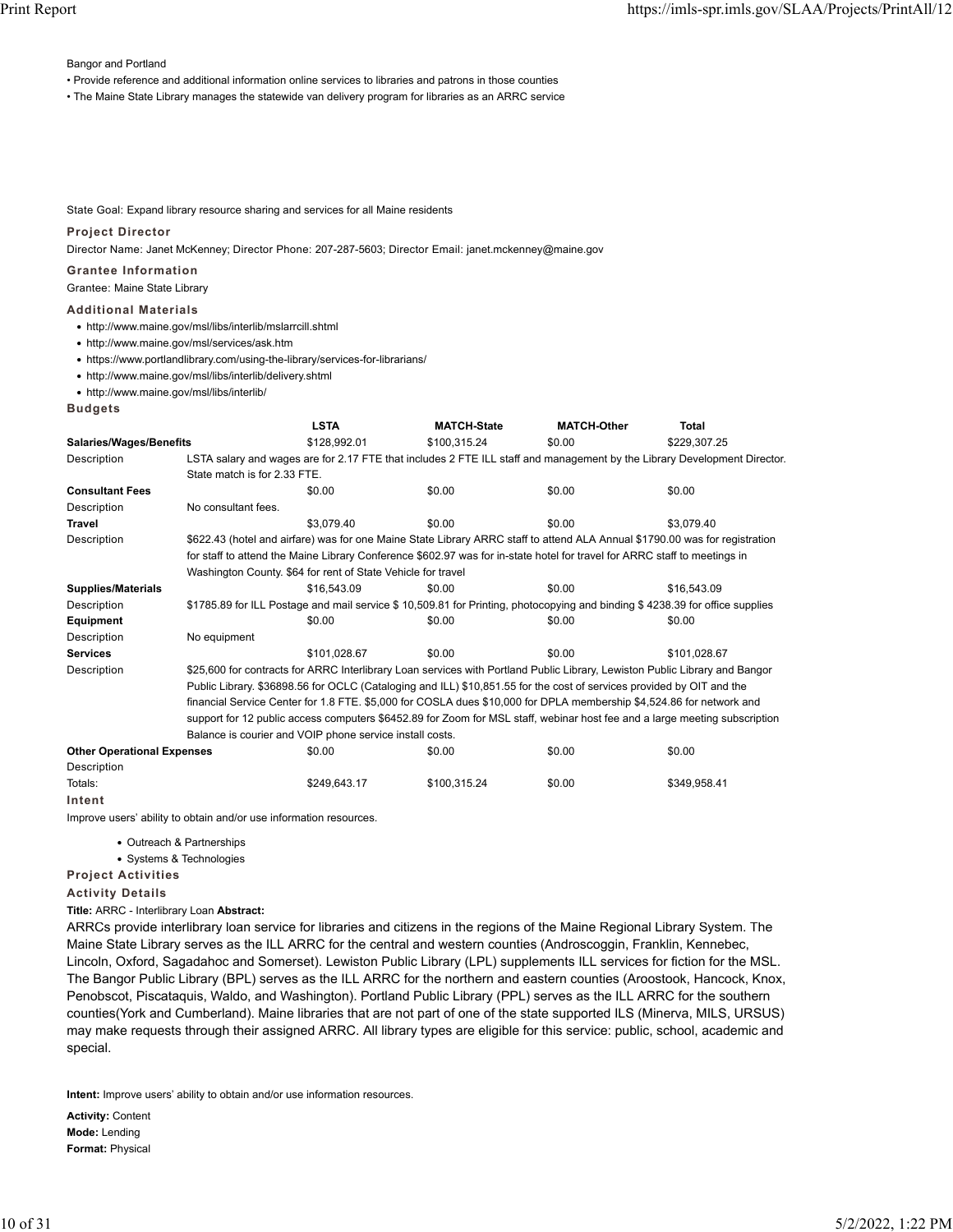**Total number of items circulated:** 0

**Average number of items circulated / month:** 0

**Total number of ILL transactions:** 34,018

**Average number of ILL transactions / month:** 2,835

**Partner Information**

Please identify the area(s) in which your partner organization(s) operates.

**Libraries:** Yes **Historical Societies or Organizations:** No **Museums:** No **Archives:** No **Cultural Heritage Organization Multi-type:** No **Preschools:** No **Schools:** No **Adult Education:** No **Human Service Organizations:** No **Other:** No

Please identify the legal type of the partner organization(s) for this project.

**Federal Government:** No **State Government:** Yes **Local Government:** Yes **School District:** Yes **Non-Profit:** Yes **Private Sector:** No **Tribe:** No

**Is the activity directed at the library workforce:** No

**For a targeted group or for the general population:** General **Geographic community of the targeted group:** Urban, Suburban, Rural **For what age groups:**

**Is the activity state-wide:** Yes

**Specific Locations:** No

**Institution Types**

**Public Libraries:** 256, **Academic Libraries:** 33, **SLAA:** 1, **Consortia:** 0, **Special Libraries:** 43, **School Libraries:** 578, **Other:** 0

**Total number of survey responses:** 0

#### **Activity Details**

**Title:** ARRC - Reference services **Abstract:**

ARRCs provide references services to Maine Regional Library System district libraries with and without a reference librarian as well as directly to patrons in their regions. The Maine State Library, Bangor Public Library and Portland Public Library all have experienced reference librarians with an MLS degree who available in person, via phone and via email to answer quick or detailed reference questions. Many small libraries call for patrons when the answers to questions are not available using the librarian's reference skills or the library's online or local reference resources. Statistics are reported for all reference questions since librarians will not ask a patron or library to identify their regional district or location.

**Intent:** Improve users' ability to obtain and/or use information resources.

**Activity:** Instruction **Mode:** Consultation/drop-in/referral **Format:** Combined in-person & virtual

**Total number of consultation/reference transactions:** 22,959

**Average number of consultation/reference transactions per month:** 1,913

**Partner Information** Please identify the area(s) in which your partner organization(s) operates.

**Libraries:** Yes **Historical Societies or Organizations:** No **Museums:** No **Archives:** No **Cultural Heritage Organization Multi-type:** No **Preschools:** No **Schools:** No **Adult Education:** No **Human Service Organizations:** No **Other:** No

Please identify the legal type of the partner organization(s) for this project.

**Federal Government:** No **State Government:** Yes **Local Government:** Yes **School District:** Yes **Non-Profit:** Yes **Private Sector:** No **Tribe:** No

**Is the activity directed at the library workforce:** No

**For a targeted group or for the general population:** General **Geographic community of the targeted group:** Urban, Suburban, Rural **For what age groups:**

**Is the activity state-wide:** Yes

**Specific Locations:** No

**Institution Types**

**Public Libraries:** 256, **Academic Libraries:** 33, **SLAA:** 1, **Consortia:** 0, **Special Libraries:** 43, **School Libraries:** 578, **Other:** 0

**Total number of survey responses:** 0

#### **Activity Details**

**Title:** ILL Delivery Service **Abstract:**

The Maine State Library (MSL) manages interlibrary loan delivery service for the state's libraries. MSL issues an RFP every 3 years, negotiates the contract, and manages billing for public, school, some academic and special libraries. Billing for the University System and Bowdoin, Bates and Colby Colleges are direct with the vendor. MSL bills libraries yearly for van delivery service, facilitates inquiries and complaints with the vendor regarding service issues, and maintains regular communication with van delivery service provider. MSL staff maintains delivery labels with route #s for all participating libraries and makes them available online. Maine libraries use local funds for the service paying \$18.40 per stop. Libraries were credited on the July 1 - June 30 bills for the months delivery service was not used due to COVID. Libraries were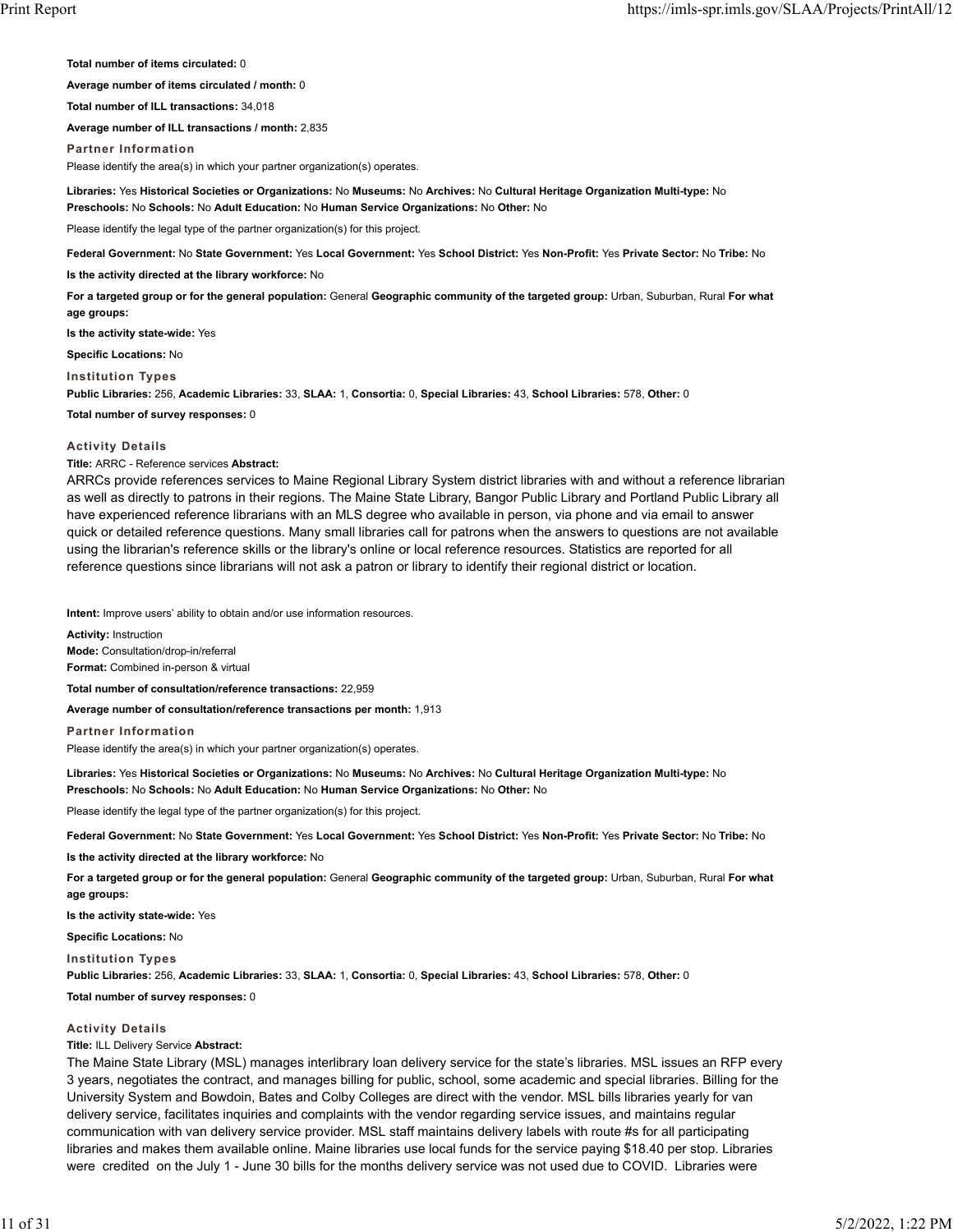charged a book storage/warehouse fee for the delivery service to house books not circulating due to COVID.The Maine State Library uses state money to fund 1 free day for public libraries. Federal money is used to pay for delivery supplies such as bags and totes. The state library absorbs extra costs for higher rates at very rural locations. This keeps costs for all libraries equitable and there is no financial burden for rural libraries.

**Intent:** Improve users' ability to obtain and/or use information resources.

**Activity:** Content **Mode:** Other **Format:** Physical

Delivery of ILL items statewide via contracted courier service.

**Partner Information** Please identify the area(s) in which your partner organization(s) operates.

**Libraries:** Yes **Historical Societies or Organizations:** No **Museums:** No **Archives:** No **Cultural Heritage Organization Multi-type:** No **Preschools:** No **Schools:** Yes **Adult Education:** No **Human Service Organizations:** No **Other:** No

Please identify the legal type of the partner organization(s) for this project.

**Federal Government:** No **State Government:** Yes **Local Government:** Yes **School District:** Yes **Non-Profit:** Yes **Private Sector:** Yes **Tribe:** No

**Is the activity directed at the library workforce:** No

**For a targeted group or for the general population:** General **Geographic community of the targeted group:** Urban, Suburban, Rural **For what age groups:**

**Is the activity state-wide:** Yes

**Specific Locations:** No

**Institution Types**

**Public Libraries:** 158, **Academic Libraries:** 36, **SLAA:** 1, **Consortia:** 3, **Special Libraries:** 15, **School Libraries:** 4, **Other:** 0

**Total number of survey responses:** 0

#### **Activity Details**

**Title:** MSL-Public Access Computing **Abstract:**

The Maine State Library offers public access computers in the Augusta location as an ARRC service. Both federal and state funds are used for the purchase, internet access and support of these computers by the Office of Information Technology. Both state and federal funds are used to support this service to regional patrons who use the library. These include general access computers, and digital microfilm readers.

**Intent:** Improve users' ability to obtain and/or use information resources.

**Activity:** Content **Mode:** Acquisition **Format:** Combined physical & digital Public Access Computing **Number of hardware acquired:** 12 **Number of software acquired:** 0 **Number of licensed databases acquired:** 0 **Number of print materials (books & government documents) acquired:** 0 **Number of electronic materials acquired:** 0 **Number of audio/visual units (audio discs, talking books, other recordings) acquired:** 0 **Partner Information** Please identify the area(s) in which your partner organization(s) operates. **Libraries:** Yes **Historical Societies or Organizations:** No **Museums:** No **Archives:** No **Cultural Heritage Organization Multi-type:** No **Preschools:** No **Schools:** No **Adult Education:** No **Human Service Organizations:** No **Other:** No Please identify the legal type of the partner organization(s) for this project. **Federal Government:** No **State Government:** Yes **Local Government:** No **School District:** No **Non-Profit:** No **Private Sector:** No **Tribe:** No **Is the activity directed at the library workforce:** No

**For a targeted group or for the general population:** General **Geographic community of the targeted group:** Urban, Suburban, Rural **For what age groups:**

**Is the activity state-wide:** No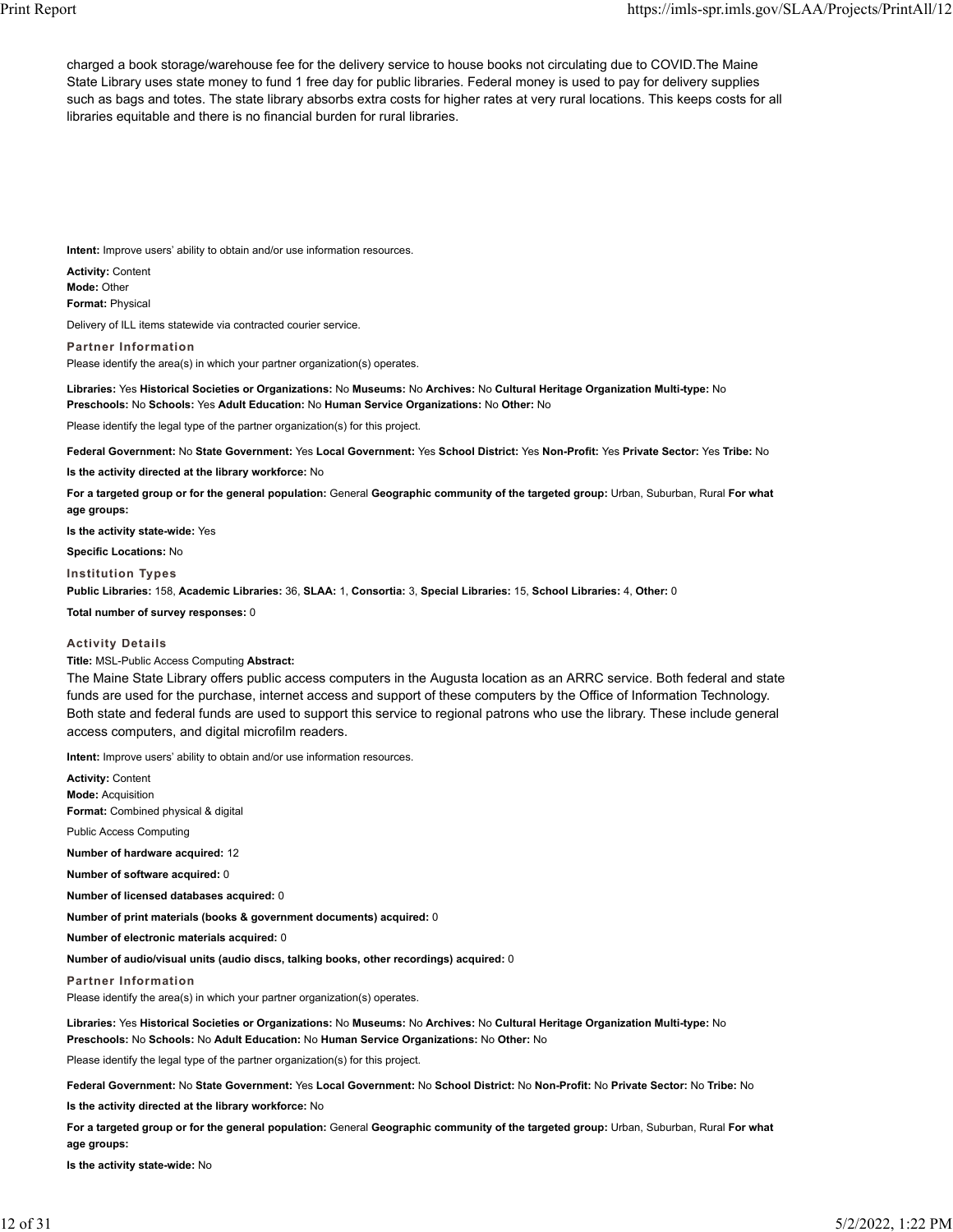**Name:** Maine State Library

64 State House Station Augusta, ME 04333-0064

#### **Total number of survey responses:** 0

### **Activity Details**

**Title:** ARRC-Access to borrower card resources **Abstract:**

Through the Maine Regional Library System's ARRC libraries, Maine citizens who have cards from Bangor Public Library, Portland Public Library and the Maine State Library have access to the large collections at these libraries as well as to the additional online resources beyond the statewide Digital Maine Library content.This content is accessed through each library's website and is authenticated with the card's barcode. Each library provides different online content based upon local needs, budgets and collection policies. These databases and/or online learning tools are testing grounds for adoption at the state level.

Examples of online learning tools and databases not available through the statewide portal (Digital Maine LIbrary) but available via an ARRC library are:

- Birds of North America Online;
- TumbleBooks,
- Demographics Now
- **Heritage Quest.**
- Prices4Antiques
- **Morningstar**
- New York Times
- **JSTOR**

**Intent:** Improve users' ability to obtain and/or use information resources.

**Activity:** Content **Mode:** Description **Format:** Combined physical & digital

**Number of items made discoverable to the public:** 1,128,454

**Number of collections made discoverable to the public:** 30

**Number of metadata plans/frameworks produced/updated:** 0

**Partner Information**

Please identify the area(s) in which your partner organization(s) operates.

**Libraries:** Yes **Historical Societies or Organizations:** No **Museums:** No **Archives:** No **Cultural Heritage Organization Multi-type:** No **Preschools:** No **Schools:** Yes **Adult Education:** Yes **Human Service Organizations:** No **Other:** No

Please identify the legal type of the partner organization(s) for this project.

**Federal Government:** No **State Government:** Yes **Local Government:** No **School District:** No **Non-Profit:** Yes **Private Sector:** No **Tribe:** No

**Is the activity directed at the library workforce:** No

**For a targeted group or for the general population:** General **Geographic community of the targeted group:** Urban, Suburban, Rural **For what age groups:**

**Is the activity state-wide:** Yes

**Specific Locations:** No

**Institution Types**

**Public Libraries:** 3, **Academic Libraries:** 0, **SLAA:** 1, **Consortia:** 0, **Special Libraries:** 0, **School Libraries:** 0, **Other:** 0

**Total number of survey responses:** 0

## **Activity Details**

## **Title:** DPLA Service Hub **Abstract:**

The Maine State Library serves as the state's hub to theDigital Public Library of America (DPLA) and provides a variety of services toassist cultural organizations with projects to digitize and provide access tohistorical collections. To facilitate this work, the library providesinstitutions with access to a scan lab in Augusta and digital repositorystorage for content they create. Through these partnerships, 192,302digital items have been made available online through the DigitalMainerepository. This content has been downloaded over 1.1 million times inthe last year. DPLA membership allows the digital content from Maine tobe made discoverable through their portal and provides library staff withprofessional development opportunities that allow us to better serve otherMaine institutions with their digitization needs. As of the end of 2021,63,492 of Maine's institutional collections were searchable through the DPLAportal, and a scheduled harvest in early 2022 will triple the content that willbe available through the site.

**Intent:** Improve users' ability to obtain and/or use information resources.

**Activity:** Content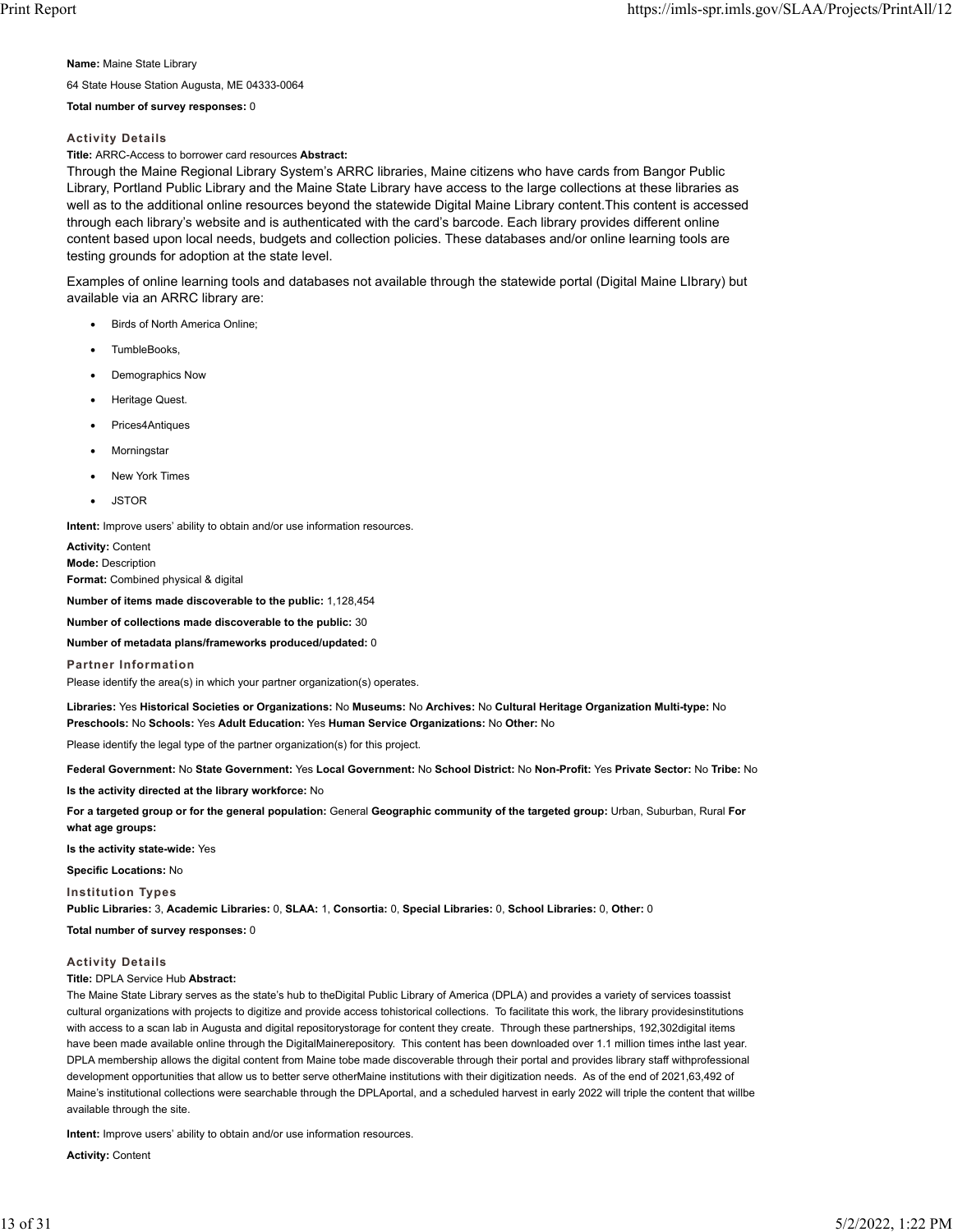**Mode:** Description **Format:** Digital

**Number of items made discoverable to the public:** 63,492

**Number of collections made discoverable to the public:** 42

**Number of metadata plans/frameworks produced/updated:** 1

**Partner Information**

Please identify the area(s) in which your partner organization(s) operates.

**Libraries:** Yes **Historical Societies or Organizations:** Yes **Museums:** No **Archives:** No **Cultural Heritage Organization Multi-type:** Yes **Preschools:** No **Schools:** No **Adult Education:** No **Human Service Organizations:** No **Other:** No

Please identify the legal type of the partner organization(s) for this project.

**Federal Government:** No **State Government:** Yes **Local Government:** Yes **School District:** No **Non-Profit:** Yes **Private Sector:** No **Tribe:** No

**Is the activity directed at the library workforce:** No

**For a targeted group or for the general population:** General **Geographic community of the targeted group:** Urban, Suburban, Rural **For what age groups:**

**Is the activity state-wide:** Yes

**Specific Locations:** No

**Institution Types**

**Public Libraries:** 256, **Academic Libraries:** 33, **SLAA:** 1, **Consortia:** 0, **Special Libraries:** 43, **School Libraries:** 0, **Other:** 0

**Total number of survey responses:** 0

#### **Project Outcomes**

#### **List any important outcomes or findings not previously reported:**

The Maine State Library's analysis of the ARRC model will be part of the new Five year Plan. ARPA funding will be used in 2022 to expand membership into the state ILS. Our work continues with DPLA and statewide digitizing efforts.

**Please briefly describe the importance of these outcomes and findings for future program planning:**

The MSL subsidy of one delivery day for all public libraries is one of the most appreciated service by libraries and patrons in rural areas. Most small libraries cannot afford even 1 day of service per week.

**Explain one or two of the most significant lessons learned for others wanting to adopt any facets of this project:**

The need for expertise and guidance from the state library for digitization guidance is growing yearly as libraries pursue a way to share older collections.

**Do you anticipate continuing this project after the current reporting period ends?** Yes **Do you anticipate any change in level of effort in managing this project?** No **Do you anticipate changing the types of activities and objectives addressed by the project?** No **Was an evaluation conducted for this project?** Yes **Was a final written evaluation report produced?** No Exemplary: No

**Project Tags**

ILS

#### **Project Information**

Fiscal Year: 2020 State: ME Version: 1 SPR Project Code: 2020-ME-85577

Title: MRLS - Specialists and Consulting State Project Code: 1732 Start Date: 10/01/2019 End Date: 09/30/2021 Status: Accepted

Abstract: The Maine State Library's Library Development Division has seven specialists/consultants that work with libraries statewide. Specialists cover a wide range of library related issues and programming and support public, school, academic, and special libraries in all Maine counties. Maine is divided into nine regions for this service model. The specialists work on a statewide basis providing resources, guidance, training and other support in their areas of expertise. Each specialist is also a regional liaison and serves as a contact person for the region and assists libraries with their needs assessments for continuing education activities specific to the region. Continuing education programs are delivered at least yearly in each region in addition to the two statewide programs in the spring and fall as well as a program for new public library directors. The goal is to help Maine libraries strengthen and develop new programs, convene and collaborate regionally, foster collaboration across library types within a region and to improve library services statewide. The Maine State library also contracts with the Maine Association of Nonprofits to provide specialist consulting for the 57% of Maine libraries who are non-profits

State Goal: Improve the Maine library workforce via continuing education, professional development and leadership opportunities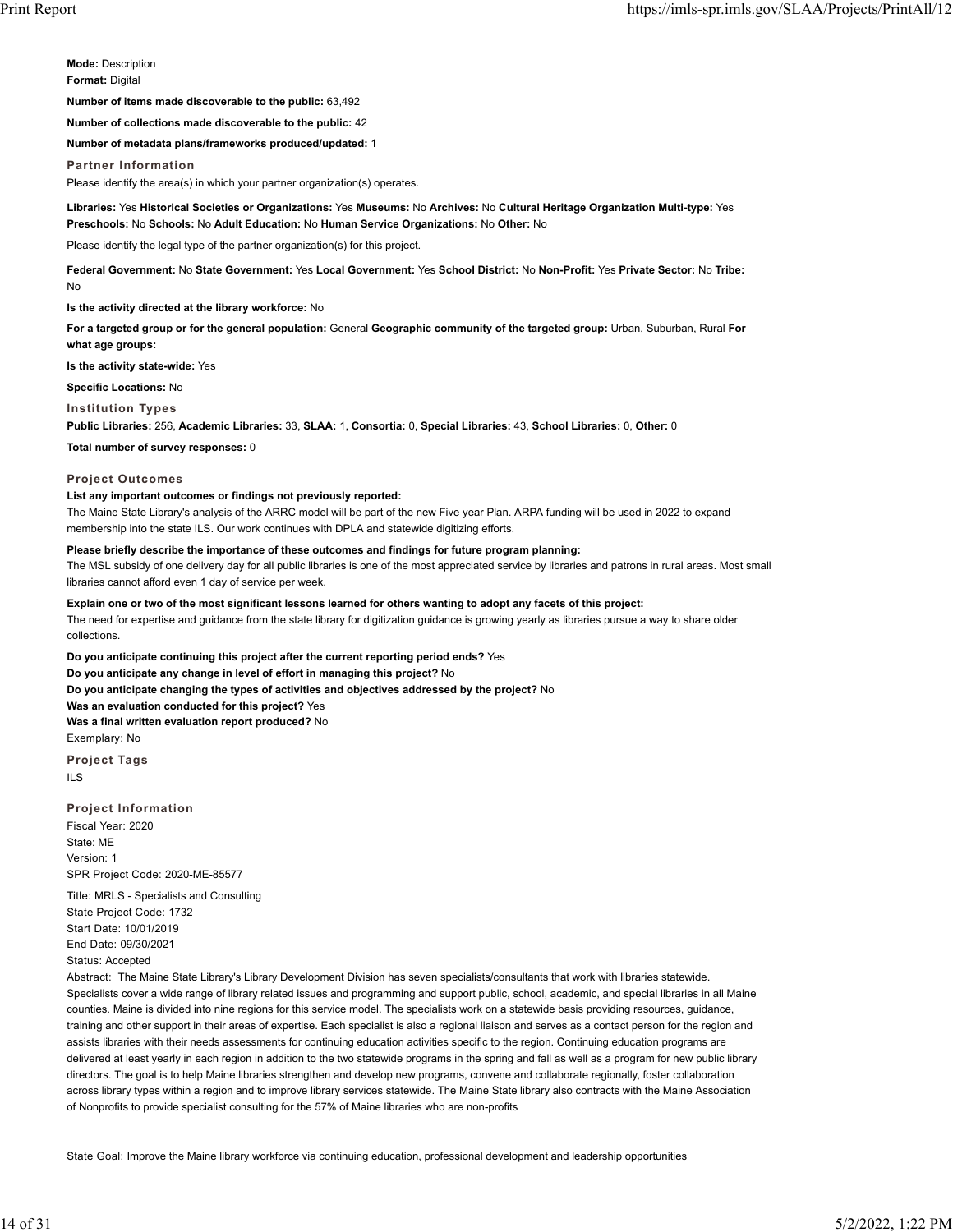#### **Project Director**

Director Name: Janet McKenney; Director Phone: 207-287-5603; Director Email: janet.mckenney@maine.gov

**Grantee Information**

Grantee: Maine State Library

## **Additional Materials**

- http://www.maine.gov/msl/libs/Specialties.shtml
- https://www.nonprofitmaine.org/join/nonprofit-membership/member-benefits/
- http://www.maine.gov/msl/libs/Regions.shtml
- **Budgets**

|                                   |                                                                                                                          | <b>LSTA</b>                                                                                                             | <b>MATCH-State</b>                                                                                                    | <b>MATCH-Other</b> | Total                                                                                                                       |  |  |  |
|-----------------------------------|--------------------------------------------------------------------------------------------------------------------------|-------------------------------------------------------------------------------------------------------------------------|-----------------------------------------------------------------------------------------------------------------------|--------------------|-----------------------------------------------------------------------------------------------------------------------------|--|--|--|
| <b>Salaries/Wages/Benefits</b>    |                                                                                                                          | \$170.632.72                                                                                                            | \$350,416.48                                                                                                          | \$0.00             | \$521.049.20                                                                                                                |  |  |  |
| Description                       |                                                                                                                          | LSTA salary is 1.125 FTE State Data Coordinator's salary and a portion of the Library Development Director's salary for |                                                                                                                       |                    |                                                                                                                             |  |  |  |
|                                   |                                                                                                                          | management. State match is 3.75 FTE specialists/consultants.                                                            |                                                                                                                       |                    |                                                                                                                             |  |  |  |
| <b>Consultant Fees</b>            |                                                                                                                          | \$0.00                                                                                                                  | \$0.00                                                                                                                | \$0.00             | \$0.00                                                                                                                      |  |  |  |
| Description                       | There were no consultant fees.                                                                                           |                                                                                                                         |                                                                                                                       |                    |                                                                                                                             |  |  |  |
| <b>Travel</b>                     |                                                                                                                          | \$4,217.02                                                                                                              | \$0.00                                                                                                                | \$0.00             | \$4,217.02                                                                                                                  |  |  |  |
| Description                       |                                                                                                                          |                                                                                                                         |                                                                                                                       |                    | \$1714.77 mileage reimbursement specialists/consultants to travel to libraries and meetings \$2502.25 for travel for travel |  |  |  |
|                                   | to ALA Midwinter for 1 staff.                                                                                            |                                                                                                                         |                                                                                                                       |                    |                                                                                                                             |  |  |  |
| <b>Supplies/Materials</b>         |                                                                                                                          | \$2,124.25                                                                                                              | \$0.00                                                                                                                | \$0.00             | \$2,124.25                                                                                                                  |  |  |  |
| Description                       |                                                                                                                          |                                                                                                                         | \$2124.25 was for general office supplies, printers, postage and materials for meetings.                              |                    |                                                                                                                             |  |  |  |
| Equipment                         |                                                                                                                          | \$0.00                                                                                                                  | \$0.00                                                                                                                | \$0.00             | \$0.00                                                                                                                      |  |  |  |
| Description                       | No equipment purchases were made.                                                                                        |                                                                                                                         |                                                                                                                       |                    |                                                                                                                             |  |  |  |
| <b>Services</b>                   |                                                                                                                          | \$30.704.18                                                                                                             | \$0.00                                                                                                                | \$0.00             | \$30,704.18                                                                                                                 |  |  |  |
| Description                       |                                                                                                                          |                                                                                                                         |                                                                                                                       |                    | \$11,525.00 for Maine Association of Nonprofits membership for nonprofit Maine libraries; \$7,672.00 for LibPAS for PLS \$  |  |  |  |
|                                   |                                                                                                                          |                                                                                                                         | 8349.91 for the cost of services provided by the Office of Information Technology (OIT) for 1.17 FTE computer, email, |                    |                                                                                                                             |  |  |  |
|                                   | network storage, Office 365 connections, phone and technology support plus accounting and finance services. \$2200 for   |                                                                                                                         |                                                                                                                       |                    |                                                                                                                             |  |  |  |
|                                   | maintenance and security of STEM Libraries website. \$ \$238.73 for shared costs with state for Survey Monkey \$718.54 - |                                                                                                                         |                                                                                                                       |                    |                                                                                                                             |  |  |  |
|                                   | Printing services                                                                                                        |                                                                                                                         |                                                                                                                       |                    |                                                                                                                             |  |  |  |
| <b>Other Operational Expenses</b> |                                                                                                                          | \$0.00                                                                                                                  | \$0.00                                                                                                                | \$0.00             | \$0.00                                                                                                                      |  |  |  |
| Description                       |                                                                                                                          |                                                                                                                         |                                                                                                                       |                    |                                                                                                                             |  |  |  |
| Totals:                           |                                                                                                                          | \$207,678.17                                                                                                            | \$350,416.48                                                                                                          | \$0.00             | \$558,094.65                                                                                                                |  |  |  |

**Intent**

Improve the library workforce.

• Library Infrastructure & Capacity

• Continuing Education and Staff Development

**Project Activities**

**Activity Details**

**Title:** Public Library Data Collection -Collection and Instruction **Abstract:**

The State Data Coordinator (SDC) actively engages with libraries to collect data and to instruct librarians, volunteers and trustees in the use of proper data collection methods. The SDC trains librarians to use the online software and submits reviewed data to IMLS. Site visits are made to libraries with new directors or to libraries which need training in accurate data collection methods or use of the online portal. During COVID. Zoom sessions are held instead of on-site visits. Most guidance is via email and phone MSL purchases LibPas software from Counting Opinions as the annual report platform.

**Intent:** Improve the library workforce.

**Activity:** Instruction **Mode:** Consultation/drop-in/referral **Format:** Combined in-person & virtual

**Total number of consultation/reference transactions:** 627

**Average number of consultation/reference transactions per month:** 52

**Partner Information**

Please identify the area(s) in which your partner organization(s) operates.

**Libraries:** Yes **Historical Societies or Organizations:** No **Museums:** No **Archives:** No **Cultural Heritage Organization Multi-type:** No **Preschools:** No **Schools:** No **Adult Education:** No **Human Service Organizations:** No **Other:** No

Please identify the legal type of the partner organization(s) for this project.

**Federal Government:** Yes **State Government:** Yes **Local Government:** Yes **School District:** No **Non-Profit:** Yes **Private Sector:** No **Tribe:** No

**Is the activity directed at the library workforce:** Yes

**Is the activity state-wide:** Yes

**Specific Locations:** No

**Institution Types**

**Public Libraries:** 256, **Academic Libraries:** 0, **SLAA:** 0, **Consortia:** 0, **Special Libraries:** 0, **School Libraries:** 0, **Other:** 0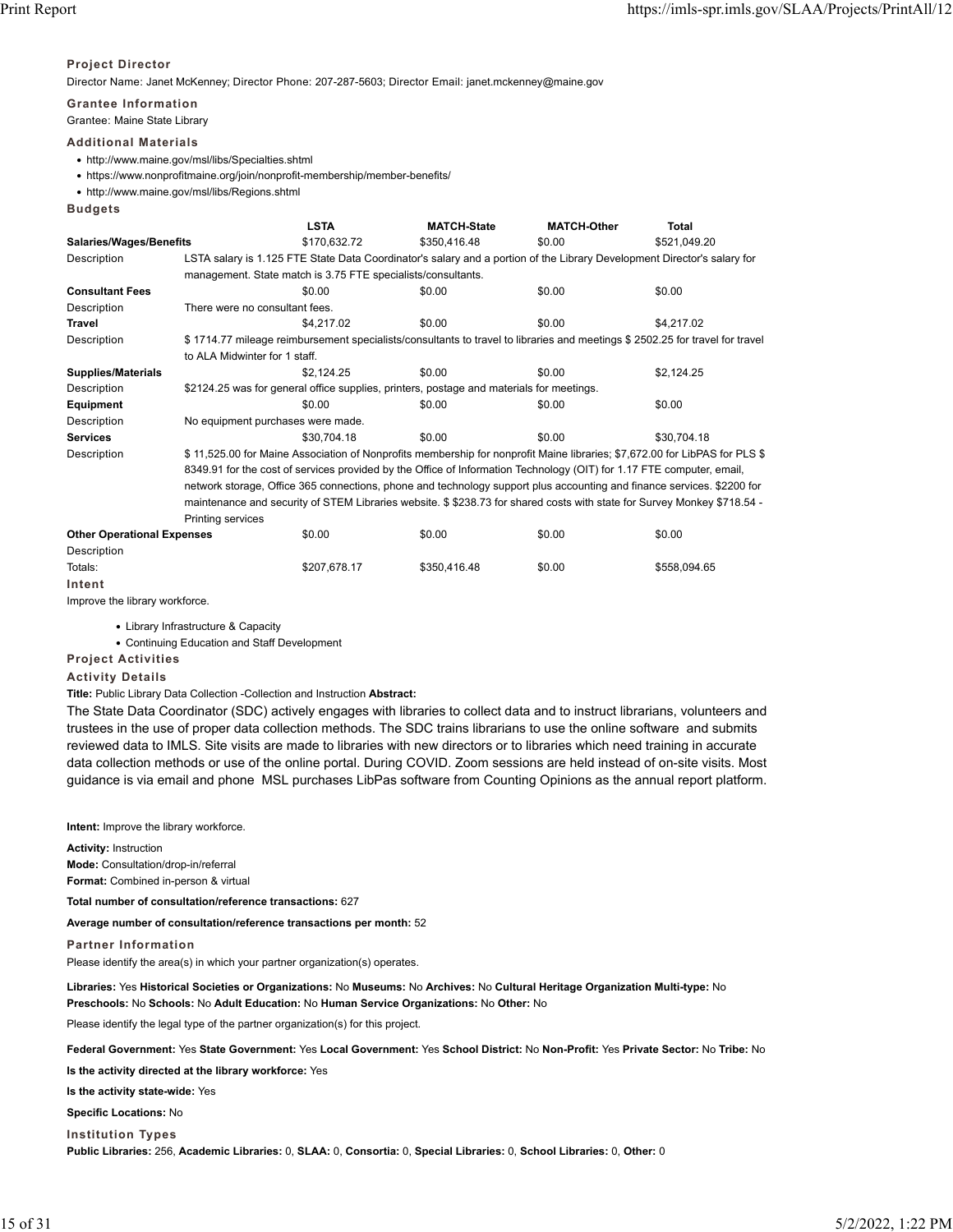#### **Total number of survey responses:** 0

#### **Activity Details**

**Title:** One to one specialist and regional liaison consulting **Abstract:**

The Maine State Library's (MSL) team of specialists offer one to one consulting services to help directors and staffwith all library service issues, including management, building projects,programming, volunteers, marketing, and promotion. They also assist directorsfrom smaller/rural libraries to find mentors or support and assistance fromnearby libraries. Library trustees/board members also request consultingservices. The MSL Library Development specialists support public, school,academic, and special libraries in all Maine counties. Maine is divided intonine regions. The specialists work on a statewide basis providing resources,guidance, training, and other support in their areas of expertise. Thespecialists also serve as liaisons for each of the nine regions and collaboratewith team members to refer librarians to the best person on the MSL staff toaddress their needs. Many times specialists are collaborating together toassist one library.

**Intent:** Improve the library workforce.

#### **Activity:** Instruction

**Mode:** Consultation/drop-in/referral **Format:** Combined in-person & virtual

# **Total number of consultation/reference transactions:** 3,767

**Average number of consultation/reference transactions per month:** 314

**Partner Information**

Please identify the area(s) in which your partner organization(s) operates.

# **Libraries:** Yes **Historical Societies or Organizations:** No **Museums:** No **Archives:** No **Cultural Heritage Organization Multi-type:** No

**Preschools:** No **Schools:** Yes **Adult Education:** No **Human Service Organizations:** No **Other:** No

Please identify the legal type of the partner organization(s) for this project.

**Federal Government:** No **State Government:** No **Local Government:** Yes **School District:** Yes **Non-Profit:** Yes **Private Sector:** No **Tribe:** No

**Is the activity directed at the library workforce:** Yes

**Is the activity state-wide:** Yes

**Specific Locations:** No

**Institution Types**

**Public Libraries:** 256, **Academic Libraries:** 33, **SLAA:** 1, **Consortia:** 0, **Special Libraries:** 43, **School Libraries:** 578, **Other:** 0

**Total number of survey responses:** 0

#### **Activity Details**

**Title:** Maine Association of Nonprofits **Abstract:**

The Maine State Library pays membership fees for nonprofit libraries to utilize services provided by the Maine Association of Nonprofits. MANP provides a discount for the centralized billing and management. Libraries benefit by receiving free and subsidized training for their library and boards Member benefits listed at:<https://www.nonprofitmaine.org/join/nonprofit-membership/member-benefits/> **Intent:** Improve the library workforce.

**Activity:** Instruction **Mode:** Other **Format:** Combined in-person & virtual

Member benfits

#### **Partner Information**

Please identify the area(s) in which your partner organization(s) operates.

**Libraries:** Yes **Historical Societies or Organizations:** No **Museums:** No **Archives:** No **Cultural Heritage Organization Multi-type:** No **Preschools:** No **Schools:** No **Adult Education:** No **Human Service Organizations:** No **Other:** No

Please identify the legal type of the partner organization(s) for this project.

**Federal Government:** No **State Government:** Yes **Local Government:** No **School District:** No **Non-Profit:** Yes **Private Sector:** No **Tribe:** No

**Is the activity directed at the library workforce:** Yes

**Is the activity state-wide:** Yes

**Specific Locations:** No

**Institution Types**

**Public Libraries:** 98, **Academic Libraries:** 0, **SLAA:** 0, **Consortia:** 0, **Special Libraries:** 0, **School Libraries:** 0, **Other:** 0

**Total number of survey responses:** 0

#### **Project Outcomes**

**List any important outcomes or findings not previously reported:** Virtual has continued to be the method of all communication and services to libraries.

#### **Please briefly describe the importance of these outcomes and findings for future program planning:**

The continuation of the COVID pandemic has now normalized video conferencing for our service to libraries and their service to patrons and libraries have adopted this technology.

**Explain one or two of the most significant lessons learned for others wanting to adopt any facets of this project:**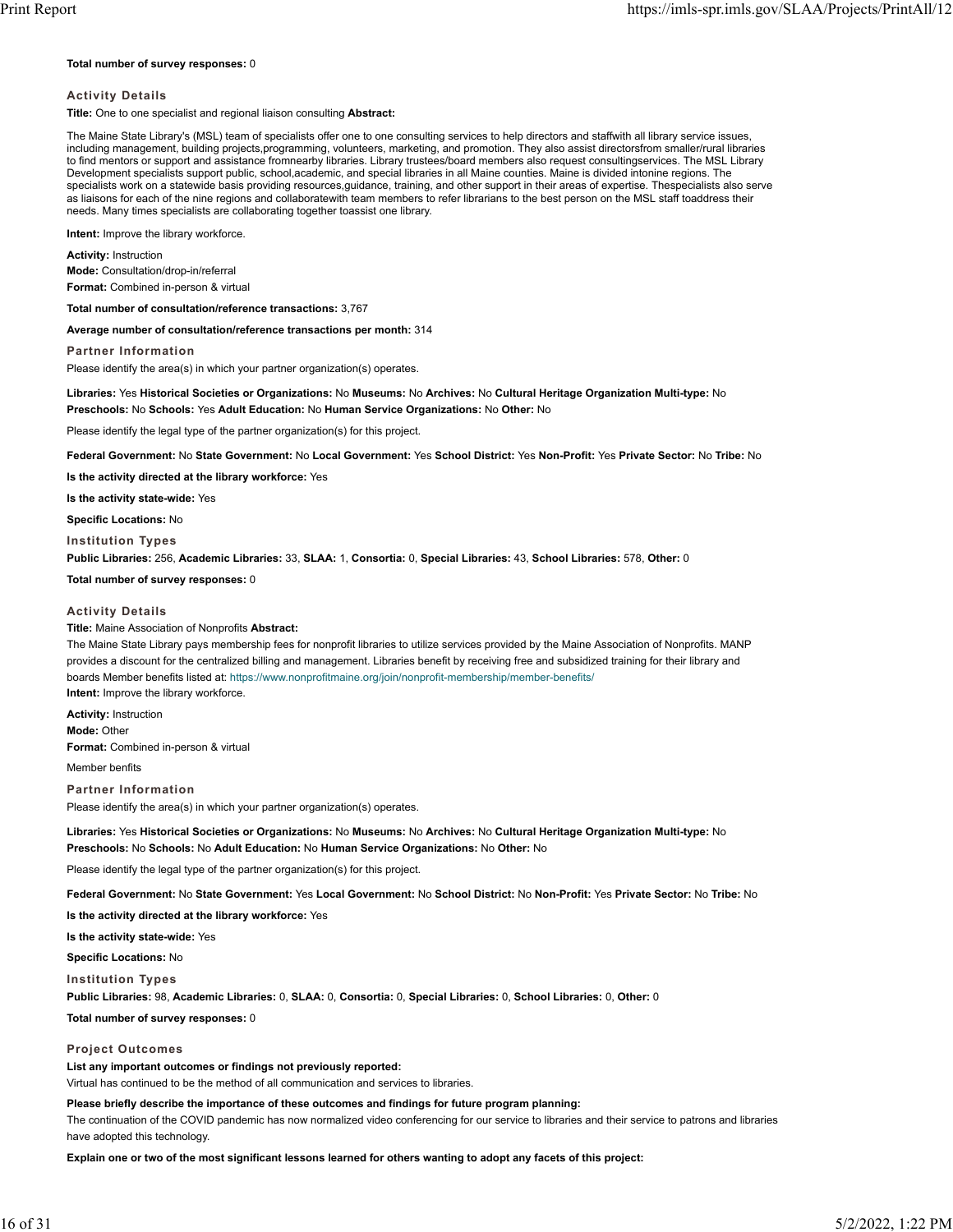Library director staff turnover is a huge challenge in maintaining relationships and developing good communication with libraries. Listserv use is still very active.

**Do you anticipate continuing this project after the current reporting period ends?** Yes

**Do you anticipate any change in level of effort in managing this project?** No

**Do you anticipate changing the types of activities and objectives addressed by the project?** No

**Was an evaluation conducted for this project?** No

Exemplary: Yes; The work done this year of working completely remote and keeping libraries engaged by the specialists is worth note in this very challenging year. Topics changed, needs changed and the response by this team was remarkable.

**Project Tags** Specialist, consultants, COVID

**Project Information** Fiscal Year: 2020 State: ME Version: 1 SPR Project Code: 2020-ME-85578

Title: Maine School and Library Network (MSLN) State Project Code: 1740 Start Date: 10/01/2019 End Date: 09/30/2021 Status: Accepted

Abstract: This partnership manages the Maine School and Library Network (MSLN), the statewide telecommunications and Internet delivery system for public libraries and K12 schools in Maine and provides E-rate coordinator services to libraries so they can benefit from Universal Service Fund. LSTA funds are used to support salary for the State Library E-rate Coordinator and Library Development Director who work with Networkmaine and libraries. Work is done through the Networkmaine Advisory Council and consists of planning, funding, compliance, the application process and managing the overall Maine School and Library Network (MSLN). The network and library connections are funded by the federal Universal Service Fund (federal e-rate program) and the Maine Telecommunications Education Access Fund (MTEAF). (state e-rate program). The Networkmaine Council Memorandum of Understanding was signed by the Maine Commissioner of Education, the Maine State Librarian, the State of Maine Chief Information Officer and the Chief Information Officer of the University of Maine System and is quoted below: "Networkmaine is a unit of the University of Maine System (UMS)…Networkmaine shall operate and manage a statewide telecommunications delivery system developed to support education, research, public service, government and economic development…Networkmaine shall act as the Maine School and Library (MSLN) consortium authority and will be responsible for making necessary certifications and for responding to Universal Service Administrative Company (USAC) inquiries on behalf of the eligible consortium members during both pre and post commitment processes."

State Goal: Expand library resource sharing and services for all Maine residents

**Project Director**

Director Name: Janet McKenney; Director Phone: 208-287-5603; Director Email: janet.mckenney@maine.gov

**Grantee Information**

Grantee: Maine State Library

**Additional Materials**

- http://networkmaine.net/
- http://www.maine.gov/msl/erate/about.shtml

• http://www.msln.net/

**Budgets**

**Intent**

|                                   |                    | <b>LSTA</b>                                                                                                            | <b>MATCH-State</b>                                                                                                    | <b>MATCH-Other</b> | Total                                                                                                                         |  |  |
|-----------------------------------|--------------------|------------------------------------------------------------------------------------------------------------------------|-----------------------------------------------------------------------------------------------------------------------|--------------------|-------------------------------------------------------------------------------------------------------------------------------|--|--|
| <b>Salaries/Wages/Benefits</b>    |                    | \$81,266.37                                                                                                            | \$8.010.61                                                                                                            | \$0.00             | \$89,276.98                                                                                                                   |  |  |
| Description                       |                    | LSTA salaries/wages/benefits are for 1.17 FTE for E-rate/Technology Specialist and Library Development Director. State |                                                                                                                       |                    |                                                                                                                               |  |  |
|                                   |                    |                                                                                                                        | match is for an employee who devotes 10% of time to the project.                                                      |                    |                                                                                                                               |  |  |
| <b>Consultant Fees</b>            |                    | \$0.00                                                                                                                 | \$0.00                                                                                                                | \$0.00             | \$0.00                                                                                                                        |  |  |
| Description                       | No consultant fees |                                                                                                                        |                                                                                                                       |                    |                                                                                                                               |  |  |
| Travel                            |                    | \$0.00                                                                                                                 | \$0.00                                                                                                                | \$0.00             | \$0.00                                                                                                                        |  |  |
| Description                       |                    |                                                                                                                        |                                                                                                                       |                    |                                                                                                                               |  |  |
| <b>Supplies/Materials</b>         |                    | \$169.98                                                                                                               | \$0.00                                                                                                                | \$0.00             | \$169.98                                                                                                                      |  |  |
| Description                       |                    | Expenses for office supplies and minor IT equipment.                                                                   |                                                                                                                       |                    |                                                                                                                               |  |  |
| <b>Equipment</b>                  |                    | \$0.00                                                                                                                 | \$0.00                                                                                                                | \$0.00             | \$0.00                                                                                                                        |  |  |
| Description                       | No equipment       |                                                                                                                        |                                                                                                                       |                    |                                                                                                                               |  |  |
| <b>Services</b>                   |                    | \$7.545.93                                                                                                             | \$0.00                                                                                                                | \$0.00             | \$7.545.93                                                                                                                    |  |  |
| Description                       |                    |                                                                                                                        |                                                                                                                       |                    | \$5425.77 for services provided by the state Office of Information Technology (OIT) for 1.17 FTE for computer, email, network |  |  |
|                                   |                    |                                                                                                                        | storage, telephone, Office 365 connections and technical support support. \$2120.16 is for state accounting services. |                    |                                                                                                                               |  |  |
| <b>Other Operational Expenses</b> |                    | \$0.00                                                                                                                 | \$0.00                                                                                                                | \$0.00             | \$0.00                                                                                                                        |  |  |
| Description                       |                    |                                                                                                                        |                                                                                                                       |                    |                                                                                                                               |  |  |
| Totals:                           |                    | \$88.982.28                                                                                                            | \$8,010.61                                                                                                            | \$0.00             | \$96.992.89                                                                                                                   |  |  |

Improve users' ability to discover information resources.

• Digital Literacy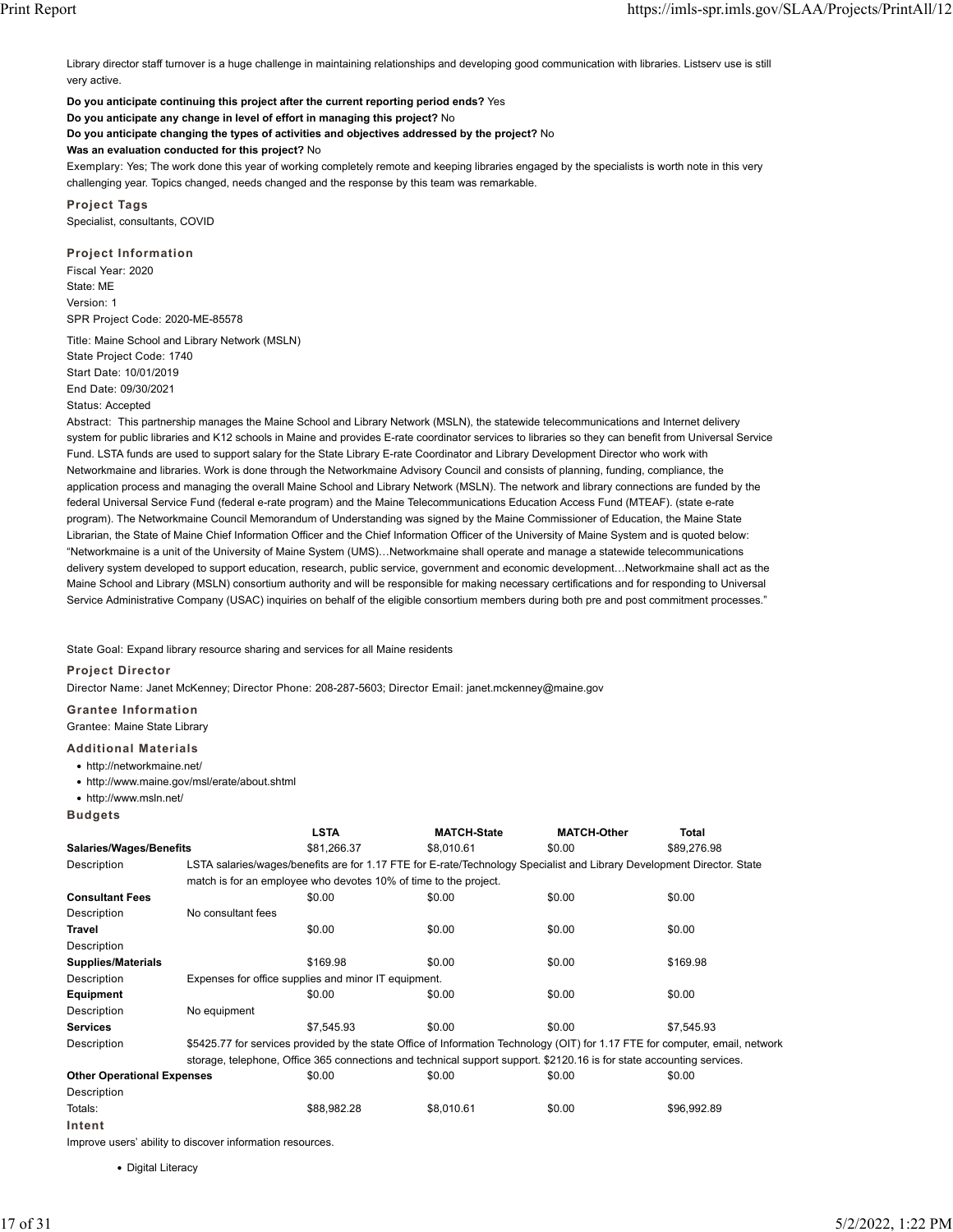• Broadband adoption

#### **Project Activities**

**Activity Details**

**Title:** E-rate Coordinator Support and Instruction **Abstract:**

The Maine State Library's E-rate and technology consultant works with libraries statewide on e-rate applications, technology issues and emerging technologies education and training. This includes phone, webinars and e-rate deadline reminders for the e-rate applications for new Category 2 services as well as the applications through Networkmaine for Maine School and Library Network transport and Internet services.

**Intent:** Improve users' ability to discover information resources.

**Activity:** Instruction **Mode:** Consultation/drop-in/referral **Format:** Combined in-person & virtual

**Total number of consultation/reference transactions:** 52

**Average number of consultation/reference transactions per month:** 4

**Partner Information**

Please identify the area(s) in which your partner organization(s) operates.

**Libraries:** Yes **Historical Societies or Organizations:** No **Museums:** No **Archives:** No **Cultural Heritage Organization Multi-type:** No **Preschools:** No **Schools:** No **Adult Education:** No **Human Service Organizations:** No **Other:** No

Please identify the legal type of the partner organization(s) for this project.

**Federal Government:** No **State Government:** No **Local Government:** Yes **School District:** No **Non-Profit:** Yes **Private Sector:** No **Tribe:** No

**Is the activity directed at the library workforce:** Yes

**Is the activity state-wide:** Yes

**Specific Locations:** No

**Institution Types**

**Public Libraries:** 0, **Academic Libraries:** 0, **SLAA:** 0, **Consortia:** 0, **Special Libraries:** 0, **School Libraries:** 0, **Other:** 0

**Total number of survey responses:** 0

### **Activity Details**

**Title:** Networkmaine Advisory Council-MSLN Management **Abstract:**

This activity represents time invested by the Director of Library Development and the Library E-rate Coordinator for management, compliance, planning and evaluation of the Maine School and Library Network. The Maine State Library, along with the Maine Department of Education and with support of the Networkmaine Council present a budget to the Public Utilities Commission each year for use of the Maine Telecommunications Education Access Fund (MTEAF) .The E-rate Coordinator spends time during the MSLN/E-rate application process determining eligibility and compliance for libraries as well as ensuring the proper paperwork is signed and submitted. The Library Development Director attends all Advisory Council Meetings for project planning, budget, and report submission to the Maine PUC. The Director of Library Development also serves as part of the RFP review team every three years.

**Intent:** Improve users' ability to discover information resources.

**Activity:** Planning & Evaluation **Mode:** Prospective **Format:** In-house

**Number of evaluations and/or plans funded:** 1

**Number of funded evaluation and/or plans completed:** 1

**Partner Information**

Please identify the area(s) in which your partner organization(s) operates.

**Libraries:** No **Historical Societies or Organizations:** No **Museums:** No **Archives:** No **Cultural Heritage Organization Multi-type:** No **Preschools:** No **Schools:** No **Adult Education:** No **Human Service Organizations:** No **Other:** No

Please identify the legal type of the partner organization(s) for this project.

**Federal Government:** Yes **State Government:** Yes **Local Government:** No **School District:** Yes **Non-Profit:** Yes **Private Sector:** No **Tribe:** No

**Is the activity directed at the library workforce:** No

**For a targeted group or for the general population:** General **Geographic community of the targeted group:** Urban, Suburban, Rural **For what age groups:**

**Is the activity state-wide:** Yes

**Specific Locations:** No

**Institution Types**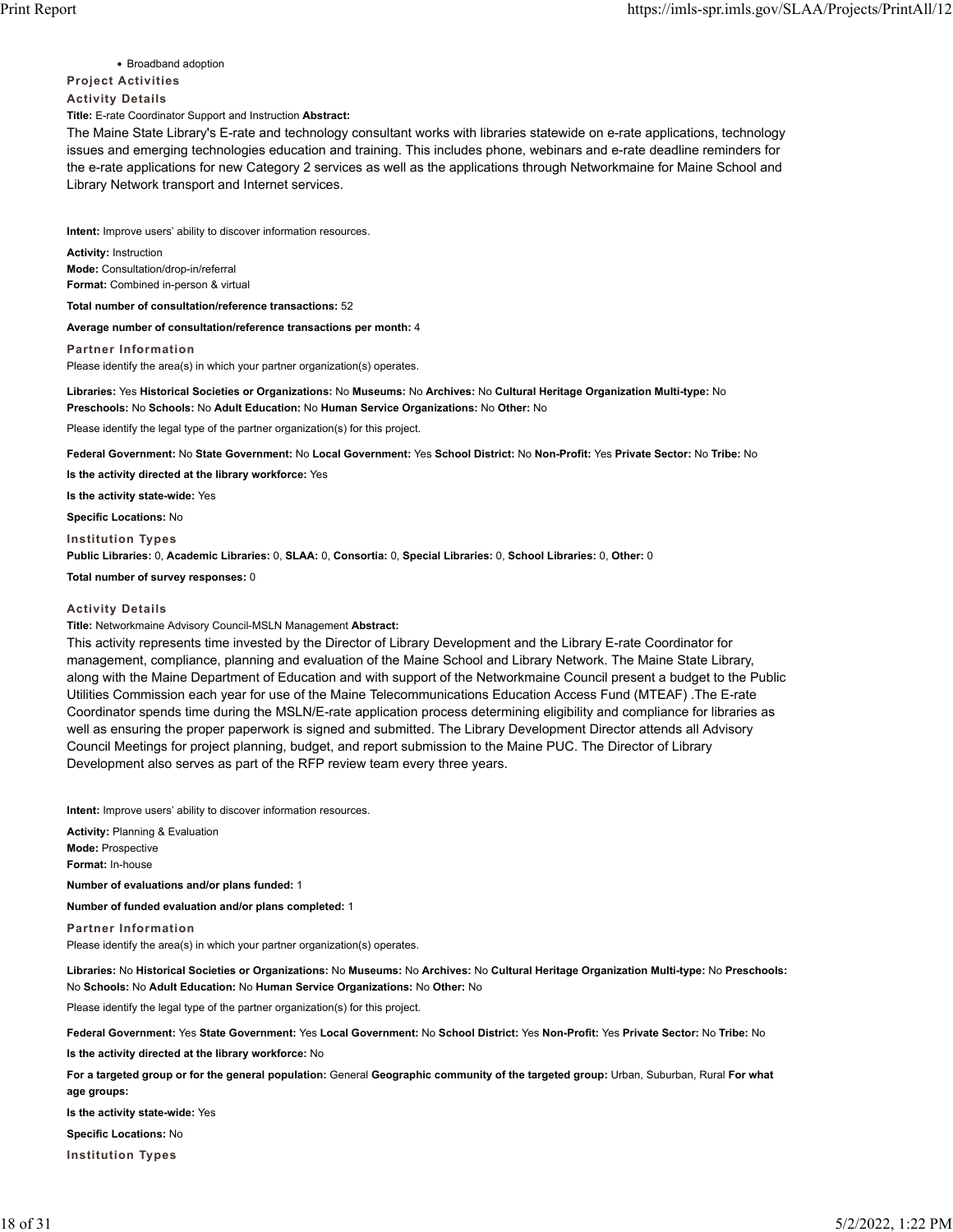**Public Libraries:** 236, **Academic Libraries:** 0, **SLAA:** 0, **Consortia:** 0, **Special Libraries:** 0, **School Libraries:** 0, **Other:** 0

**Total number of survey responses:** 0

**Project Outcomes**

**List any important outcomes or findings not previously reported:**

234 libraries receive service through NetworkMaine. All libraries have fiber connections with at least a 1 gigabit connection after this last RFP.

**Please briefly describe the importance of these outcomes and findings for future program planning:**

The high speed connection become more vital each year, and are especially important to libraries as they provide additional virtual services during the pandemic.

**Explain one or two of the most significant lessons learned for others wanting to adopt any facets of this project:**

In Maine, the Maine School and Library Network internet service is highly valued by participating libraries in Maine. Over 90% of Maine public libraries participate ion this program. The program is fully funded by a combination of federal E-rate funding and the state's Maine Telecommunications Education Access Fund (MTEAF).

**Do you anticipate continuing this project after the current reporting period ends?** Yes

**Do you anticipate any change in level of effort in managing this project?** No

**Do you anticipate changing the types of activities and objectives addressed by the project?** No **Was an evaluation conducted for this project?** No

Exemplary: Yes; **Project Tags**

MSLN, E-rate

**Project Information** Fiscal Year: 2020 State: ME Version: 1 SPR Project Code: 2020-ME-85579

Title: Continuing Education State Project Code: 1729 Start Date: 10/01/2019 End Date: 09/30/2021 Status: Accepted

Abstract: Over seventy percent of Maine's library directors and staff do not hold an MLS degree. Continuing education is a critical component of the Maine State Library's (MSL) mission to make libraries stronger. MSL offers the Voluntary Public Librarian Certification Program (VPLC) as well as regional and annual continuing education events to meet this goal.

State Goal: Improve the Maine library workforce via continuing education, professional development and leadership opportunities

**Project Director**

Director Name: Janet McKenney; Director Phone: 2072875603; Director Email: janet.mckenney@maine.gov

**Grantee Information**

Grantee: Maine State Library

**Additional Materials**

• https://my.nicheacademy.com/mslstaff

• https://www.maine.gov/msl/libs/ce/libcert.shtml

**Budgets**

|                                   |                               | <b>LSTA</b>                                                                                                                        | <b>MATCH-State</b>                                                                                                      | <b>MATCH-Other</b> | <b>Total</b> |  |  |  |
|-----------------------------------|-------------------------------|------------------------------------------------------------------------------------------------------------------------------------|-------------------------------------------------------------------------------------------------------------------------|--------------------|--------------|--|--|--|
| <b>Salaries/Wages/Benefits</b>    |                               | \$17,640.42                                                                                                                        | \$58,349.08                                                                                                             | \$0.00             | \$75,989.50  |  |  |  |
| Description                       |                               | Federal salary/wages/benefits is a percentage of the Director of Library Development's salary/wages and benefits for time          |                                                                                                                         |                    |              |  |  |  |
|                                   |                               |                                                                                                                                    | dedicated to the program. The Continuing Education Coordinator state salary/wages and benefits serves as match for this |                    |              |  |  |  |
|                                   | program.                      |                                                                                                                                    |                                                                                                                         |                    |              |  |  |  |
| <b>Consultant Fees</b>            |                               | \$0.00                                                                                                                             | \$0.00                                                                                                                  | \$0.00             | \$0.00       |  |  |  |
| Description                       | No consultant fees.           |                                                                                                                                    |                                                                                                                         |                    |              |  |  |  |
| <b>Travel</b>                     |                               | \$0.00                                                                                                                             | \$0.00                                                                                                                  | \$0.00             | \$0.00       |  |  |  |
| Description                       | No travel for this program.   |                                                                                                                                    |                                                                                                                         |                    |              |  |  |  |
| <b>Supplies/Materials</b>         |                               | \$0.00                                                                                                                             | \$0.00                                                                                                                  | \$0.00             | \$0.00       |  |  |  |
| Description                       | No supplies                   |                                                                                                                                    |                                                                                                                         |                    |              |  |  |  |
| <b>Equipment</b>                  |                               | \$0.00                                                                                                                             | \$0.00                                                                                                                  | \$0.00             | \$0.00       |  |  |  |
| Description                       | No equipment                  |                                                                                                                                    |                                                                                                                         |                    |              |  |  |  |
| <b>Services</b>                   |                               | \$15.163.33                                                                                                                        | \$0.00                                                                                                                  | \$0.00             | \$15.163.33  |  |  |  |
| Description                       |                               | \$5,150.00 for WebJunction content for the Voluntary Library Certification program and access to training for Maine library staff. |                                                                                                                         |                    |              |  |  |  |
|                                   |                               | \$2550.09 is for Skillsoft subscription for content for the Voluntary Library Certification Program \$1808.24 for Survey Monkey    |                                                                                                                         |                    |              |  |  |  |
|                                   |                               | \$699 for Springshare CE Calendar \$2233.00 on workshop fees and presenters. \$2723.00 is for the cost of services provided by     |                                                                                                                         |                    |              |  |  |  |
|                                   |                               | the Office of Information Technology (OIT) for 1.17 FTE computer, email, network storage, Office 365 connections, phone and        |                                                                                                                         |                    |              |  |  |  |
|                                   |                               | technology support as well as service center costs.                                                                                |                                                                                                                         |                    |              |  |  |  |
| <b>Other Operational Expenses</b> |                               | \$0.00                                                                                                                             | \$0.00                                                                                                                  | \$0.00             | \$0.00       |  |  |  |
| Description                       | No other operational expenses |                                                                                                                                    |                                                                                                                         |                    |              |  |  |  |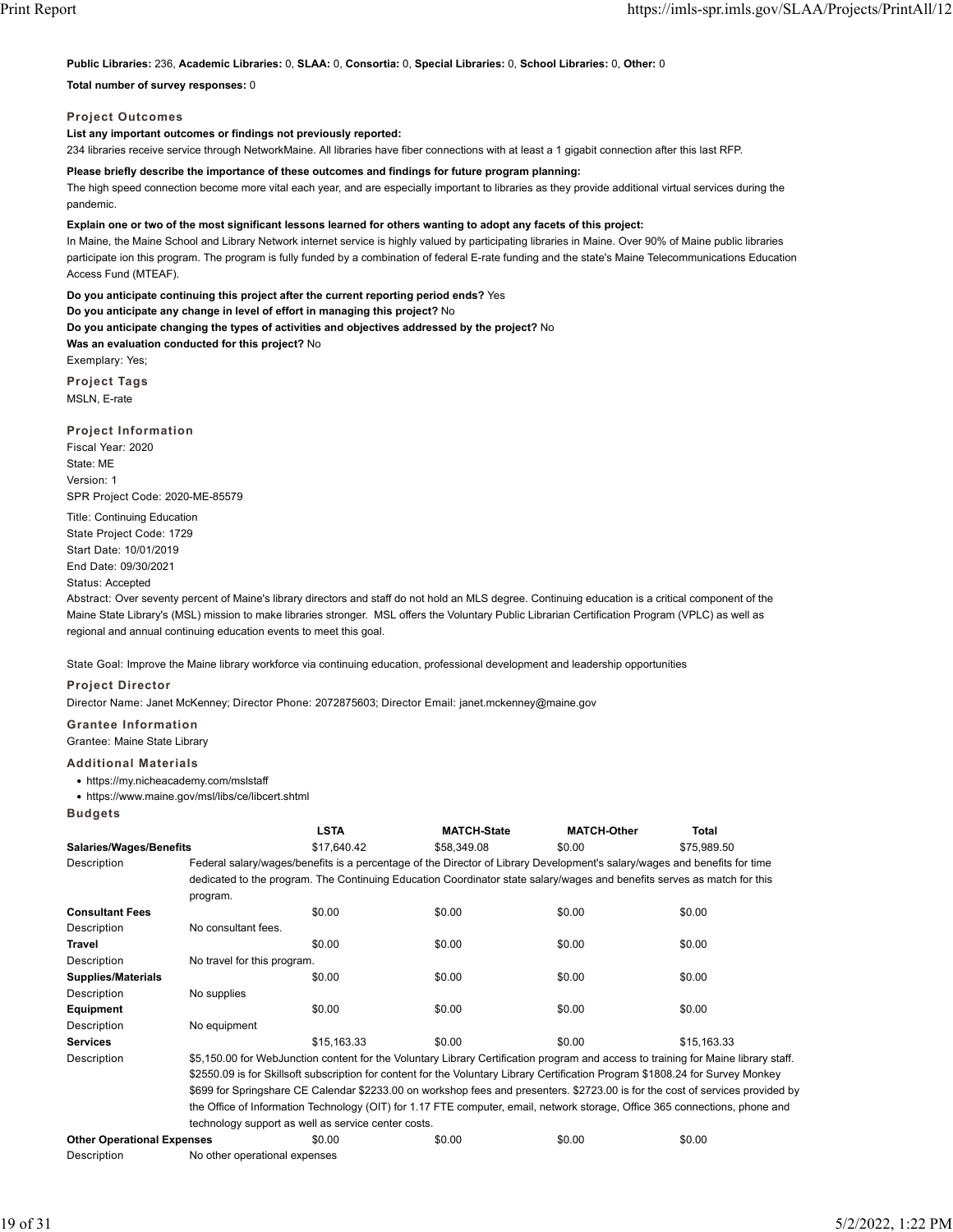| Totals:                        | \$32,803.75 | \$58,349.08 | \$0.00 | \$91,152.83 |
|--------------------------------|-------------|-------------|--------|-------------|
| Intent                         |             |             |        |             |
| Improve the library workforce. |             |             |        |             |

• Library Skills **Project Activities**

**Activity Details**

**Title:** Voluntary Public Librarian Certification Program **Abstract:**

To meet the needs of Maine's public library staff, the Maine State Library has developed a three-level voluntary certification program comprised of online courses, archived webinars, workshops and special institutes. Library directors and personnel who do not have formal training in library science start with Basic Certification training. All the courses are aligned with the American Library Association(ALA) Core Competencies and the 21st Century Skills matrices. Intermediate and Advanced Certification build on the work done at the basic level and allows the librarian to explore these topic areas in more depth by choosing electives in each subject area. Once a certification level is achieved, the librarian is required to attend or complete 5 classes, webinars or workshops each year to maintain that level of certification. School Library Media Specialists and EdTechs can use these courses toward recertification. The MSL contracts with WebJunction and SKillsoft for content and also utilizes free content developed by other state libraries and national organizations

The pandemic shutdown created high demand for this program as directors looked for things for staff to do from home We issued twice the number of certificates in this reporting period and had a three-fold increase in courses completed due to the shutdown

**Intent:** Improve the library workforce.

**Activity:** Instruction **Mode:** Program **Format:** Virtual

**Session length (minutes):** 60

**Number of sessions in program:** 1,949

**Average number in attendance per session:** 1

**Number of times program administered:** 62

**Partner Information** Please identify the area(s) in which your partner organization(s) operates.

**Libraries:** Yes **Historical Societies or Organizations:** No **Museums:** No **Archives:** No **Cultural Heritage Organization Multi-type:** No **Preschools:** No **Schools:** Yes **Adult Education:** No **Human Service Organizations:** No **Other:** No

Please identify the legal type of the partner organization(s) for this project.

**Federal Government:** No **State Government:** Yes **Local Government:** Yes **School District:** Yes **Non-Profit:** Yes **Private Sector:** No **Tribe:** No

**Is the activity directed at the library workforce:** Yes

**Is the activity state-wide:** Yes

**Specific Locations:** No

**Institution Types**

**Public Libraries:** 256, **Academic Libraries:** 33, **SLAA:** 1, **Consortia:** 0, **Special Libraries:** 43, **School Libraries:** 542, **Other:** 0

## **Total number of survey responses:** 24

I learned something by participating in this library activity. **SD:** 0 | **D:** 0 | **NA/ND:** 2 | **A:** 4 | **SA:** 18 | **NR:** 0

I feel more confident about what I just learned. **SD:** 0 | **D:** 0 | **NA/ND:** 2 | **A:** 8 | **SA:** 14 | **NR:** 0

I intend to apply what I just learned. **SD:** 0 | **D:** 0 | **NA/ND:** 2 | **A:** 5 | **SA:** 17 | **NR:** 0

Applying what I learned will help improve library services to the public. **SD:** 0 | **D:** 0 | **NA/ND:** 2 | **A:** 4 | **SA:** 17 | **NR:** 1

### **Activity Details**

#### **Title:** Fall Council **Abstract:**

This year's annual Fall Council meeting featured Ann Freeman of the law firm Bernstein, Shur. Ms. Freeman presented information regarding the impact of COVID-19 in the workplace and how libraries can handle issues and concerns. There was a brief Maine Library Advisory Council business meeting before the presentation to introduce new regional representatives and to explain the new legislation governing the council. **Intent:** Improve the library workforce.

**Activity:** Instruction **Mode:** Program **Format:** Virtual **Session length (minutes):** 165 **Number of sessions in program:** 1 **Average number in attendance per session:** 97 **Number of times program administered:** 1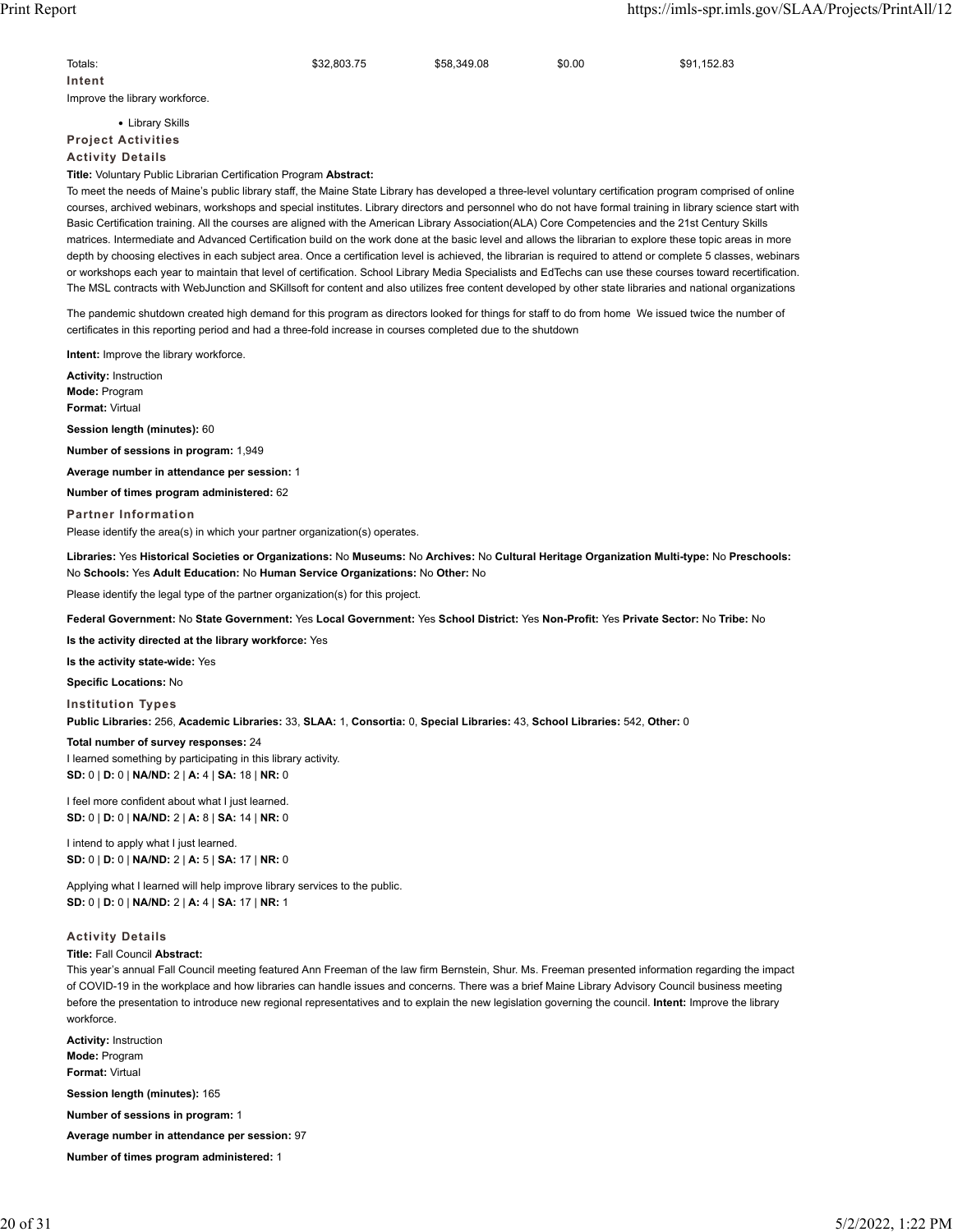#### **Partner Information**

Please identify the area(s) in which your partner organization(s) operates.

**Libraries:** Yes **Historical Societies or Organizations:** No **Museums:** No **Archives:** No **Cultural Heritage Organization Multi-type:** No **Preschools:** No **Schools:** No **Adult Education:** No **Human Service Organizations:** No **Other:** No

Please identify the legal type of the partner organization(s) for this project.

**Federal Government:** No **State Government:** Yes **Local Government:** Yes **School District:** Yes **Non-Profit:** No **Private Sector:** No **Tribe:** No

**Is the activity directed at the library workforce:** Yes

**Is the activity state-wide:** Yes

**Specific Locations:** No

**Institution Types**

**Public Libraries:** 256, **Academic Libraries:** 33, **SLAA:** 1, **Consortia:** 0, **Special Libraries:** 43, **School Libraries:** 578, **Other:** 0

**Total number of survey responses:** 42 I learned something by participating in this library activity. **SD:** 0 | **D:** 0 | **NA/ND:** 9 | **A:** 25 | **SA:** 8 | **NR:** 0

I feel more confident about what I just learned. **SD:** 0 | **D:** 0 | **NA/ND:** 5 | **A:** 26 | **SA:** 11 | **NR:** 0

I intend to apply what I just learned. **SD:** 0 | **D:** 0 | **NA/ND:** 5 | **A:** 26 | **SA:** 11 | **NR:** 0

Applying what I learned will help improve library services to the public. **SD:** 1 | **D:** 0 | **NA/ND:** 10 | **A:** 20 | **SA:** 11 | **NR:** 0

#### **Activity Details**

#### **Title:** Spring Council **Abstract:**

This year's annual Spring Council meeting was delayed into Summer and featured AndrewSanderbeck's program on DeescalatingDifficult COVID Conversations. The meeting also includes a Maine Library Advisory Council update. Programattendees learned eight customer de-escalation tips and specific verbalintervention techniques including proven verbiage to use with customers thatare violating your organizations code of conduct and endangering employeessafety.

**Intent:** Improve the library workforce.

**Activity:** Instruction **Mode:** Program **Format:** Virtual

**Session length (minutes):** 120

**Number of sessions in program:** 1

**Average number in attendance per session:** 200

**Number of times program administered:** 1

**Partner Information** Please identify the area(s) in which your partner organization(s) operates.

**Libraries:** Yes **Historical Societies or Organizations:** No **Museums:** No **Archives:** No **Cultural Heritage Organization Multi-type:** No **Preschools:** No **Schools:** No **Adult Education:** No **Human Service Organizations:** No **Other:** No

Please identify the legal type of the partner organization(s) for this project.

**Federal Government:** No **State Government:** Yes **Local Government:** Yes **School District:** No **Non-Profit:** Yes **Private Sector:** No **Tribe:** No

**Is the activity directed at the library workforce:** Yes

**Is the activity state-wide:** Yes

**Specific Locations:** No

**Institution Types**

**Public Libraries:** 256, **Academic Libraries:** 33, **SLAA:** 1, **Consortia:** 0, **Special Libraries:** 43, **School Libraries:** 578, **Other:** 0

**Total number of survey responses:** 63 I learned something by participating in this library activity. **SD:** 0 | **D:** 0 | **NA/ND:** 1 | **A:** 25 | **SA:** 37 | **NR:** 0

I feel more confident about what I just learned. **SD:** 0 | **D:** 0 | **NA/ND:** 2 | **A:** 32 | **SA:** 29 | **NR:** 0

I intend to apply what I just learned. **SD:** 0 | **D:** 0 | **NA/ND:** 1 | **A:** 25 | **SA:** 35 | **NR:** 2

Applying what I learned will help improve library services to the public. **SD:** 0 | **D:** 0 | **NA/ND:** 2 | **A:** 23 | **SA:** 37 | **NR:** 1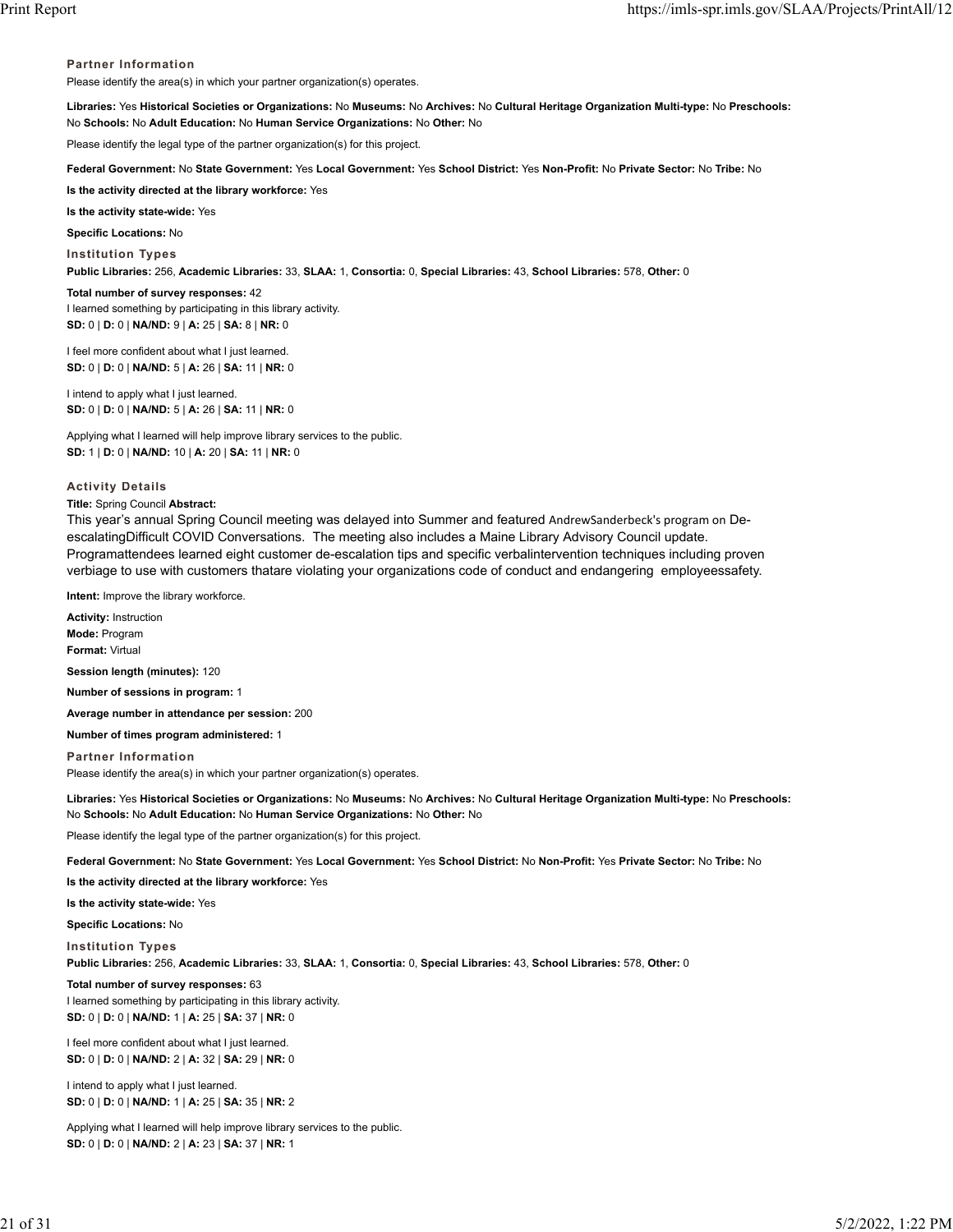#### **Project Outcomes**

## **List any important outcomes or findings not previously reported:**

A cohort of librarians began working with MSL Children's Specialist on Project Ready Curriculum which we will report on in the next report when training has been completed.

## **Please briefly describe the importance of these outcomes and findings for future program planning:**

Maine's librarians appreciate the opportunity to continue to learn at no cost. The state library will continue to fund training as well as identify free resources to enable our librarians to keep learning.

**Explain one or two of the most significant lessons learned for others wanting to adopt any facets of this project:** WE continue to add courses to keep the VLCP up to date.

**Do you anticipate continuing this project after the current reporting period ends?** Yes **Do you anticipate any change in level of effort in managing this project?** No **Do you anticipate changing the types of activities and objectives addressed by the project?** No **Was an evaluation conducted for this project?** Yes **Was a final written evaluation report produced?** No Exemplary: Yes;

**Project Tags** Professional development

**Project Information** Fiscal Year: 2020 State: ME Version: 1 SPR Project Code: 2020-ME-85580

Title: Procurement, Evaluation and Selection of Online Content: Databases and Learning Tools

State Project Code: 1735 Start Date: 10/01/2019 End Date: 09/30/2021 Status: Accepted

Abstract: The Maine State Library uses federal funds to purchase and/or subscribe to online content that includes databases and other online learning services for the benefit of Maine resident for lifelong learning. The Digital Maine Library provides access to over 90 online paid and free resources that provide Maine residents the ability to search a variety of resources at individually or collectively for information. Online content covers a choice of subjects in a variety of resource types targeted for different populations. Access is via geo-location for authentication plus library card barcode when geo-location fails.

Resources include a collection of full text articles and abstracts from magazines, newspapers, journals and reference books; online learning for test-taking, skill building, language learning and computer and digital literacy skills.

State Goal: Expand and enhance life-long learning opportunites for Maine residents

## **Project Director**

Director Name: Janet McKenney; Director Phone: 2072875603; Director Email: janet.mckenney@maine.gov

## **Grantee Information**

Grantee: Maine State Library

### **Additional Materials**

• https://library.digitalmaine.org/

|--|--|

|                                |                                               | <b>LSTA</b> | <b>MATCH-State</b> | <b>MATCH-Other</b> | Total                                                                                                                              |
|--------------------------------|-----------------------------------------------|-------------|--------------------|--------------------|------------------------------------------------------------------------------------------------------------------------------------|
| <b>Salaries/Wages/Benefits</b> |                                               | \$17.640.42 | \$0.00             | \$0.00             | \$17,640.42                                                                                                                        |
| Description                    |                                               |             |                    |                    | Salary is for the Library Development Director time to manage this project. Match is for contracted support from Maine InfoNet for |
|                                | authentication for the Digital Maine Library. |             |                    |                    |                                                                                                                                    |
| <b>Consultant Fees</b>         |                                               | \$0.00      | \$0.00             | \$0.00             | \$0.00                                                                                                                             |
| Description                    | No consultant fees                            |             |                    |                    |                                                                                                                                    |
| <b>Travel</b>                  |                                               | \$0.00      | \$0.00             | \$0.00             | \$0.00                                                                                                                             |
| Description                    | No travel.                                    |             |                    |                    |                                                                                                                                    |
| <b>Supplies/Materials</b>      |                                               | \$0.00      | \$0.00             | \$0.00             | \$0.00                                                                                                                             |
| Description                    | No supplies.                                  |             |                    |                    |                                                                                                                                    |
| Equipment                      |                                               | \$0.00      | \$0.00             | \$0.00             | \$0.00                                                                                                                             |
| Description                    | No equipment                                  |             |                    |                    |                                                                                                                                    |
| <b>Services</b>                |                                               | \$40.472.02 | \$0.00             | \$0.00             | \$40.472.02                                                                                                                        |
| Description                    |                                               |             |                    |                    | \$39,869.16 is the cost for Pronunciator and Niche Academy online resources \$602.86 is for the cost of network and other services |

provided by the Office of Information Technology (OIT) for the % FTE for this project project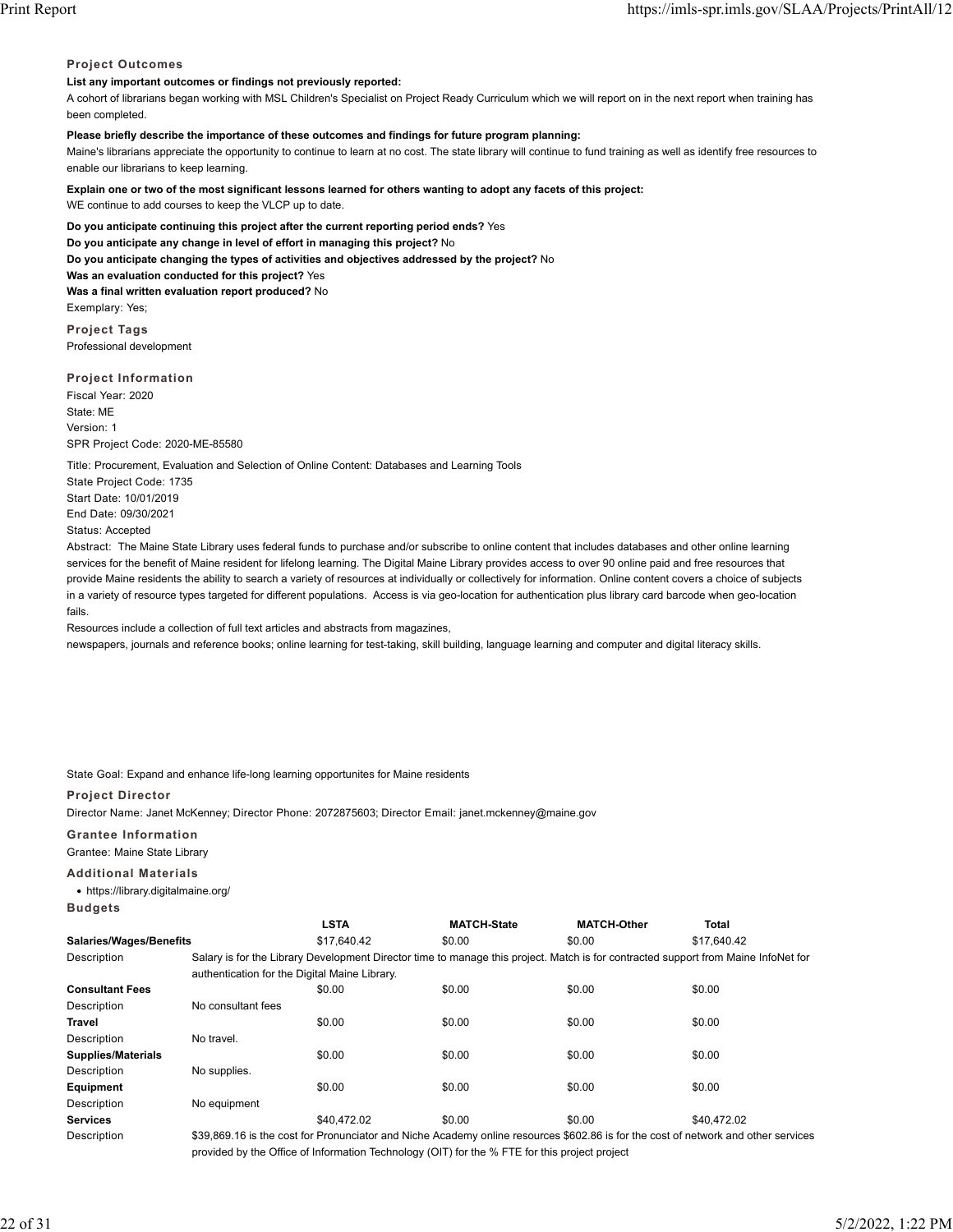| <b>Other Operational Expenses</b> | \$0.00      | \$0.00 | \$0.00 | \$0.00      |
|-----------------------------------|-------------|--------|--------|-------------|
| Description                       |             |        |        |             |
| Totals:                           | \$58,112.44 | \$0.00 | \$0.00 | \$58.112.44 |
| Intent                            |             |        |        |             |

Improve users' general knowledge and skills.

• Curriculum support

• General (select only for electronic databases or other data sources)

**Project Activities**

**Activity Details**

**Title:** Content procurement, maintenance and evaluation **Abstract:**

In 2018, The Maine State Library used the state's RFP procurement process to select a vendor for the core general resources and another RFP to establish a Pre-Qualified vendor list to obtain the best pricing from vendors for online resources not part of the core state package.

Contracts were renewed with all current vendors and was also expanded with new resources from existing vendors at little or no cost.

Gale/Cengage provides the core of content but the Digital Maine LIbrary includes additional content from EBSCO, ProQuest, Pronunciator, Springer and Niche Academy.

In 2021, the state will perform an evaluation in preparation for a new RFP. **Intent:** Improve users' general knowledge and skills.

**Activity:** Content **Mode:** Acquisition **Format:** Digital

**Number of hardware acquired:** 0

**Number of software acquired:** 0

**Number of licensed databases acquired:** 60

**Number of print materials (books & government documents) acquired:** 0

**Number of electronic materials acquired:** 0

**Number of audio/visual units (audio discs, talking books, other recordings) acquired:** 0

**Partner Information**

Please identify the area(s) in which your partner organization(s) operates.

**Libraries:** No **Historical Societies or Organizations:** No **Museums:** No **Archives:** No **Cultural Heritage Organization Multi-type:** No **Preschools:** No **Schools:** No **Adult Education:** No **Human Service Organizations:** No **Other:** No

Please identify the legal type of the partner organization(s) for this project.

**Federal Government:** No **State Government:** Yes **Local Government:** Yes **School District:** Yes **Non-Profit:** Yes **Private Sector:** Yes **Tribe:** No

**Is the activity directed at the library workforce:** No

**For a targeted group or for the general population:** General **Geographic community of the targeted group:** Urban, Suburban, Rural **For what age groups:**

**Is the activity state-wide:** Yes

**Specific Locations:** No

**Institution Types**

**Public Libraries:** 256, **Academic Libraries:** 33, **SLAA:** 1, **Consortia:** 0, **Special Libraries:** 43, **School Libraries:** 513, **Other:** 0

**Total number of survey responses:** 0

#### **Project Outcomes**

#### **List any important outcomes or findings not previously reported:**

The Digital Maine Library saw increased usage during COVID in spring and fall as K-12 learning went virtual. Geo-location served to ease access for most but we did modify our geo-authentication process to check Maine IPs first versus geo-location first. This provided most students form home easy access. Free content provided by various vendors expanded offerings for K-12 as well during Spring 2020. We also linked to Maine CDC website to provide access to the latest data and information during the pandemic.

#### **Please briefly describe the importance of these outcomes and findings for future program planning:**

Geo-location and authentication caused some issues for student and teacher access, we were able to respond and requests for assistance in accessing resources have diminished by quick response from our team that responds to the Need Assistance Form.

**Explain one or two of the most significant lessons learned for others wanting to adopt any facets of this project:**

We still struggle with responding directly to student emails via form requests due to some schools security. This requires significant outreach to teachers or administrators to whitelist our domain.

**Do you anticipate continuing this project after the current reporting period ends?** Yes

**Do you anticipate any change in level of effort in managing this project?** No

**Do you anticipate changing the types of activities and objectives addressed by the project?** No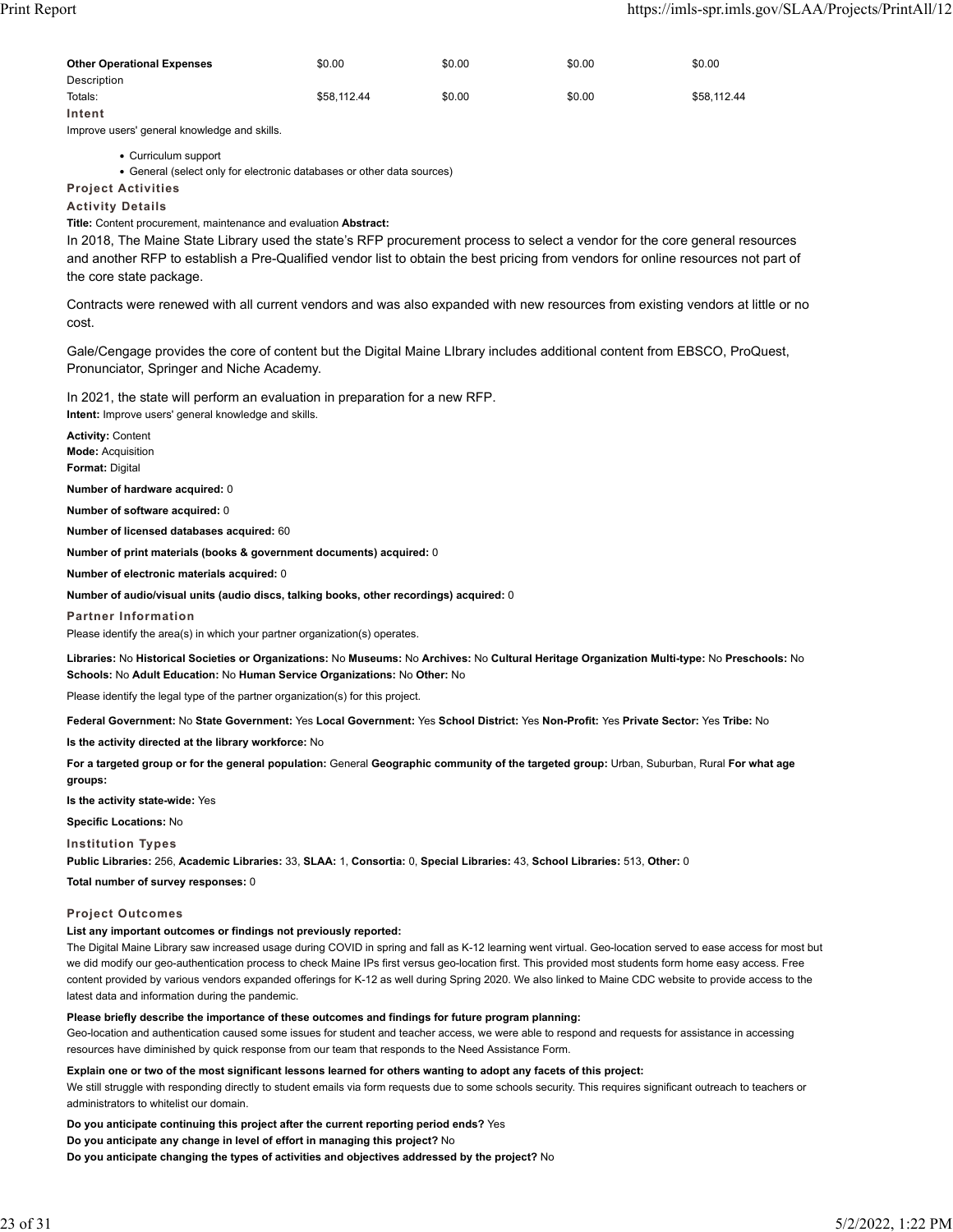#### **Was an evaluation conducted for this project?** No

Exemplary: No

### **Project Tags**

**Project Information** Fiscal Year: 2020 State: ME Version: 1 SPR Project Code: 2020-ME-85581

Title: CARES Act: Virtualize Summer Reading State Project Code: 1781 Start Date: 04/21/2020 End Date: 09/30/2021 Status: Accepted

Abstract: To assist public libraries in moving to a virtual summer reading program due to library closures and restrictions on number of people in buildings, the Maine State Library contracted for a virtual reading program for almost half of Maine public libraries

State Goal: Expand library resource sharing and services for all Maine residents

## **Project Director**

Director Name: Kara Reiman; Director Phone: 207-287-5660; Director Email: kara.reiman@maine.gov

**Grantee Information**

Grantee: Maine State Library

**Additional Materials**

| ı<br>ш |  | 1 |  |  |  |  |
|--------|--|---|--|--|--|--|
|--------|--|---|--|--|--|--|

|                                   | <b>LSTA</b> | <b>MATCH-State</b>                                                                               | <b>MATCH-Other</b>                                                                                                              | Total       |
|-----------------------------------|-------------|--------------------------------------------------------------------------------------------------|---------------------------------------------------------------------------------------------------------------------------------|-------------|
| Salaries/Wages/Benefits           | \$0.00      | \$0.00                                                                                           | \$0.00                                                                                                                          | \$0.00      |
| Description                       |             |                                                                                                  |                                                                                                                                 |             |
| <b>Consultant Fees</b>            | \$0.00      | \$0.00                                                                                           | \$0.00                                                                                                                          | \$0.00      |
| Description                       |             |                                                                                                  |                                                                                                                                 |             |
| <b>Travel</b>                     | \$0.00      | \$0.00                                                                                           | \$0.00                                                                                                                          | \$0.00      |
| Description                       |             |                                                                                                  |                                                                                                                                 |             |
| <b>Supplies/Materials</b>         | \$0.00      | \$0.00                                                                                           | \$0.00                                                                                                                          | \$0.00      |
| Description                       |             |                                                                                                  |                                                                                                                                 |             |
| Equipment                         | \$0.00      | \$0.00                                                                                           | \$0.00                                                                                                                          | \$0.00      |
| Description                       |             |                                                                                                  |                                                                                                                                 |             |
| <b>Services</b>                   | \$60,000.00 | \$0.00                                                                                           | \$0.00                                                                                                                          | \$60,000.00 |
| Description                       |             |                                                                                                  | Beanstack reading Challenge for use for virtual summer reading program for summer 2020 and 2021 plus additional virtual reading |             |
|                                   |             | challenges throughput the year for 121 public libraries. Contract for May 2020 - September 2021. |                                                                                                                                 |             |
| <b>Other Operational Expenses</b> | \$0.00      | \$0.00                                                                                           | \$0.00                                                                                                                          | \$0.00      |
| Description                       |             |                                                                                                  |                                                                                                                                 |             |

Totals: \$60,000.00 \$0.00 \$0.00 \$60,000.00

**Intent**

Improve users' general knowledge and skills.

- Reading Program (Not Summer Reading)
- Reading Program (Summer Reading)

# **Project Activities**

## **Activity Details**

## **Title:** Virtual Reading Challenge **Abstract:**

The Maine State library contracted with Beanstack to supply summer reading challenge websites for 120 Maine public libraries Support for creating websites was shared by Zoobean and MSL's Children's Literacy Specialist MSL helped smaller libraries on a one to one basis Many libraries created challenges beyond summer reading **Intent:** Improve users' general knowledge and skills.

**Activity:** Content **Mode:** Acquisition **Format:** Digital

**Number of hardware acquired:** 0

**Number of software acquired:** 1

**Number of licensed databases acquired:** 0

**Number of print materials (books & government documents) acquired:** 0

**Number of electronic materials acquired:** 0

**Number of audio/visual units (audio discs, talking books, other recordings) acquired:** 0

**Partner Information**

Please identify the area(s) in which your partner organization(s) operates.

**Libraries:** Yes **Historical Societies or Organizations:** No **Museums:** No **Archives:** No **Cultural Heritage Organization Multi-type:** No **Preschools:** No **Schools:** No **Adult Education:** No **Human Service Organizations:** No **Other:** No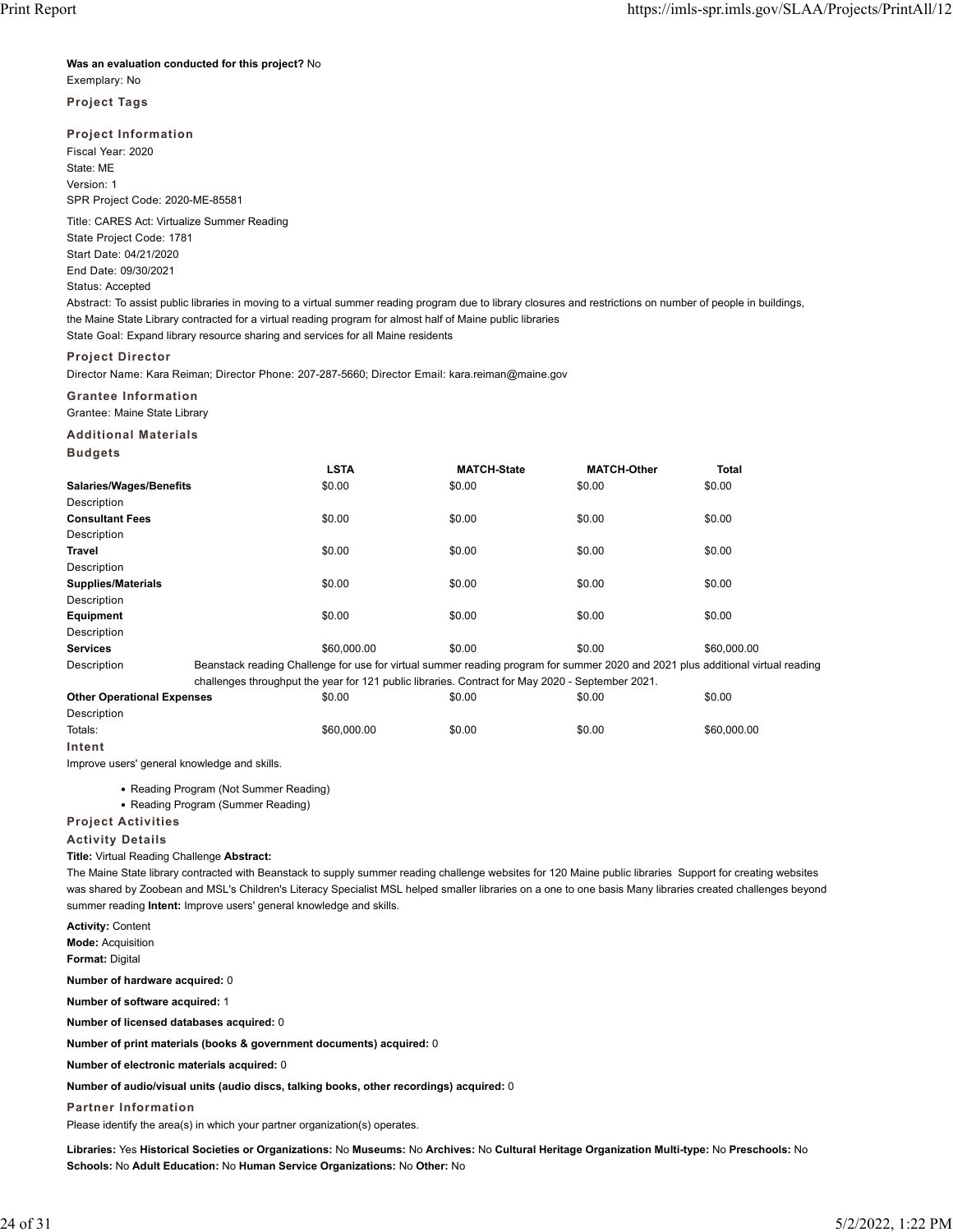Please identify the legal type of the partner organization(s) for this project.

**Federal Government:** No **State Government:** No **Local Government:** Yes **School District:** No **Non-Profit:** Yes **Private Sector:** No **Tribe:** No

**Is the activity directed at the library workforce:** No

**For a targeted group or for the general population:** General **Geographic community of the targeted group:** Urban, Suburban, Rural **For what age groups:**

**Is the activity state-wide:** Yes

**Specific Locations:** No

#### **Institution Types**

**Public Libraries:** 120, **Academic Libraries:** 0, **SLAA:** 1, **Consortia:** 0, **Special Libraries:** 0, **School Libraries:** 0, **Other:** 0

**Total number of survey responses:** 0

#### **Project Outcomes**

#### **List any important outcomes or findings not previously reported:**

We had to to do a fast rollout so libraries could get going on this project. It was difficult for smaller libraries and many needed help with their Reading Challenge websites.

#### **Please briefly describe the importance of these outcomes and findings for future program planning:**

We are discussing a statewide solution for small and rural libraries.

#### **Explain one or two of the most significant lessons learned for others wanting to adopt any facets of this project:**

Libraries were hesitant in initial stages but we have a had solid adoption among a core group of libraries statewide as patrons adopted this during the variety of COVID shutdowns and challenges.

**Do you anticipate continuing this project after the current reporting period ends?** Yes **Do you anticipate any change in level of effort in managing this project?** Yes Will work to adopt a site managed by the state library for smaller libraries that their patrons can use. **Do you anticipate changing the types of activities and objectives addressed by the project?** No **Was an evaluation conducted for this project?** No Exemplary: No

**Project Tags** virtual summer reading

#### **Project Information**

Fiscal Year: 2020 State: ME Version: 1 SPR Project Code: 2020-ME-85582

Title: CARES Act: Videoconferening for Public Libraries State Project Code: 1781 Start Date: 04/21/2020 End Date: 09/30/2021 Status: Accepted Abstract:

Utilizing NetworkMaine's discounted Zoom Pro subscriptions for libraries, the Maine State Library used CARES Act funds to acquire and train 130 library Zoom Pro subscriptions for 2 years to support library virtual efforts. MSL also used funds to provide both technical and facilitation training for participating libraries.

State Goal: Expand library resource sharing and services for all Maine residents

#### **Project Director**

Director Name: Jared Leadbetter; Director Phone: 207-287-5627; Director Email: jared.leadbetter@maine.gov

**Grantee Information**

# Grantee: Maine State Library

- **Additional Materials**
- http://www.msln.net/

• https://networkmaine.net/services/consortium-buying-discounts/

**Budgets**

|                                | <b>LSTA</b> | <b>MATCH-State</b> | <b>MATCH-Other</b> | <b>Total</b> |
|--------------------------------|-------------|--------------------|--------------------|--------------|
| <b>Salaries/Wages/Benefits</b> | \$0.00      | \$0.00             | \$0.00             | \$0.00       |
| Description                    |             |                    |                    |              |
| <b>Consultant Fees</b>         | \$0.00      | \$0.00             | \$0.00             | \$0.00       |
| Description                    |             |                    |                    |              |
| <b>Travel</b>                  | \$0.00      | \$0.00             | \$0.00             | \$0.00       |
| Description                    |             |                    |                    |              |
| <b>Supplies/Materials</b>      | \$0.00      | \$0.00             | \$0.00             | \$0.00       |
| Description                    |             |                    |                    |              |
| Equipment                      | \$0.00      | \$0.00             | \$0.00             | \$0.00       |
|                                |             |                    |                    |              |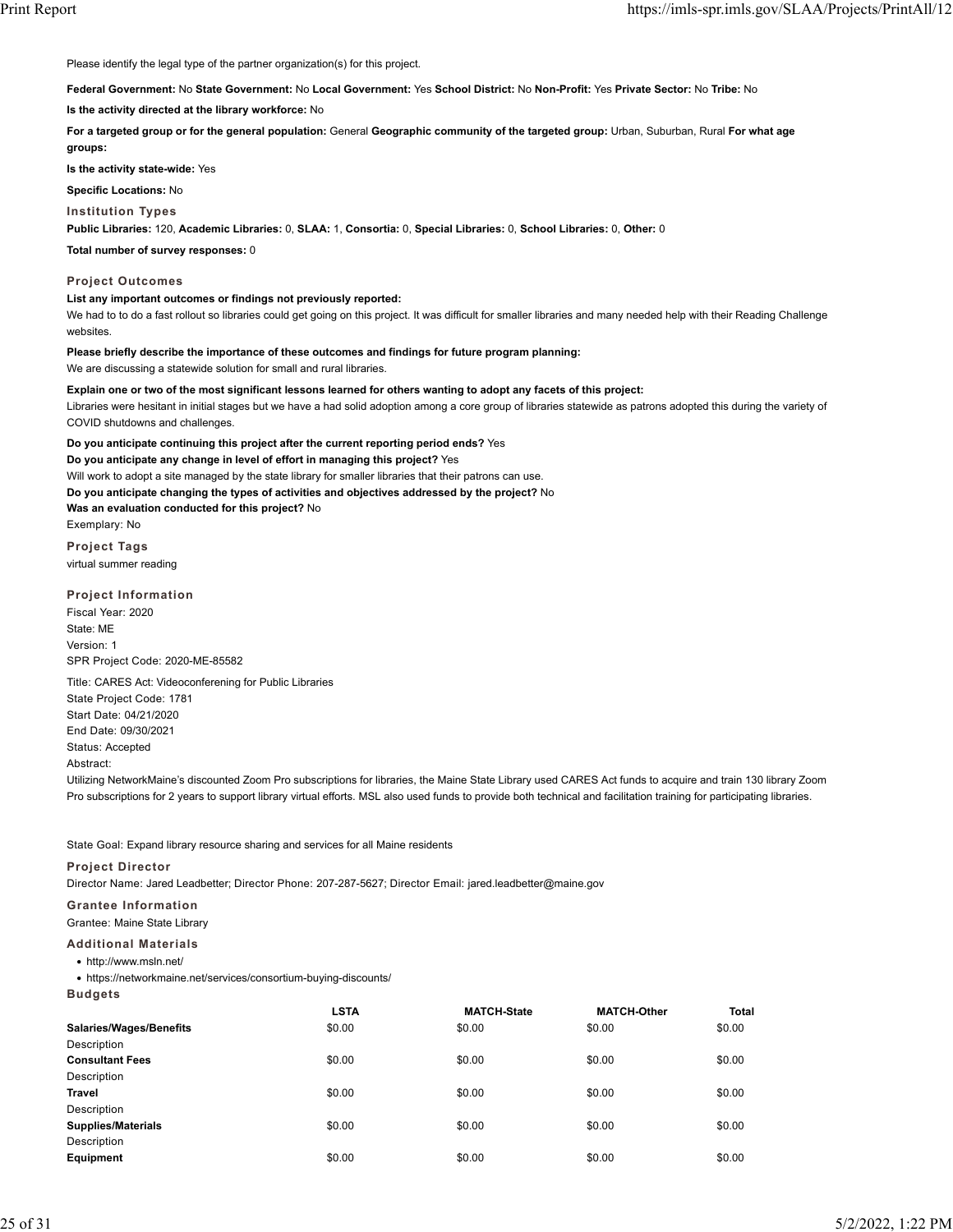| <b>Services</b>                                                                                                                     |                                                                                                                                                                 | \$10,227.34 | \$0.00                                                                                                                            | \$0.00 | \$10,227.34 |
|-------------------------------------------------------------------------------------------------------------------------------------|-----------------------------------------------------------------------------------------------------------------------------------------------------------------|-------------|-----------------------------------------------------------------------------------------------------------------------------------|--------|-------------|
| Description                                                                                                                         | \$3000.00 for facilitation training contracted with Maine Humanities Council.                                                                                   |             | \$7227.34 for 150 Zoom Pro subscriptions through NetworkMaine for public libraries for 15 months (July 2020 - September 30, 2021) |        |             |
| <b>Other Operational Expenses</b>                                                                                                   |                                                                                                                                                                 | \$0.00      | \$0.00                                                                                                                            | \$0.00 | \$0.00      |
| Description                                                                                                                         |                                                                                                                                                                 |             |                                                                                                                                   |        |             |
| Totals:                                                                                                                             |                                                                                                                                                                 | \$10,227.34 | \$0.00                                                                                                                            | \$0.00 | \$10,227.34 |
| Intent                                                                                                                              | Improve library's physical and technology infrastructure.                                                                                                       |             |                                                                                                                                   |        |             |
|                                                                                                                                     |                                                                                                                                                                 |             |                                                                                                                                   |        |             |
| • Systems & Technologies<br><b>Project Activities</b>                                                                               |                                                                                                                                                                 |             |                                                                                                                                   |        |             |
| <b>Activity Details</b>                                                                                                             |                                                                                                                                                                 |             |                                                                                                                                   |        |             |
|                                                                                                                                     | <b>Title: Procurement of Zoom Pro Licenses Abstract:</b>                                                                                                        |             |                                                                                                                                   |        |             |
|                                                                                                                                     | The Maine State Library worked with NetworkMaine, a unit of the University of Maine, that provides Management of the Maine School and Library Network. 131      |             |                                                                                                                                   |        |             |
|                                                                                                                                     | libraries Zoom Pro subscriptions were paid with CARES Act funds Intent: Improve library's physical and technology infrastructure.                               |             |                                                                                                                                   |        |             |
| <b>Activity: Procurement</b><br>Mode:                                                                                               |                                                                                                                                                                 |             |                                                                                                                                   |        |             |
| Format:                                                                                                                             |                                                                                                                                                                 |             |                                                                                                                                   |        |             |
| Number of equipment acquired: 0                                                                                                     |                                                                                                                                                                 |             |                                                                                                                                   |        |             |
| Number of acquired equipment used: 0                                                                                                |                                                                                                                                                                 |             |                                                                                                                                   |        |             |
| Number of hardware items acquired: 0                                                                                                |                                                                                                                                                                 |             |                                                                                                                                   |        |             |
| Number of acquired hardware items used: 0                                                                                           |                                                                                                                                                                 |             |                                                                                                                                   |        |             |
| Number of software items acquired: 131                                                                                              |                                                                                                                                                                 |             |                                                                                                                                   |        |             |
| Number of acquired software items used: 0                                                                                           |                                                                                                                                                                 |             |                                                                                                                                   |        |             |
| Number of materials/supplies acquired: 0                                                                                            |                                                                                                                                                                 |             |                                                                                                                                   |        |             |
| Number of acquired materials/supplies used: 0                                                                                       |                                                                                                                                                                 |             |                                                                                                                                   |        |             |
| <b>Partner Information</b>                                                                                                          |                                                                                                                                                                 |             |                                                                                                                                   |        |             |
|                                                                                                                                     | Please identify the area(s) in which your partner organization(s) operates.                                                                                     |             |                                                                                                                                   |        |             |
|                                                                                                                                     | Libraries: Yes Historical Societies or Organizations: No Museums: No Archives: No Cultural Heritage Organization Multi-type: No Preschools: No                  |             |                                                                                                                                   |        |             |
|                                                                                                                                     | Schools: No Adult Education: No Human Service Organizations: No Other: No                                                                                       |             |                                                                                                                                   |        |             |
|                                                                                                                                     | Please identify the legal type of the partner organization(s) for this project.                                                                                 |             |                                                                                                                                   |        |             |
| Federal Government: No State Government: Yes Local Government: Yes School District: No Non-Profit: Yes Private Sector: No Tribe: No |                                                                                                                                                                 |             |                                                                                                                                   |        |             |
|                                                                                                                                     |                                                                                                                                                                 |             |                                                                                                                                   |        |             |
|                                                                                                                                     | Is the activity directed at the library workforce: Yes                                                                                                          |             |                                                                                                                                   |        |             |
| Is the activity state-wide: Yes                                                                                                     |                                                                                                                                                                 |             |                                                                                                                                   |        |             |
| <b>Specific Locations: No</b>                                                                                                       |                                                                                                                                                                 |             |                                                                                                                                   |        |             |
| <b>Institution Types</b>                                                                                                            |                                                                                                                                                                 |             |                                                                                                                                   |        |             |
|                                                                                                                                     | Public Libraries: 131, Academic Libraries: 0, SLAA: 0, Consortia: 0, Special Libraries: 0, School Libraries: 0, Other: 0                                        |             |                                                                                                                                   |        |             |
| Total number of survey responses: 0                                                                                                 |                                                                                                                                                                 |             |                                                                                                                                   |        |             |
|                                                                                                                                     |                                                                                                                                                                 |             |                                                                                                                                   |        |             |
| <b>Activity Details</b><br><b>Title: Zoom Training Abstract:</b>                                                                    |                                                                                                                                                                 |             |                                                                                                                                   |        |             |
|                                                                                                                                     | The Maine State Library (MSL) contracted with the Maine Humanities Council to provide Zoom Facilitation Skills training. MSL staff provided technical training. |             |                                                                                                                                   |        |             |
|                                                                                                                                     | 58 librarians attended the technical training and 75 attended the facilitation training Intent: Improve library's physical and technology infrastructure.       |             |                                                                                                                                   |        |             |
| <b>Activity: Instruction</b>                                                                                                        |                                                                                                                                                                 |             |                                                                                                                                   |        |             |
| Mode: Program                                                                                                                       |                                                                                                                                                                 |             |                                                                                                                                   |        |             |
| Format: Virtual                                                                                                                     |                                                                                                                                                                 |             |                                                                                                                                   |        |             |
| Session length (minutes): 90                                                                                                        |                                                                                                                                                                 |             |                                                                                                                                   |        |             |
| Number of sessions in program: 2                                                                                                    |                                                                                                                                                                 |             |                                                                                                                                   |        |             |
| Average number in attendance per session: 19                                                                                        |                                                                                                                                                                 |             |                                                                                                                                   |        |             |
| Number of times program administered: 7                                                                                             |                                                                                                                                                                 |             |                                                                                                                                   |        |             |
| <b>Partner Information</b>                                                                                                          | Please identify the area(s) in which your partner organization(s) operates.                                                                                     |             |                                                                                                                                   |        |             |
|                                                                                                                                     | Libraries: Yes Historical Societies or Organizations: No Museums: No Archives: No Cultural Heritage Organization Multi-type: Yes Preschools: No                 |             |                                                                                                                                   |        |             |
|                                                                                                                                     | Schools: No Adult Education: No Human Service Organizations: No Other: No                                                                                       |             |                                                                                                                                   |        |             |
|                                                                                                                                     | Please identify the legal type of the partner organization(s) for this project.                                                                                 |             |                                                                                                                                   |        |             |
|                                                                                                                                     | Federal Government: No State Government: Yes Local Government: Yes School District: No Non-Profit: Yes Private Sector: No Tribe: No                             |             |                                                                                                                                   |        |             |
|                                                                                                                                     | Is the activity directed at the library workforce: Yes                                                                                                          |             |                                                                                                                                   |        |             |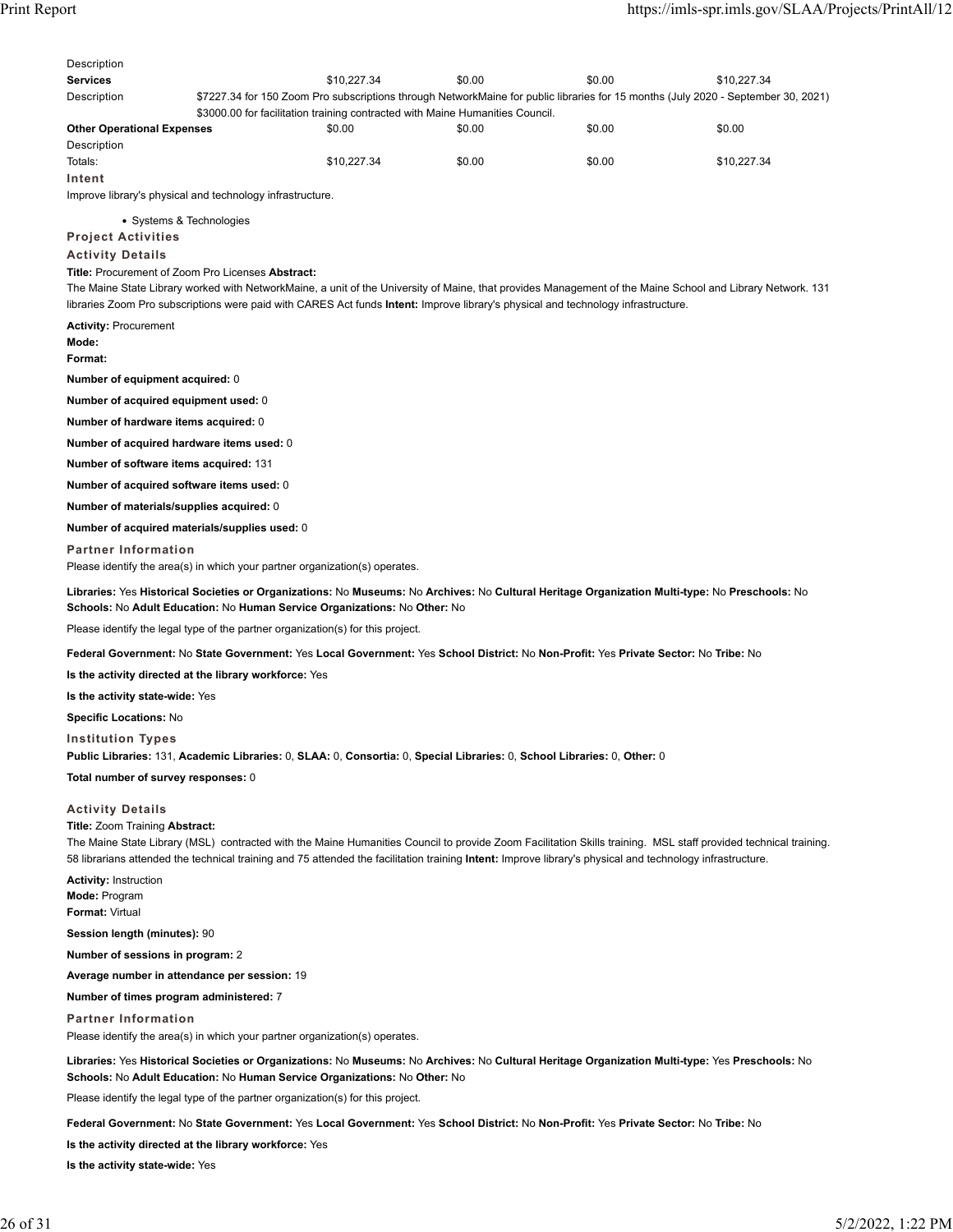**Specific Locations:** No

#### **Institution Types**

**Public Libraries:** 131, **Academic Libraries:** 0, **SLAA:** 0, **Consortia:** 0, **Special Libraries:** 0, **School Libraries:** 0, **Other:** 0

#### **Total number of survey responses:** 31 I learned something by participating in this library activity.

**SD:** 0 | **D:** 0 | **NA/ND:** 0 | **A:** 15 | **SA:** 16 | **NR:** 0

I feel more confident about what I just learned. **SD:** 0 | **D:** 2 | **NA/ND:** 1 | **A:** 22 | **SA:** 6 | **NR:** 0

I intend to apply what I just learned. **SD:** 0 | **D:** 0 | **NA/ND:** 1 | **A:** 16 | **SA:** 13 | **NR:** 1

Applying what I learned will help improve library services to the public. **SD:** 0 | **D:** 0 | **NA/ND:** 0 | **A:** 16 | **SA:** 14 | **NR:** 1

## **Project Outcomes**

### **List any important outcomes or findings not previously reported:**

ARPA funds will be used to continue this funding. MSL may use LSTA to continue to provide subscriptions to libraries via the partnership with NetworkMaine.

#### **Please briefly describe the importance of these outcomes and findings for future program planning:**

The use of Zoom has transformed library programming statewide. It has been a game changer and the adoption has been tremendous and patrons have been relieved to attend virtually. Libraries are now offering hybrid programming - in person and virtual at the same time.

#### **Explain one or two of the most significant lessons learned for others wanting to adopt any facets of this project:**

We had libraries deciding post contract to apply for Zoom. The University pro-rated subscriptions and we were able to bring a few more libraries on mid year.

**Do you anticipate continuing this project after the current reporting period ends?** Yes

**Do you anticipate any change in level of effort in managing this project?** No

**Do you anticipate changing the types of activities and objectives addressed by the project?** No

#### **Was an evaluation conducted for this project?** No

Exemplary: Yes; The partnership we have with the University made this possible. NetworkMaine, a part of the University of Maine system, commitment to supporting Maine libraries and schools who are part of the Maine School and Library Network.

**Project Tags** videoconferencing, zoom

**Project Information** Fiscal Year: 2020 State: ME Version: 1 SPR Project Code: 2020-ME-85583

Title: CARES Act: Maine Contemporary Archives Collaborative State Project Code: 1781 Start Date: 04/21/2020 End Date: 09/30/2021 Status: Accepted

Abstract: The Maine Contemporary Archives Collaborative is a group of archivists, librarians, and other cultural heritage professionals working to actively document history through collecting, sharing,and preserving the stories of our community members in a variety digital formats (documents, audio files, photos, videos, etc.)

This collaborative was formed in April 2020 when the Maine State Library funded the Omeka online platform for 3 libraries in an effort to support one another while developing local projects to document life in Maine during the COVID-19 pandemic. The collaborative has grown to include 25 libraries and cultural institutions. The collaborative represents libraries and communities from across the state--academic and public, urban and rural. The Maine State Library expects this collaborative to continue beyond the current COVID-19 collection efforts and focus into the future.

State Goal: Expand library resource sharing and services for all Maine residents

### **Project Director**

Director Name: Jared Leadbetter; Director Phone: 207-287-5627; Director Email: jared.leadbetter@maine.gov

### **Grantee Information**

Grantee: Maine State Library

### **Additional Materials**

- https://www.facebook.com/groups/mainecontemporaryarchives/
- https://www.simmons.edu/news/alumnaei-join-forces-create-maine-contemporary-archives-collaborative
- https://ourmainearchives.omeka.net/exhibits/show/selections/2020
- https://vimeo.com/554947628/68635c84e9?fbclid=IwAR1-rv\_AUH0bAiJCqETQXTtnuzfDrvlfTFVqOsAwwVSLXkKKvrlVA7y9Zsg
- https://aaslh.org/2021-leadership-in-history-award-winners/
- https://ourmainearchives.omeka.net/

**Budgets**

|                         | ∟STA   | <b>MATCH-State</b> | <b>MATCH-Other</b> | <b>Total</b> |
|-------------------------|--------|--------------------|--------------------|--------------|
| Salaries/Wages/Benefits | \$0.00 | \$0.00             | \$0.00             | \$0.00       |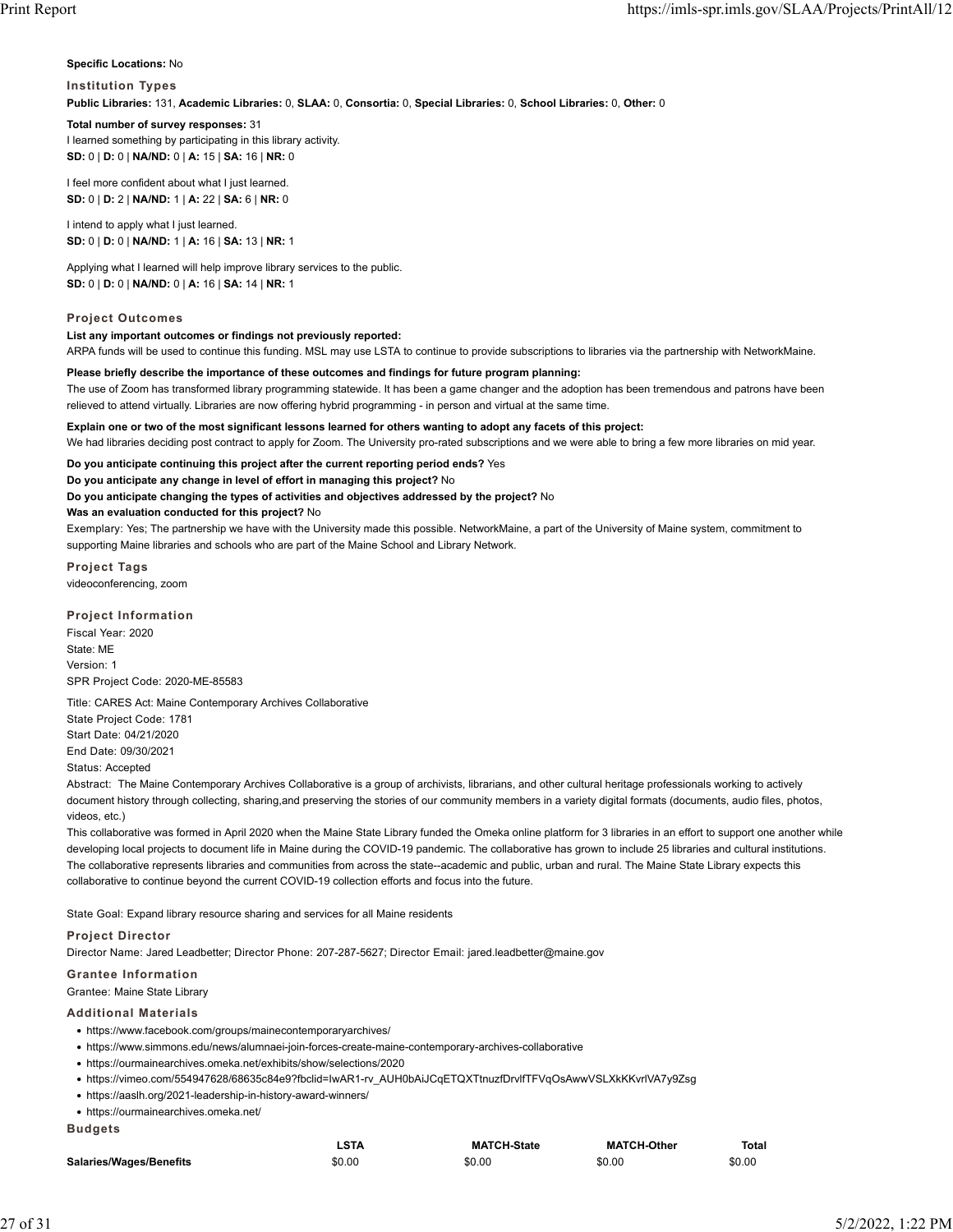| Description                         |                                                                                 |            |                                                                                                                                                                      |        |                                                                                                                                                          |
|-------------------------------------|---------------------------------------------------------------------------------|------------|----------------------------------------------------------------------------------------------------------------------------------------------------------------------|--------|----------------------------------------------------------------------------------------------------------------------------------------------------------|
| <b>Consultant Fees</b>              |                                                                                 | \$0.00     | \$0.00                                                                                                                                                               | \$0.00 | \$0.00                                                                                                                                                   |
| Description<br>Travel               |                                                                                 | \$0.00     | \$0.00                                                                                                                                                               | \$0.00 | \$0.00                                                                                                                                                   |
| Description                         |                                                                                 |            |                                                                                                                                                                      |        |                                                                                                                                                          |
| <b>Supplies/Materials</b>           |                                                                                 | \$537.03   | \$0.00                                                                                                                                                               | \$0.00 | \$537.03                                                                                                                                                 |
| Description                         |                                                                                 |            | Supplies for libraries to share in project work. Audio recorder, headphones, memory card, and batteries.                                                             |        |                                                                                                                                                          |
| <b>Equipment</b>                    |                                                                                 | \$0.00     | \$0.00                                                                                                                                                               | \$0.00 | \$0.00                                                                                                                                                   |
| Description                         |                                                                                 |            |                                                                                                                                                                      |        |                                                                                                                                                          |
| <b>Services</b>                     |                                                                                 | \$4,693.75 | \$0.00                                                                                                                                                               | \$0.00 | \$4,693.75                                                                                                                                               |
| Description                         |                                                                                 |            |                                                                                                                                                                      |        | \$3443.75 for a contract with 1 librarian to coordinate and convene the group of 18 libraries. \$250 for a Maine Contemporary Archives logo              |
| <b>Other Operational Expenses</b>   | \$1000,00 for the Omeka Online Shared Platform for libraries                    | \$0.00     | \$0.00                                                                                                                                                               | \$0.00 | \$0.00                                                                                                                                                   |
| Description                         |                                                                                 |            |                                                                                                                                                                      |        |                                                                                                                                                          |
| Totals:                             |                                                                                 | \$5,230.78 | \$0.00                                                                                                                                                               | \$0.00 | \$5,230.78                                                                                                                                               |
| Intent                              |                                                                                 |            |                                                                                                                                                                      |        |                                                                                                                                                          |
|                                     | Improve users' ability to discover information resources.                       |            |                                                                                                                                                                      |        |                                                                                                                                                          |
| • Arts, Culture & Humanities        |                                                                                 |            |                                                                                                                                                                      |        |                                                                                                                                                          |
| • Community Concerns                |                                                                                 |            |                                                                                                                                                                      |        |                                                                                                                                                          |
| <b>Project Activities</b>           |                                                                                 |            |                                                                                                                                                                      |        |                                                                                                                                                          |
| <b>Activity Details</b>             |                                                                                 |            |                                                                                                                                                                      |        |                                                                                                                                                          |
|                                     | Title: Maine Contemporary Archive Platform Abstract:                            |            |                                                                                                                                                                      |        |                                                                                                                                                          |
|                                     |                                                                                 |            | Using the Omeka platform 18 libraries maintain unique or collaborative sites with content uploaded by libraries, patrons and partner Maine organizations There are 9 |        |                                                                                                                                                          |
|                                     | archives produced by these grant supported institutions.                        |            |                                                                                                                                                                      |        |                                                                                                                                                          |
|                                     | Intent: Improve users' ability to discover information resources.               |            |                                                                                                                                                                      |        |                                                                                                                                                          |
| <b>Activity: Content</b>            |                                                                                 |            |                                                                                                                                                                      |        |                                                                                                                                                          |
| <b>Mode: Creation</b>               |                                                                                 |            |                                                                                                                                                                      |        |                                                                                                                                                          |
| <b>Format: Digital</b>              |                                                                                 |            |                                                                                                                                                                      |        |                                                                                                                                                          |
| Number of items digitized: 0        |                                                                                 |            |                                                                                                                                                                      |        |                                                                                                                                                          |
|                                     | Number of items digitized and available to the public: 463                      |            |                                                                                                                                                                      |        |                                                                                                                                                          |
| Number of physical items: 0         |                                                                                 |            |                                                                                                                                                                      |        |                                                                                                                                                          |
|                                     | Number of open-source applications/software/systems: 0                          |            |                                                                                                                                                                      |        |                                                                                                                                                          |
|                                     | Number of proprietary applications/software/systems: 1                          |            |                                                                                                                                                                      |        |                                                                                                                                                          |
|                                     | Number of learning resources (e.g. toolkits, guides): 18                        |            |                                                                                                                                                                      |        |                                                                                                                                                          |
| Number of plans/frameworks: 0       |                                                                                 |            |                                                                                                                                                                      |        |                                                                                                                                                          |
| <b>Partner Information</b>          |                                                                                 |            |                                                                                                                                                                      |        |                                                                                                                                                          |
|                                     | Please identify the area(s) in which your partner organization(s) operates.     |            |                                                                                                                                                                      |        |                                                                                                                                                          |
|                                     | No Adult Education: No Human Service Organizations: No Other: No                |            |                                                                                                                                                                      |        | Libraries: Yes Historical Societies or Organizations: Yes Museums: No Archives: No Cultural Heritage Organization Multi-type: No Preschools: No Schools: |
|                                     | Please identify the legal type of the partner organization(s) for this project. |            |                                                                                                                                                                      |        |                                                                                                                                                          |
|                                     |                                                                                 |            | Federal Government: No State Government: Yes Local Government: Yes School District: No Non-Profit: Yes Private Sector: No Tribe: No                                  |        |                                                                                                                                                          |
|                                     | Is the activity directed at the library workforce: No                           |            |                                                                                                                                                                      |        |                                                                                                                                                          |
|                                     |                                                                                 |            | For a targeted group or for the general population: General Geographic community of the targeted group: Urban, Suburban, Rural For what age groups:                  |        |                                                                                                                                                          |
|                                     |                                                                                 |            |                                                                                                                                                                      |        |                                                                                                                                                          |
| Is the activity state-wide: Yes     |                                                                                 |            |                                                                                                                                                                      |        |                                                                                                                                                          |
| <b>Specific Locations: No</b>       |                                                                                 |            |                                                                                                                                                                      |        |                                                                                                                                                          |
| <b>Institution Types</b>            |                                                                                 |            |                                                                                                                                                                      |        |                                                                                                                                                          |
|                                     |                                                                                 |            | Public Libraries: 20, Academic Libraries: 0, SLAA: 0, Consortia: 0, Special Libraries: 0, School Libraries: 0, Other: 0                                              |        |                                                                                                                                                          |
| Total number of survey responses: 0 |                                                                                 |            |                                                                                                                                                                      |        |                                                                                                                                                          |

### **Project Outcomes**

**List any important outcomes or findings not previously reported:**

This started with a very small group of librarians and has grown to include libraries using other platforms. The group supports each others work and has been heralded by winning a Leadership in History award from the American Association for State and Local History (AASLH). This is the most prestigious recognition for achievement in the preservation and interpretation of state and local history.

**Please briefly describe the importance of these outcomes and findings for future program planning:** This project show how a little grant money can go very far in achieving significant impact.

**Explain one or two of the most significant lessons learned for others wanting to adopt any facets of this project:**

The leadership and funding of someone to manage and convene this group was significant in the success.

**Do you anticipate continuing this project after the current reporting period ends?** Yes

**Do you anticipate any change in level of effort in managing this project?** No

**Do you anticipate changing the types of activities and objectives addressed by the project?** No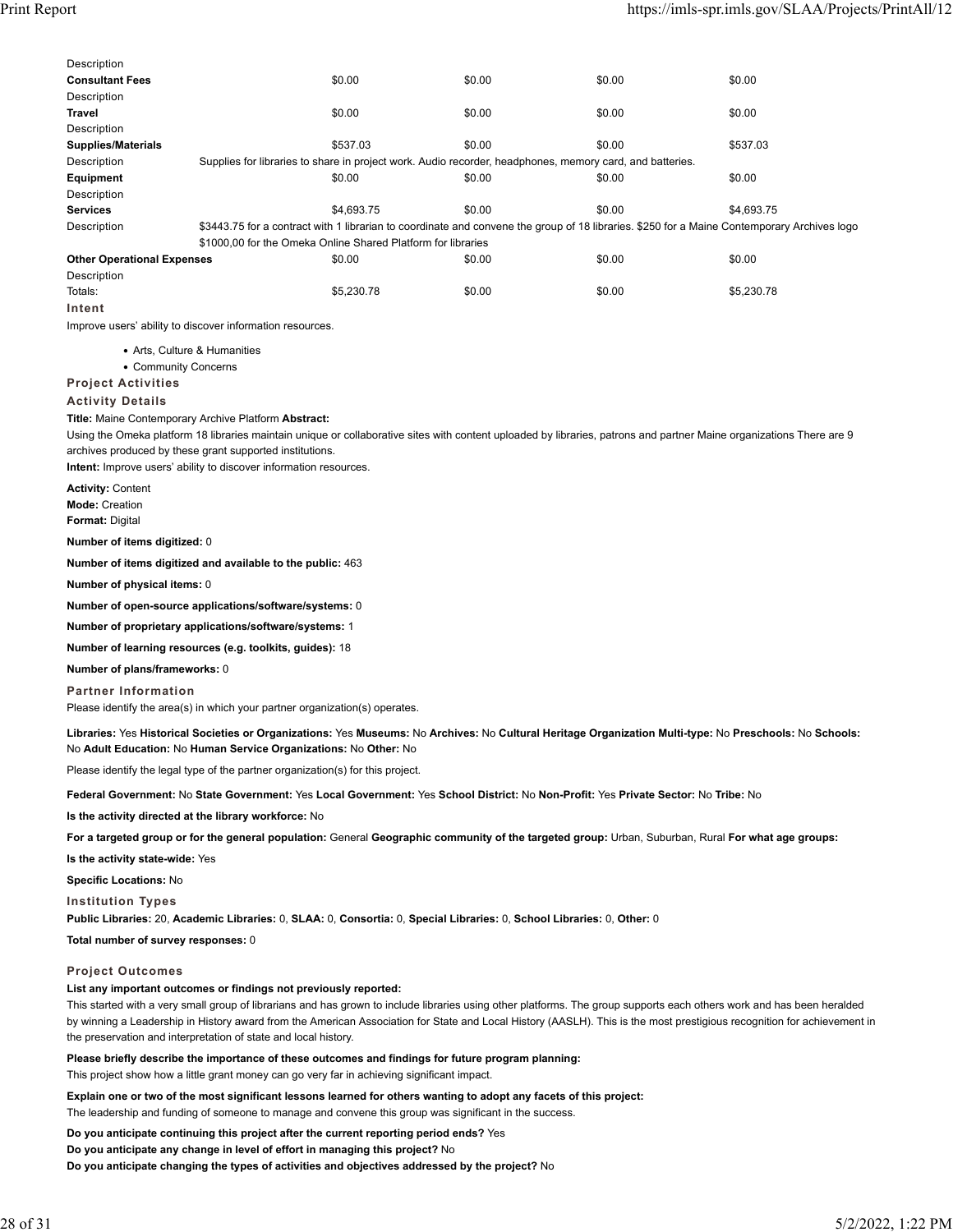#### **Was an evaluation conducted for this project?** No

Exemplary: Yes; This group is dedicated to archiving the stories of Maine in our contemporary society.

**Project Tags** archives, covid; collaborative

## **Project Information**

Fiscal Year: 2020 State: ME Version: 1 SPR Project Code: 2020-ME-85584

Title: CARES Act: COVID Support for Statewide Library Services State Project Code: 1781 Start Date: 04/21/2020 End Date: 09/30/2021

### Status: Accepted

Abstract: MSL utilized CARES Act funds to support library services in response to COVID. This included additional totes for the statewide delivery service for storage and quarantine purposes, additional titles for the statewide Download Library, budget relief to academic libraries for their shared cost of one database, circulating kits covering COVID and healing topics plus training for a cohort of librarians to attend the Library Journal's for Public Programming in the the Pandemic series

State Goal: Expand library resource sharing and services for all Maine residents

#### **Project Director**

Director Name: Janet McKenney; Director Phone: 207-287-5603; Director Email: janet.mckenney@maine.gov

## **Grantee Information**

Grantee: Maine State Library

#### **Additional Materials**

• https://www.libraryjournal.com/event/public-programming-in-pandemic

**Budgets**

|                                   |                                                     | <b>LSTA</b>                                                  | <b>MATCH-State</b>                                                                                                               | <b>MATCH-Other</b> | <b>Total</b> |
|-----------------------------------|-----------------------------------------------------|--------------------------------------------------------------|----------------------------------------------------------------------------------------------------------------------------------|--------------------|--------------|
| Salaries/Wages/Benefits           |                                                     | \$0.00                                                       | \$0.00                                                                                                                           | \$0.00             | \$0.00       |
| Description                       |                                                     |                                                              |                                                                                                                                  |                    |              |
| <b>Consultant Fees</b>            |                                                     | \$0.00                                                       | \$0.00                                                                                                                           | \$0.00             | \$0.00       |
| Description                       |                                                     |                                                              |                                                                                                                                  |                    |              |
| <b>Travel</b>                     |                                                     | \$0.00                                                       | \$0.00                                                                                                                           | \$0.00             | \$0.00       |
| Description                       |                                                     |                                                              |                                                                                                                                  |                    |              |
| <b>Supplies/Materials</b>         |                                                     | \$10.501.90                                                  | \$0.00                                                                                                                           | \$0.00             | \$10,501.90  |
| Description                       | Totes - \$9,119.04 Healing Library kits - \$1382.86 |                                                              |                                                                                                                                  |                    |              |
| Equipment                         |                                                     | \$0.00                                                       | \$0.00                                                                                                                           | \$0.00             | \$0.00       |
| Description                       |                                                     |                                                              |                                                                                                                                  |                    |              |
| <b>Services</b>                   |                                                     | \$30.965.61                                                  | \$0.00                                                                                                                           | \$0.00             | \$30.965.61  |
| Description                       |                                                     |                                                              | EBSC0 Academic database relief - \$20,000 E-Books - \$4,524.34 Training - Public Programming in the Pandemic - \$5,668.80 Moving |                    |              |
|                                   |                                                     | services costs related ILL and van delivery items - \$772.47 |                                                                                                                                  |                    |              |
| <b>Other Operational Expenses</b> |                                                     | \$0.00                                                       | \$0.00                                                                                                                           | \$0.00             | \$0.00       |

Description

Totals: \$41,467.51 \$0.00 \$0.00 \$41,467.51 **Intent**

Improve library operations.

• General (select only for electronic databases or other data sources)

• Library Infrastructure & Capacity

### **Project Activities**

#### **Activity Details**

**Title:** Delivery service suppies **Abstract:**

Additional totes were needed to provide both the delivery courier and the libraries to sort and work with books safely, quarantine storage at libraries Without the additional totes, the strain on the system and libraries would have brought the ILL system to a halt due to lack of a reliable number of totes **Intent:** Improve library operations.

**Activity:** Procurement

**Mode:**

**Format:**

**Number of equipment acquired:** 0

**Number of acquired equipment used:** 0

**Number of hardware items acquired:** 0

**Number of acquired hardware items used:** 0

**Number of software items acquired:** 0

**Number of acquired software items used:** 0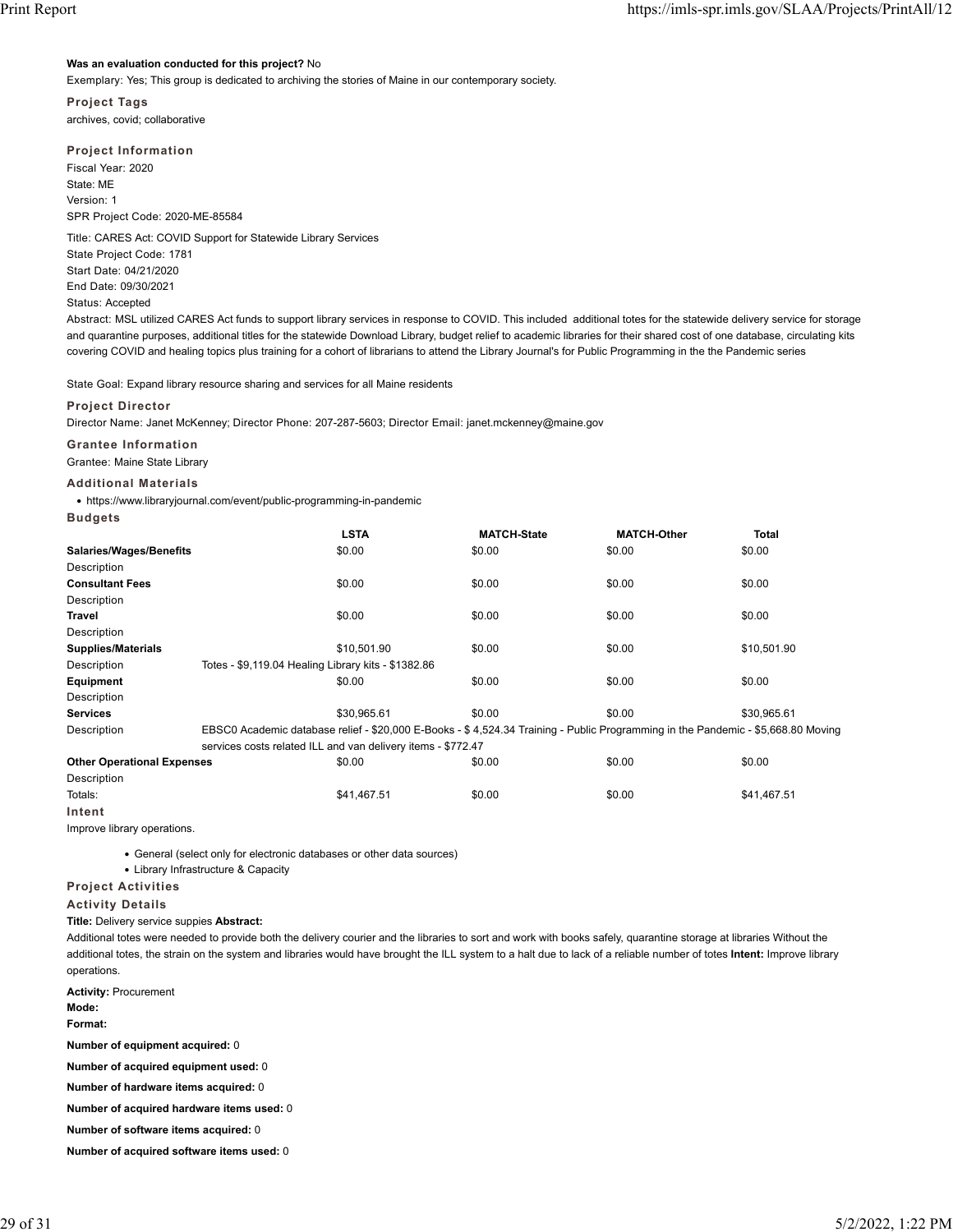**Number of materials/supplies acquired:** 1,000

**Number of acquired materials/supplies used:** 1,000

## **Partner Information**

Please identify the area(s) in which your partner organization(s) operates.

**Libraries:** No **Historical Societies or Organizations:** No **Museums:** No **Archives:** No **Cultural Heritage Organization Multi-type:** No **Preschools:** No **Schools:** No **Adult Education:** No **Human Service Organizations:** No **Other:** No

Please identify the legal type of the partner organization(s) for this project.

**Federal Government:** No **State Government:** No **Local Government:** No **School District:** No **Non-Profit:** No **Private Sector:** No **Tribe:** No

**Is the activity directed at the library workforce:** Yes

**Is the activity state-wide:** Yes

**Specific Locations:** No

**Institution Types**

**Public Libraries:** 0, **Academic Libraries:** 0, **SLAA:** 0, **Consortia:** 0, **Special Libraries:** 0, **School Libraries:** 0, **Other:** 0

**Total number of survey responses:** 0

## **Activity Details**

**Title:** Public Programaming in the Pandemic **Abstract:**

The Maine State Library (MSL) used CARES Act funds to pay for a cohort of Maine librarians to attend the Library Journal's Public Programming in the Pandemic series during spring 2021. Twenty-one (21) librarians enrolled in the course and MSL sponsored a follow up webinar so participants could brainstorm and share ideas with other Maine Librarians.

**Intent:** Improve library operations.

**Activity:** Instruction **Mode:** Program

**Format:** Virtual

**Session length (minutes):** 420

**Number of sessions in program:** 4

**Average number in attendance per session:** 21

**Number of times program administered:** 1

**Partner Information**

Please identify the area(s) in which your partner organization(s) operates.

**Libraries:** Yes **Historical Societies or Organizations:** No **Museums:** No **Archives:** No **Cultural Heritage Organization Multi-type:** No **Preschools:** No **Schools:** No **Adult Education:** No **Human Service Organizations:** No **Other:** No

Please identify the legal type of the partner organization(s) for this project.

**Federal Government:** No **State Government:** Yes **Local Government:** Yes **School District:** No **Non-Profit:** Yes **Private Sector:** No **Tribe:** No

**Is the activity directed at the library workforce:** Yes

**Is the activity state-wide:** Yes

**Specific Locations:** No

**Institution Types**

**Public Libraries:** 20, **Academic Libraries:** 0, **SLAA:** 1, **Consortia:** 0, **Special Libraries:** 0, **School Libraries:** 0, **Other:** 0

#### **Total number of survey responses:** 22

I learned something by participating in this library activity. **SD:** 0 | **D:** 1 | **NA/ND:** 1 | **A:** 13 | **SA:** 7 | **NR:** 0

I feel more confident about what I just learned. **SD:** 0 | **D:** 0 | **NA/ND:** 2 | **A:** 14 | **SA:** 6 | **NR:** 0

I intend to apply what I just learned. **SD:** 0 | **D:** 1 | **NA/ND:** 5 | **A:** 11 | **SA:** 5 | **NR:** 0

Applying what I learned will help improve library services to the public. **SD:** 0 | **D:** 0 | **NA/ND:** 2 | **A:** 13 | **SA:** 7 | **NR:** 0

### **Project Outcomes**

**List any important outcomes or findings not previously reported:** Training a cohort to share what they learned and to brainstorm with other librarians is a useful model in Maine.

**Please briefly describe the importance of these outcomes and findings for future program planning:** We will continue with this model as availability for course work over a few weeks can be challenging for many Maine librarians.

**Explain one or two of the most significant lessons learned for others wanting to adopt any facets of this project:**

Time and availability are challenges in rural libraries for a deeper dive into CE topics.

**Do you anticipate continuing this project after the current reporting period ends?** No